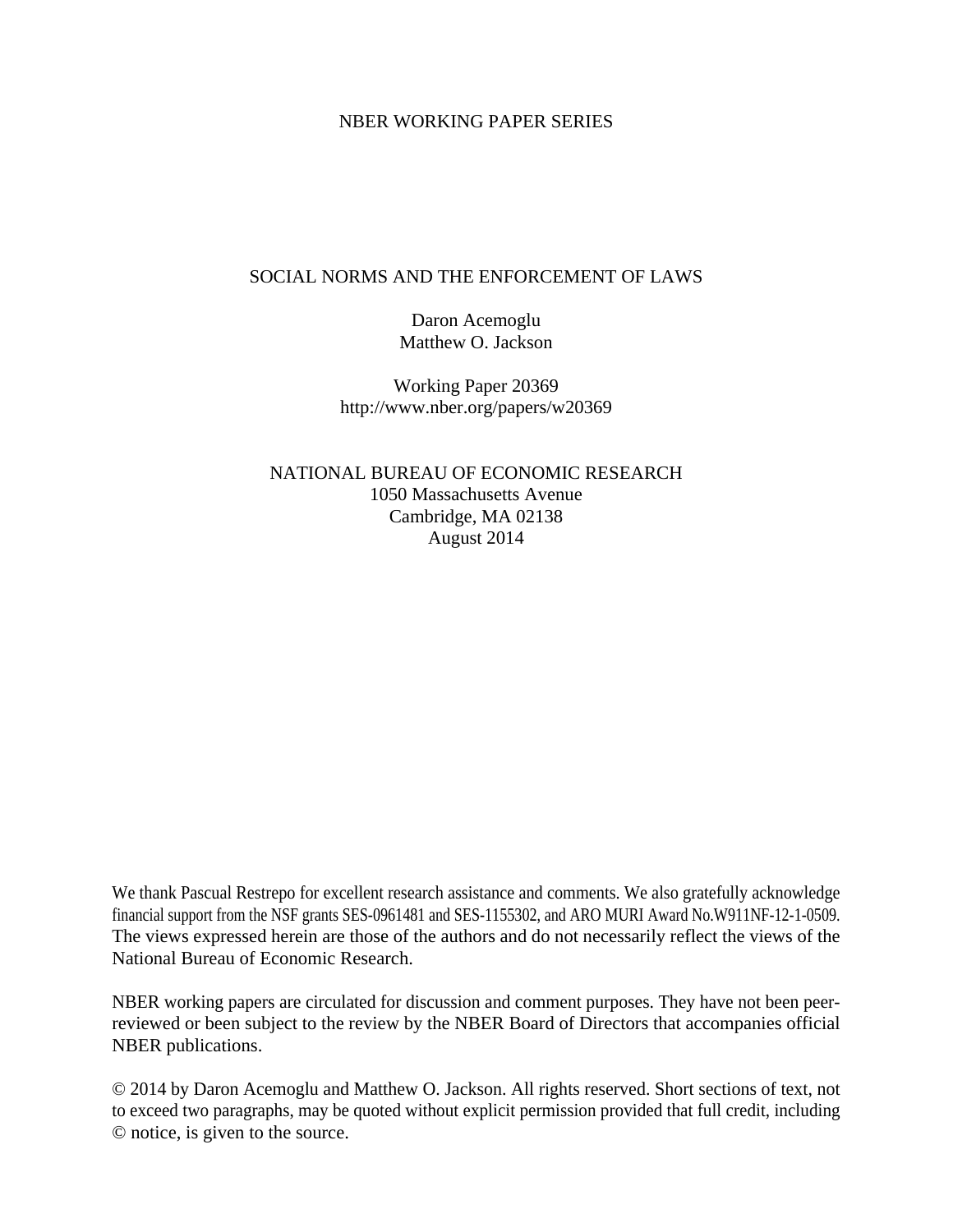Social Norms and the Enforcement of Laws Daron Acemoglu and Matthew O. Jackson NBER Working Paper No. 20369 August 2014 JEL No. C72,C73,P16,Z1

#### **ABSTRACT**

We examine the interplay between social norms and the enforcement of laws. Agents choose a behavior (e.g., tax evasion, production of low-quality products, corruption, substance abuse, etc.) and then are randomly matched with another agent. An agent's payoff decreases with the mismatch between her behavior and her partner's, as well as average behavior in society. A law is an upper bound (cap) on behavior and a law-breaker, when detected, pays a fine and has her behavior forced down to the level of the law. Law-breaking depends on social norms because detection relies, at least in part, on private cooperation and whistle-blowing. Law-abiding agents have an incentive to whistle-blow because this reduces the mismatch with their partner's behavior as well as the overall negative externality. When laws are in conflict with norms so that many agents are breaking the law, each agent anticipates little whistle-blowing and is more likely to also break the law. Tighter laws (banning more behaviors) have counteracting effects, reducing behavior among law-abiding individuals but inducing more law-breaking. Greater fines for law breaking and better public enforcement reduce the number of law-breakers and behavior among law-abiding agents, but increase levels of law breaking among law-breakers (who effectively choose their behavior targeting other high-behavior law-breakers). Within a dynamic version of the model, we show that laws that are in strong conflict with prevailing social norms may backfire, while gradual tightening of laws can be more effective by changing social norms.

Daron Acemoglu Department of Economics, E18-269D MIT 77 Massachusetts Avenue Cambridge, MA 02139 and CIFAR and also NBER daron@mit.edu

Matthew O. Jackson Department of Economics Stanford University Stanford, CA 94305-6072 and CIFAR, and also external faculty of the Santa Fe Institute jacksonm@stanford.edu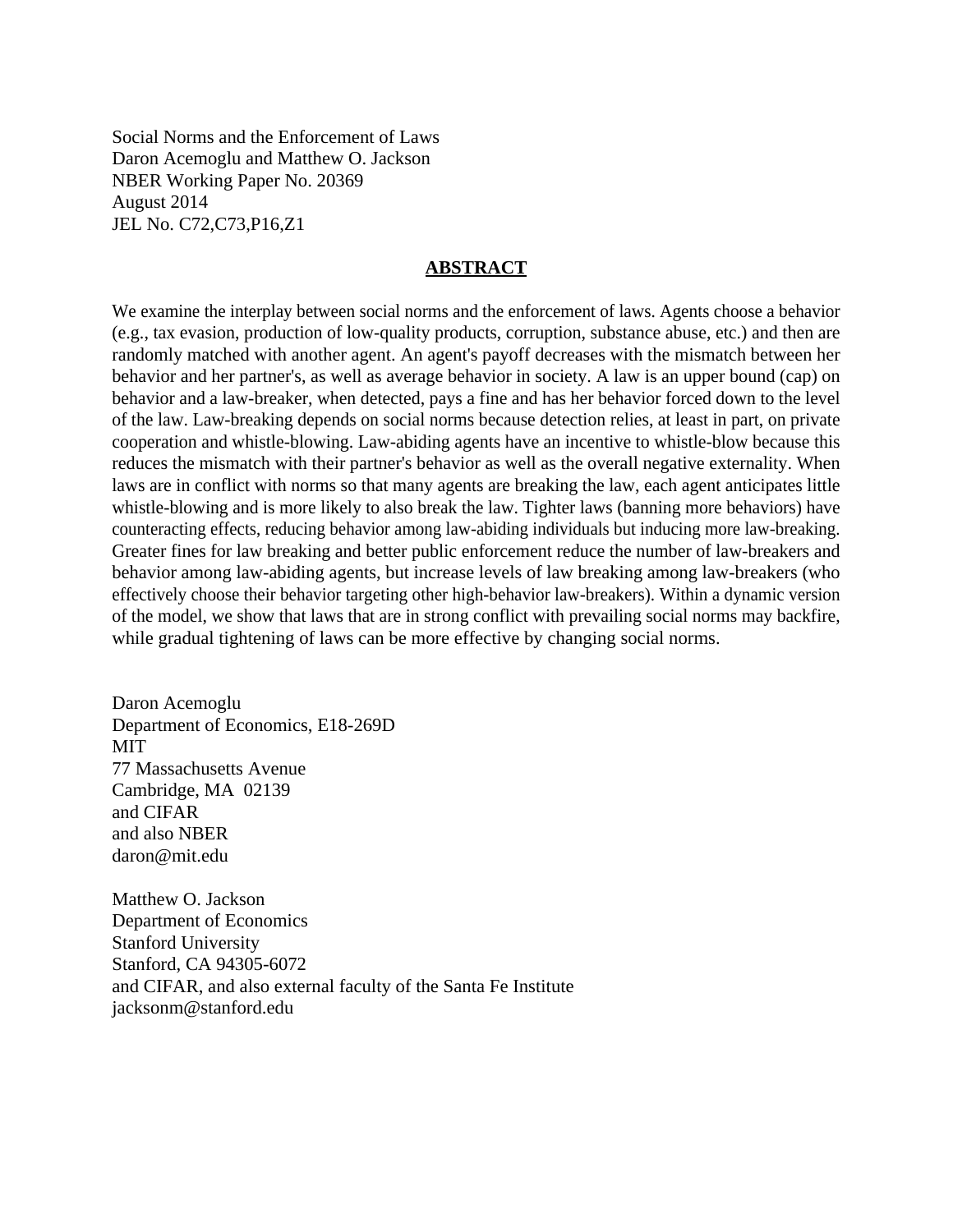## 1 Introduction

Laws often go unenforced because they conflict with prevailing social norms. In France, dueling was outlawed by Louis XIII in 1626, and both Louis XIII and Louis XIV attempted to enforce this ban, and went so far as executing officers taking part in duels. Nevertheless, the dueling tradition remained strong for centuries thereafter. For example, Lynn (1997) reports 10,000 of duels among French military officers with over 4000 deaths during the last 30 years of Louis XIV's reign. In the United Kingdom, as in France, dueling also continued to be widely practiced within the aristocracy and the military despite being banned, and several leading British politicians and prime ministers also engaged in dueling at the end of the 18th and early 19th centuries. In the United States, the former Treasury Secretary, Alexander Hamilton, was fatally wounded by the then Vice-President Aaron Burr in a duel, and the future President Andrew Jackson is reported to have taken part in several duels. Even though dueling appears to have declined in northeastern United States after the early 19th century, the tradition remained strong for a long time in the South (e.g., Nisbett and Cohen, 1996, Pinker, 2013). A prime reason why dueling bans were so ineffective, at least for the first several decades of their imposition, appears to be that dueling was part of the (social) norm among the upper classes and soldiers, and the authorities did not directly observe most duels and had to rely on reports from participants, witnesses and bystanders.

Potentially more far-reaching examples of how laws can be ineffective when they conflict with established customs are provided by the many instances in which several British laws and practices failed to be enforced or became badly distorted in the colonies. In many communities, the laws on the books went unenforced both in civil and criminal cases because these laws contradicted prevailing social norms and legal customs (e.g., Barfield, 2010, on Afghanistan, and Parsons, 2010 on India and Kenya). Though lack of enforcement of laws has various causes, in all of these cases, a central economic force appears to have been the fact that people believe that the law would not be obeyed by others, thus undermining the private cooperation necessary for its enforcement.

Other historical examples, however, show that social norms can change in response to laws when these have been designed to work with the prevailing norms and have sufficient resources behind them to change the norms. Perhaps the most famous is the impact of civil rights legislation on norms and practices in the US South, where as recently as the late 1950s, racism, racial stereotypes, discrimination, and racial slurs were highly common (e.g., Woodward, 1955, Wright, 2013). But the enforcement of federal anti-discrimination and anti-racist laws, even if not completely eliminating such behaviors, fundamentally changed the norms, with transformative effects on economic decisions, language, and social relations.[1](#page-2-0)

A final example may help motivate our model more closely. Authorities often promulgate laws to discourage tax evasion or production of low-quality, unsafe products by businesses.

<span id="page-2-0"></span><sup>&</sup>lt;sup>1</sup>Helliwell, Wang and Xu (2014) and Giavazzi, Petkov and Schiantarelli (2014) find that immigrants' views on trust and attitudes toward cooperation and redistribution converge rapidly to the social norms in the country in which they live, suggesting that people adapt to local laws and institutions.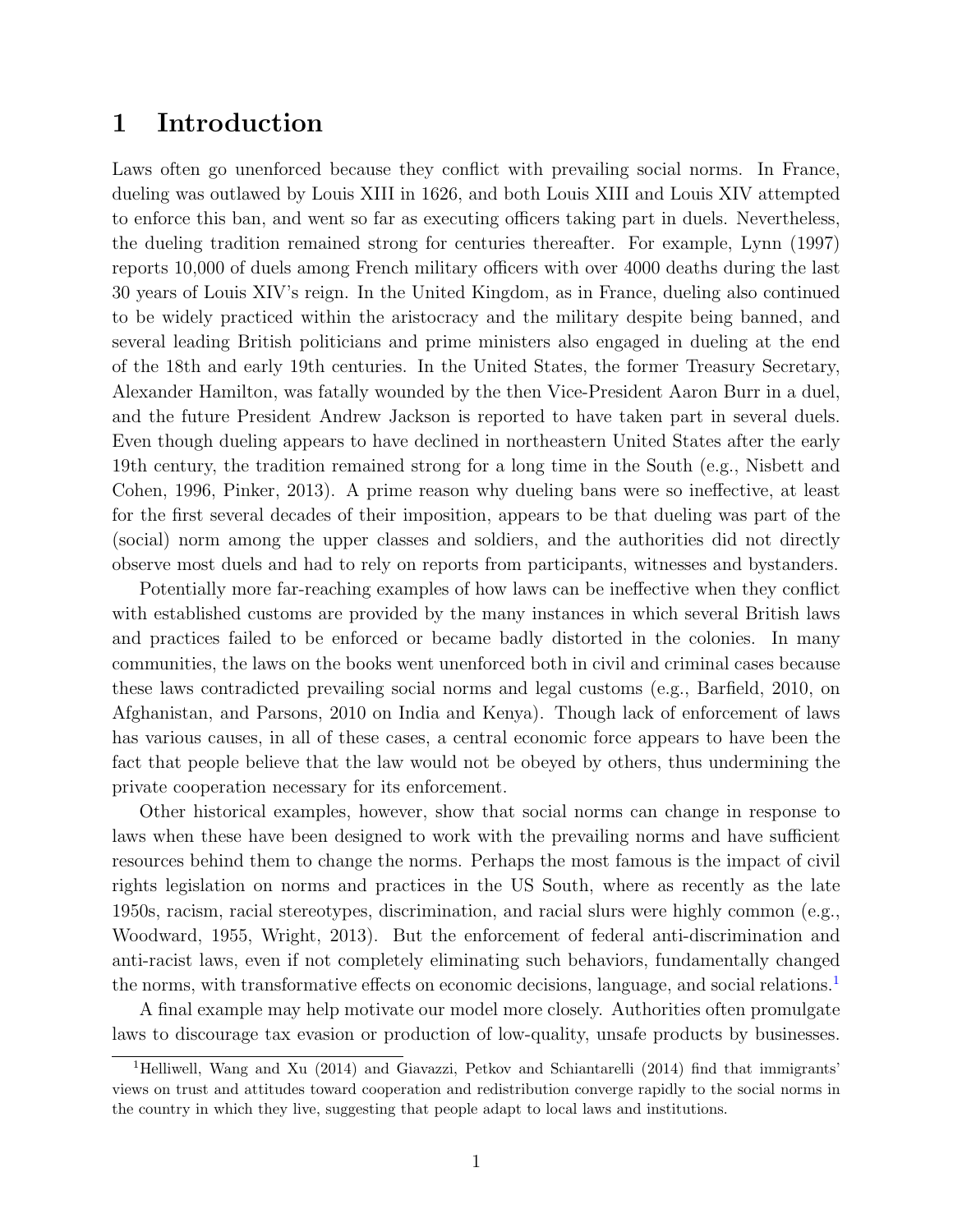But there are huge differences in the success of such laws across societies. For instance, the IMF estimates that, in 2011, 30% of taxes are evaded in Greece, whereas the same number is 7% in the United Kingdom (IMF, 2013, and HM Revenues and Customs, 2013). This is in part because a large part of economic transactions in Greece take place in the shadow economy (29.5% of GDP in Greece between 1996 and 2006, compared to 12.9% in the United Kingdom, see Schneider, Buehn and Montenegro, 2010). Many commentators relate this to differences in social norms across countries.<sup>[2](#page-3-0)</sup> Part of the reason for the ineffectiveness of laws against tax evasion and regulations against low-quality products is that authorities lack the resources to audit more than a trivial fraction of businesses to enforce these laws. They, instead, rely on whistle-blowing by private citizens and other businesses. Suppose, for example, that after a choice related to the quality of products (or tax evasion), each producer matches with another producer to form a business partnership. Business partners observe each other's behavior and can whistle-blow on behavior outside of the law. Lowquality, unreliable products (or tax evasion) create negative externalities on the rest of society, and in addition, a mismatch between two producers in terms of product quality or how much of their business is illicit creates a cost for each (each will have to adjust to the different behavior of their partner, which tends to be costly). This personal mismatch cost, in addition to general civic duty, creates an incentive for some businesses and individuals to whistle-blow on law-breakers (as it will force law-breakers to bring their behavior in line with the law, reducing the mismatch against a law-abiding agent). But if potential whistleblowers themselves are law-breakers, such whistle-blowing will not be forthcoming. A society in which laws (of any kind) conflict with social norms will thus have a harder time relying on private enforcement, and thus will tend to have less effective laws.

This paper is a first attempt to formally model the interaction between social norms and the enforcement of laws. We introduce a simple formalization of the idea that most laws cannot just rely on policing or other forms of public enforcement, but need to leverage private enforcement, that is, "whistle-blowing" from private citizens. But when laws are in conflict with prevailing norms, there will be much less whistle-blowing. This will encourage further law-breaking, and as laws are broken by more people, whistle-blowing becomes even less likely, making law-breaking snowball.

We first develop a simple static model that encapsulates these ideas in the simplest possible fashion. Agents choose a behavior and then are matched uniformly at random with another agent. Utility depends negatively on the average behavior of other agents and on the mismatch between the behaviors of the two partners. A (simple) law bans behaviors above a certain threshold, denoted by  $L$  in the paper, and a law-breaker, when detected, pays a fine and has her behavior forced down to L. Law-abiding agents have an incentive to whistle-blow because this will reduce their partner's behavior, curtailing the negative externality and ameliorating the mismatch. When others break the law, each agent

<span id="page-3-0"></span><sup>&</sup>lt;sup>2</sup>The New Yorker, for example, writes: "The reason tax reform will be such a tall order for Greece, in sum, is that it requires more than a policy shift; it requires a cultural shift." (2011).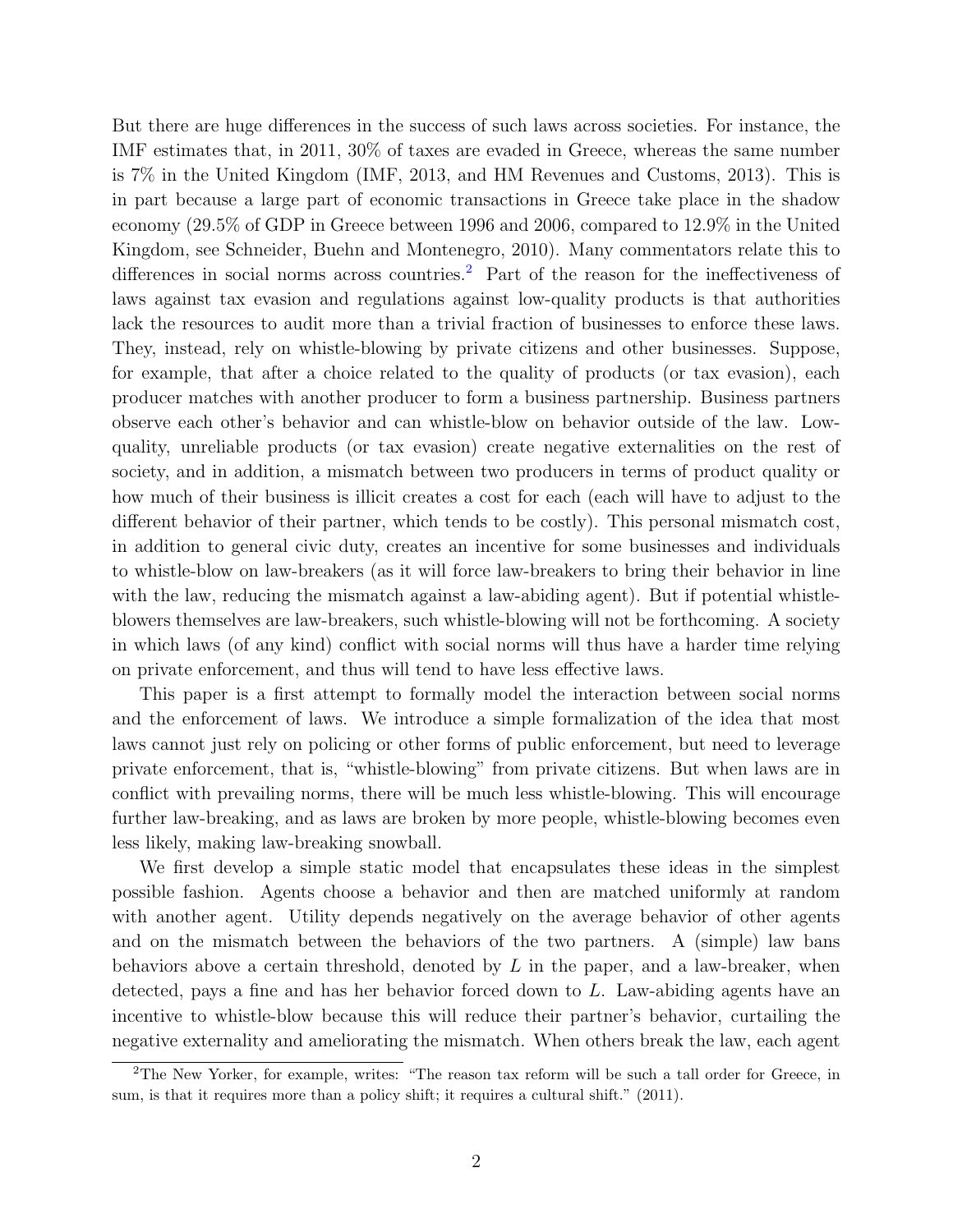has further incentives to do so as well, because there will be less whistle-blowing. This introduces the first major interaction between social norms and laws, and potentially leads to multiple equilibria. Despite the potential multiplicity of equilibria, the model is tractable and enables a tight characterization of all equilibria in terms of a threshold for law-breaking, and a range of comparative statics of the lowest compliance equilibrium. For example, tighter laws (banning more behaviors) lead to greater law-breaking and lower behavior among lawabiding agents, while greater fines for law-breaking reduce law-breaking but interestingly, increase behavior among law-breakers (because the composition of law-breakers changes towards higher types, and since each law-breaker chooses their behavior with the hope of matching other law-breakers, this changing composition induces each law-breaker to choose a higher behavior).

Though we start with a static model to illustrate the workings of the model, some of the results related to our motivation above come from our dynamic model, in which each individual matches with agents from both previous and future generations. Now prevailing norms are given by the distribution of behavior in the previous generation (as in Acemoglu and Jackson, 2013). After establishing that steady-state equilibria of this dynamic model are identical to the equilibria in our static setup, we study the interaction between social norms and laws. Echoing some of our discussion above, we show that laws that are in strong conflict with existing norms backfire: abrupt tightening of laws causes significant lawlessness, while gradual imposition of laws that are more in accord with prevailing norms can successfully change behavior and thus future norms.[3](#page-4-0) The dynamic model also generates "social multipliers" in law-breaking (as emphasized in, inter alia, Glaeser, Sacerdote and Scheinkman, 1996): once there is high law-breaking, then next period there will be less private corporation with law enforcement, increasing law-breaking further.

We also show how different types of laws interact when law-breakers in one type of behavior are discouraged from whistle-blowing on another type of behavior. This interaction leads to less law-breaking in one behavior when there is a loose law (as opposed to no law) in the other behavior because law-abiding gives an option to the agent to whistle-blow on her partner in the other behavior if her partner's action is very high. However, our analysis also shows that badly-designed — excessively tight — laws for one type of behavior (e.g., smallscale drug crime in inner cities) can make laws against other types of behaviors completely ineffective (e.g., laws against larceny or gangs). This extension thus provides a potentially new perspective on the debate on the broken windows theory of Kelling and Wilson (1982), which claimed that the high incidence of serious crime in inner cities was a result of permissive attitudes towards small-scale crimes such as vandalism, graffiti, fare-dodging on the subway, or certain types of anti-social behavior. This theory calls for much stricter enforcement of laws against small-scale crimes, and was the inspiration of the tough policing strategies used in high-crime cities such as New York. Our theory suggests that pervasive law-breaking on

<span id="page-4-0"></span><sup>3</sup>Using the French Revolution as an example, Acemoglu, Cantoni, Johnson and Robinson (2012) point to potential effectiveness of radical institutional change related to breaking the existing political equilibrium. The advantage of gradual changes in laws here abstracts from this political channel.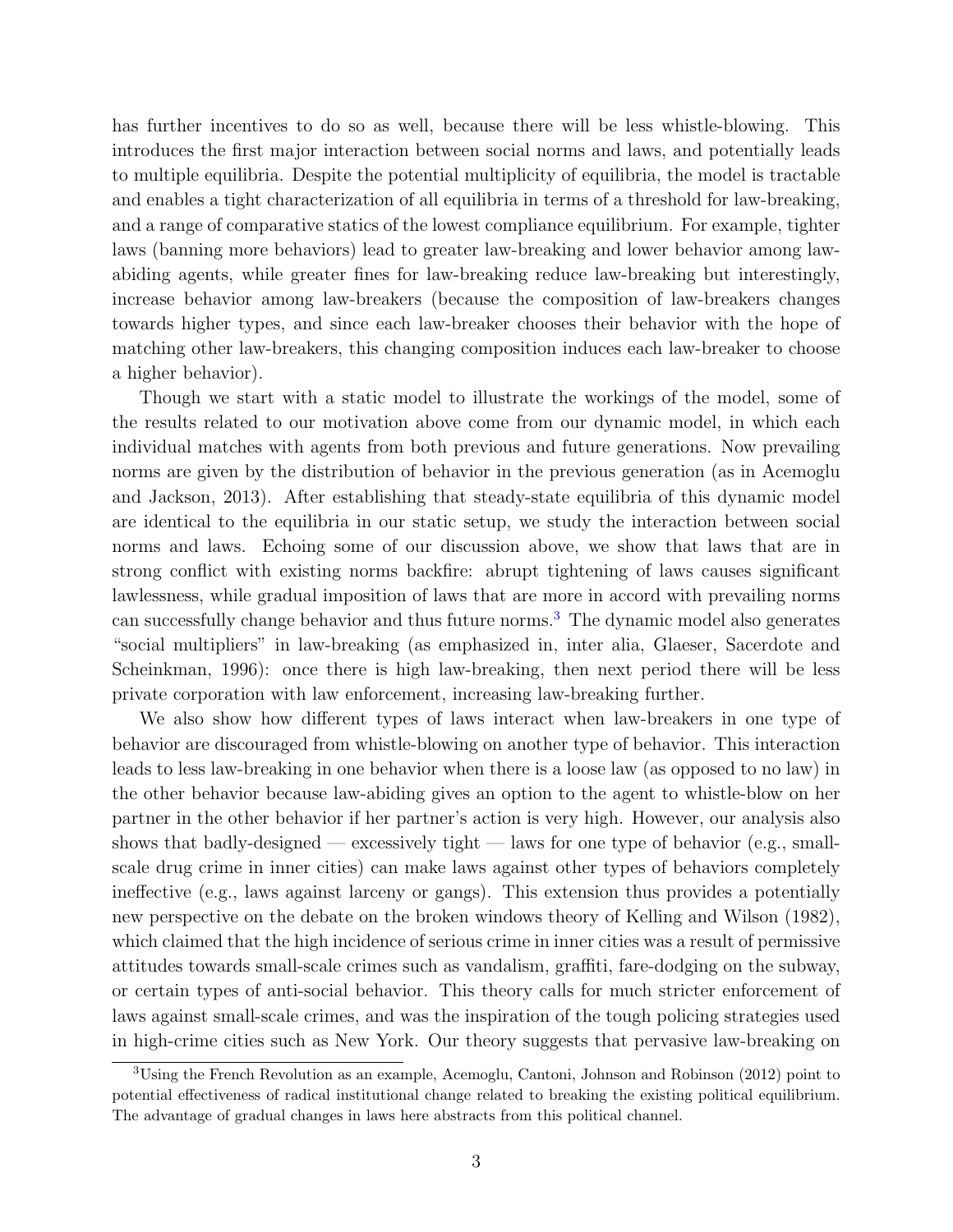such things as drugs or small-scale vandalism can indeed spill into law-breaking in other dimensions. Yet crucially, it sees the faultline not in the fact that there is such behavior in inner cities, but in the presence of laws that criminalize a large fraction of society in these areas. It would be much more effective, according to our theory, to decriminalize such behaviors, so that a large fraction of individuals do not automatically become law-breakers and can have greater willingness to cooperate with law enforcement in other dimensions of behavior of greater import to society.

Our theory also suggests why laws relying on private enforcement (whistle-blowing) can be more effective in some activities than others depending on the degree of "assortative matching". When law-breakers are more likely to match with law-breakers (which is typically the case in activities such as dueling, smuggling, or racketeering), the power of private enforcement is more limited than in other activities (such as tax evasion or investment in the safety and reliability of products), where businesses breaking the law are more likely to match with law-abiding businesses.

Our paper relates to a number of distinct literatures. First, there is a large law and economics literature focusing on the design of rules, punishments and monitoring structures in order to discourage certain types of behavior. This literature pioneered by Becker (1968) and Becker and Stigler (1974), and surveyed for example in Shavell (2004), typically does not investigate how private attitudes affect enforcement.

Our paper is more closely related to a small literature on the interactions between social norms and laws.[4](#page-5-0) One branch of this literature (e.g., Acemoglu, 1995, Calvo-Armengol and Zenou, 2004, Ferer, 2008, Glaesar, Sacerdote and Scheinkman, 1996, Rasmusen, 1996, Sah, 1991, Aldashev et al., 2012) shows how law-breaking, corruption and rent-seeking type activities become profitable when others engage in such behavior, potentially leading to multiple equilibria. Another branch shows how certain social norms can emerge even without formal legal institutions (e.g., Ellickson, 1991, Bernstein, 1992, Pistor, 1996).

A more recent third branch is even more closely related to our work, and investigates the interactions between laws and social norms. Benabou and Tirole (2011) develop a model in which norms encourage certain types of behavior because of agents' desire to signal their intrinsic types to others or to themselves, and laws in this context both interact with this signaling role of norms and may themselves signal the society's attitudes to individuals (see also Posner, 1997, Cooter, 1998, and Posner, 2002, for related perspectives). Hay, Shleifer and Vishny (1996) and Hay and Shleifer (1998) mention — among several other factors the importance of achieving congruence between prevailing social norms and laws, especially

<span id="page-5-0"></span><sup>4</sup>There is also a vast literature on social norms and culture, with roots in the writings of Simmel (1903, 1908), Sorokin (1947), Morris (1956), Williams (1960), Bierstedt (1963), and Gibbs (1965) and a substantial literature in social psychology on law-abiding behavior, for example discussed in Tyler (1990). The different approaches to social norms within economics are discussed in Mailath and Samuelson (2006). But these literatures inside or outside economics do not focus on the interplay between norms and the enforcement of laws.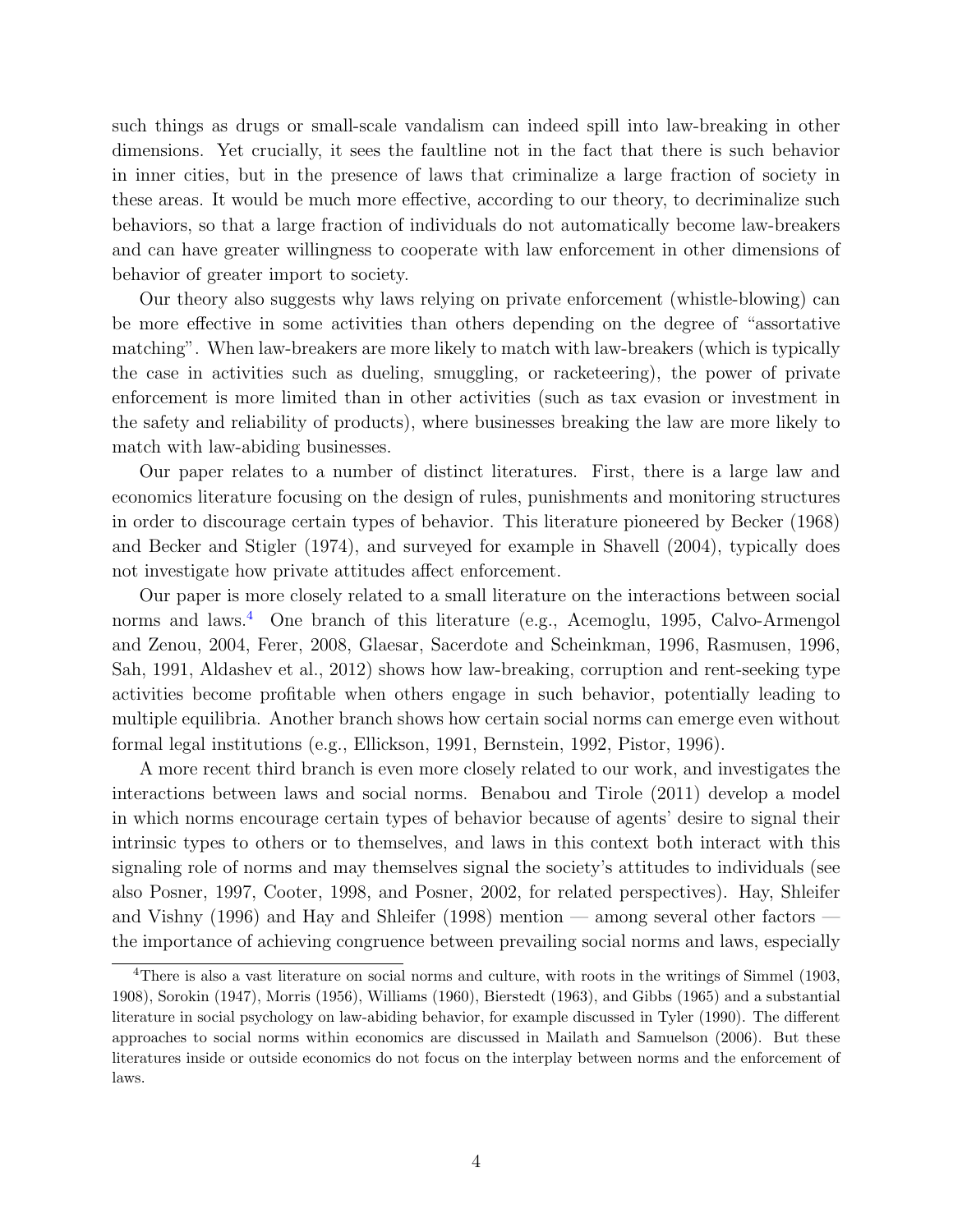in the context of the transition from socialism to a market economy.<sup>[5](#page-6-0)</sup> Akerlof and Yellen (1994) anticipate the same point in their analysis of criminal behavior, and write "the major deterrent to crime is not an active police presence but rather presence of knowledgeable civilians, prepared to report crimes and cooperate in police investigations." Berkowitz, Pistor and Richard (2003) also touch on these issues in their discussion of how transplantation of common law legal systems may not work in the context of certain prevailing customs. Nevertheless, none of these papers, and no others that we are aware of, consider the two-way interactions between social norms and the enforcement of laws, which is our main focus here.

Finally, our work is also related to several recent works modeling the evolution of culture, social norms and cooperation, such as Acemoglu and Jackson (2013), Bisin and Verdier (2001), Doepke and Zilibotti (2008), Galor (2011), Tabellini (2008), and Voth and Voigtlander (2012). In Tabellini, for example, moral values affect whether there is cooperation in a prisoner's dilemma type game, and parents decisions concerning which types of values to inculcate in their children, along the lines of Bisin and Verdier's (2001) approach, is affected by the prevailing set of values in other agents in society.

The rest of the paper is organized as follows. The next section introduces our baseline static model. Section [3](#page-10-0) presents the analysis of the static model and contains our main results. We extend this baseline model to a dynamic setup in Section [4,](#page-17-0) and discuss the interplay between historically-determined norms and laws and how laws in conflict with norms may backfire. Section [5](#page-23-0) contains several extensions, including the one concerning the interplay between laws regulating different types of behavior. Section [6](#page-27-0) briefly discusses welfare properties of the simple laws we focus on in this paper, while Section [7](#page-28-0) concludes. All of the proofs are contained in the Appendix.

## 2 The Static Model

We first present our baseline static model, which introduces the main economic forces.

#### 2.1 Agents, Matching, Laws and Payoffs

There is a finite population of agents,  $N = \{1, \ldots, n\}$ , with  $n \geq 2$  taken to be even. In the baseline model, we consider a simple (uniformly random) pairwise matching of the agents represented by a matching function  $m : N \to N$ . Throughout,  $m(i)$  denotes the match partner of agent i, with  $m(i) \neq i$  (and with the usual convention that  $m(m(i)) = i$ ).

Agent *i* has type  $\theta_i \in [0, 1]$ , distributed according to a cumulative distribution function F. Type draws are i.i.d. across agents, and for simplicity, we assume that  $F$  is strictly

<span id="page-6-0"></span> $\overline{5}$ For example, the latter paper writes, "A further reason that private parties in Russia refuse to use the legal system is that they operate to some extent extralegally to begin with and, hence, do not want to expose themselves to the government" (p. 399) and conclude by stating "whenever possible, laws must agree with the prevailing practice or custom. If public laws violate the practice, then private parties may refuse to enforce them either on their own or with ultimate referenced courts." (p. 402).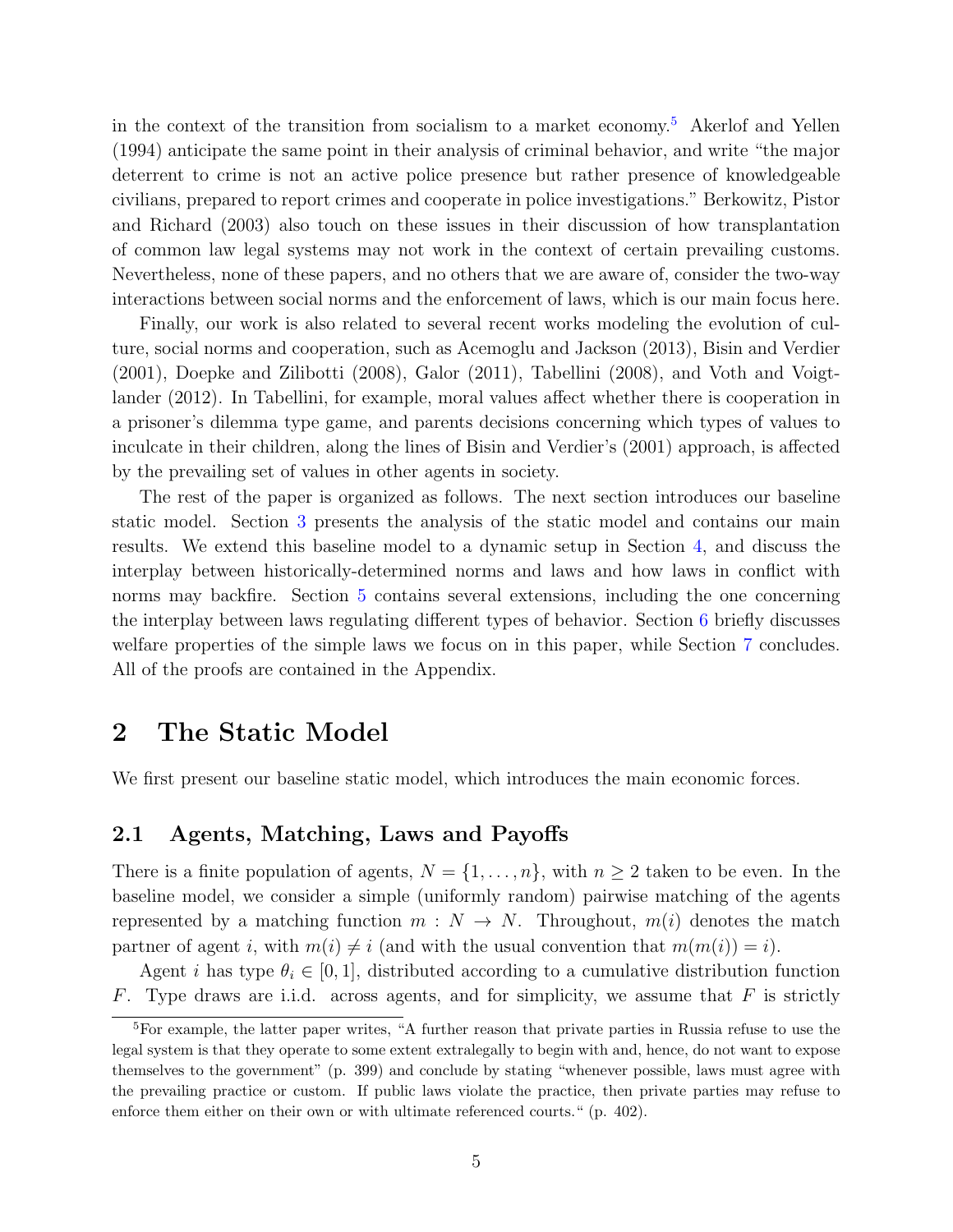increasing and continuous on [0, 1] with  $F(0) = 0$  and  $F(1) = 1$ .

In the baseline model, we focus on a single dimensional behavior. In particular, agent  $i$ chooses a base behavior  $b_i \in [0, 1]$  before the matching stage (thus agent i does not know  $m(i)$ when choosing  $b_i$ ). We refer to  $b_i$  as the base behavior because the agent's actual behavior may be forced away from this level ex post to some  $B_i$  because of the enforcement of a law.

We model laws in a simple way. A law,  $L \in [0, 1]$ , is set by the government and is an upper *bound* on the behaviors of agents. This means that any behavior above  $L$  is prohibited.<sup>[6](#page-7-0)</sup> However, the government only has limited ability to enforce laws without private cooperation (because it does not always observe individual behaviors). In particular, we assume that the government observes behavior in any pair with probability  $\eta \in [0,1)$ , and in this case, the behavior of any law-breaking party in the relationship will be pushed down to L. In addition, when there is no law enforcement (with probability  $1 - \eta$ ), an agent can whistle-blow to the government that her partner's behavior is above the law  $L$ . Agent  $i$  can only do so if her partner indeed has behavior exceeding L; i.e., if  $b_{m(i)} > L$ . We also assume that the agent herself must be law-abiding to be able to whistle-below; i.e.,  $b_i \leq L$ .<sup>[7](#page-7-1)</sup> We denote the whistleblowing decision of agent i by  $w_i \in \{0, 1\}$ , with 1 indicating whistle-blowing.

If  $b_i > L$  and  $w_{m(i)} = 1$ , meaning that agent i is breaking the law and her match whistleblows (which, as just stated, presumes that  $b_{m(i)} \leq L$ ), then her behavior is adjusted down to the highest level consistent with the law, L, and she ends up paying a fine  $\phi > 0.8$  $\phi > 0.8$ 

Thus, the resulting action of agent i can be written as

 $B_i(w_{m(i)}, b_i) =$  $\int L$  if  $b_i > L$ , and  $w_{m(i)} = 1$  or if there is public enforcement (probability  $\eta$ )  $b_i$  otherwise.

With this notation, agent  $i$ 's payoff is given by

<span id="page-7-3"></span>
$$
u_i(\theta_i, B_i) = -a (B_i - \theta_i)^2 - (1 - a) (B_i - B_{m(i)})^2 - \zeta \overline{B}_i - (\eta + (1 - \eta) w_{m(i)} \mathbf{I}_{\{b_i > L\}}) \phi, (1)
$$

where

$$
\overline{B}_{-i}\equiv \frac{\sum_{j\neq i}B_j}{n-1}
$$

is the average behavior of agents other than i. The parameter  $\zeta \geq 0$  captures negative externalities of the behaviors across the population. The parameter  $a \in (0,1)$  is an (inverse) measure of "social sensitivity," and regulates the relative importance of own preference versus matching the prevailing "norm," which in the static model simply corresponds to "expected

<span id="page-7-0"></span><sup>6</sup>That laws only prohibit high behaviors is for simplicity. One could also allow for laws that ban both high and low behaviors, such as speed limits on highways.

<span id="page-7-1"></span><sup>7</sup>This is easy to motivate (in the presence of nontrivial fines), as when the authorities come to enforce the behavior within the partnership they could observe the behavior of both agents and thus the whistle-blowing agent could face punishment if not abiding by the law. We relax the assumption that law-breakers cannot whistle-blow and also discuss the issue of amnesty for whistle-blowers in Section [5.4.](#page-27-1)

<span id="page-7-2"></span><sup>&</sup>lt;sup>8</sup>Fines can be interpreted as deadweight losses or transfers. If fines are transferred back to the population, then there will be an additional term in the utility function. These would create an additional incentive to whistle-below (similar to the externality term), without any substantive implications for our analysis.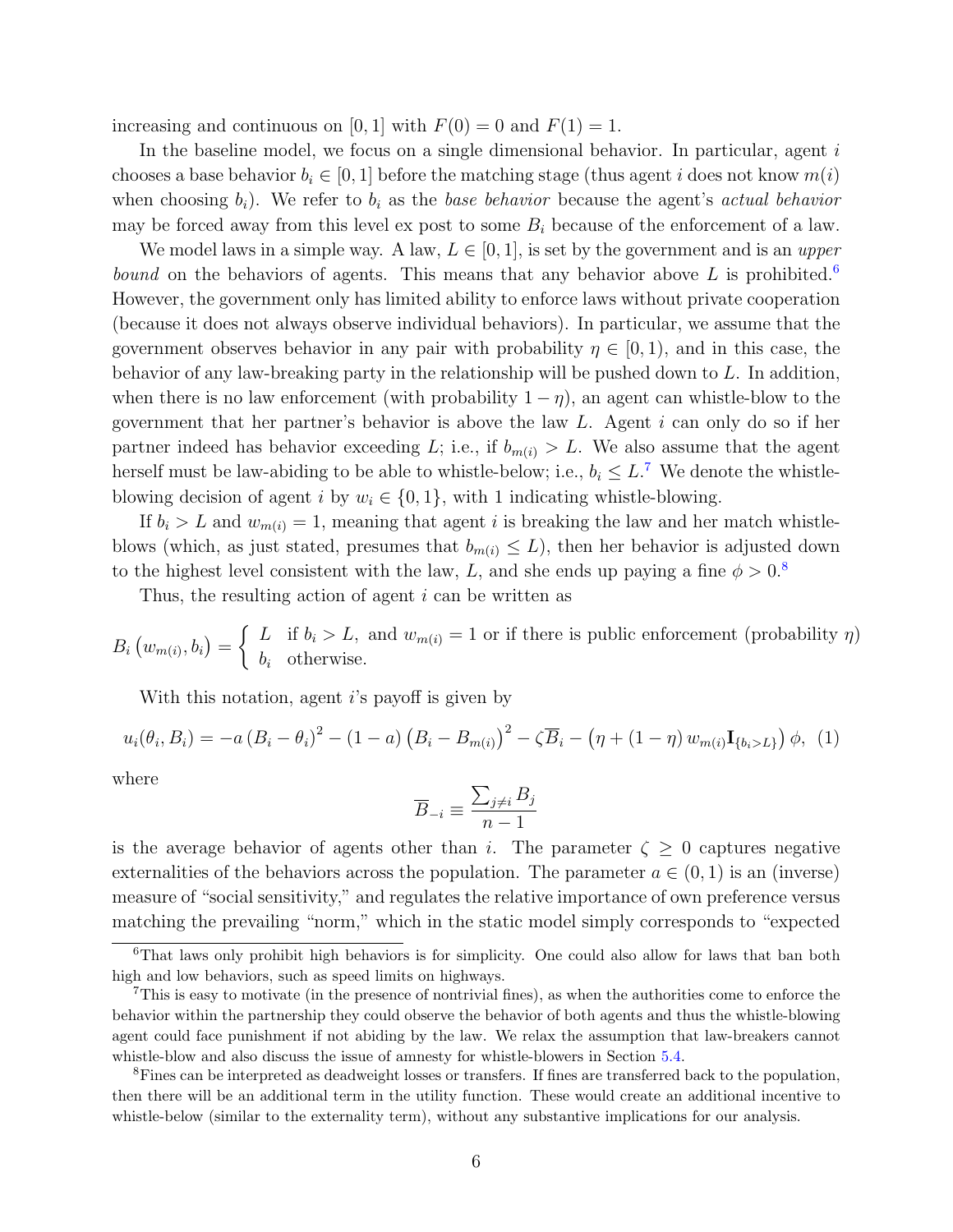behavior" of other agents in the economy that each player would partially like to match.<sup>[9](#page-8-0)</sup> The last term subtracts the fine imposed on law-breakers conditional on public enforcement (probability  $\eta$ ) or when there is no public enforcement (probability  $1-\eta$ ) but there is private whistle-blowing.

Because high behaviors have negative externalities on the population, there is a reason for the government to discourage such behaviors, and laws acting as upper bounds on behavior are the government policy on which we focus. Equation [\(1\)](#page-7-3) also clarifies the two reasons why an agent may whistle-blow on the high behavior of her partner: first, she reduces the negative externality she (and everybody else) suffers (from the term  $\overline{\langle B_{-i}}$ ); and second, she may be able to reduce the mismatch between her behavior and her partner's (from the term  $(1-a)(B_i-B_{m(i)})^2$ .<sup>[10](#page-8-1)</sup>

#### 2.2 Motivating Examples

It is useful to have some running examples to fix ideas. One simple application illustrating some of the main trade-offs is that of a business partnership.

Suppose that each of the partners can choose a level of compliance with a tax, for instance a value-added tax. The nature of the business affects the ease of tax evasion (e.g., how much of the business is based on cash), which can be thought of as the agent's type. Evading taxes is easier if the companies involved in a transaction are evading at equal levels, since it is more difficult to disguise transactions to the extent that the reports of the partners regarding the transaction differ. Thus, there is an improvement in payoffs by matching a partner's level of tax evasion. Because tax authorities cannot police all balance sheets, whistle-blowing plays a critical role in the detection and prevention of tax evasion. Each agent's tax evasion leads to negative externalities on other agents, through lost tax receipts.

As a related example, suppose that each agent decides how much effort to exert to produce a high-quality, safe and reliable product, and then matches with another agent. The matched partners then combine their products to produce a consumer good, the quality of which will be a combination of the qualities of the two products. Low-quality, unreliable products create a negative impact on the utility of the population, but are potentially profitable for the producer because producing them is less costly and some fraction of customers do not observe the quality of the consumer good they purchase.

In this example as well, there are natural reasons for why each agent would like their behavior (quality of product) to match that of their partner. In particular, those with high-quality products would not like to see the quality of the consumer good they produce being brought down by the low-quality product of their partner. Conversely an agent with

<span id="page-8-0"></span><sup>9</sup>This is in line with some of the common definitions of norms and sociology, for example, "A norm, then, is a rule or a standard that governs our conduct in the social situations in which we participate. It's a societal expectation." (Bierstedt, 1963, p. 222).

<span id="page-8-1"></span> $^{10}$ If fines are transfers, there would also be a third reason, as whistle-blowing will generate revenues from fines, which as noted above, could be redistributed to the agents.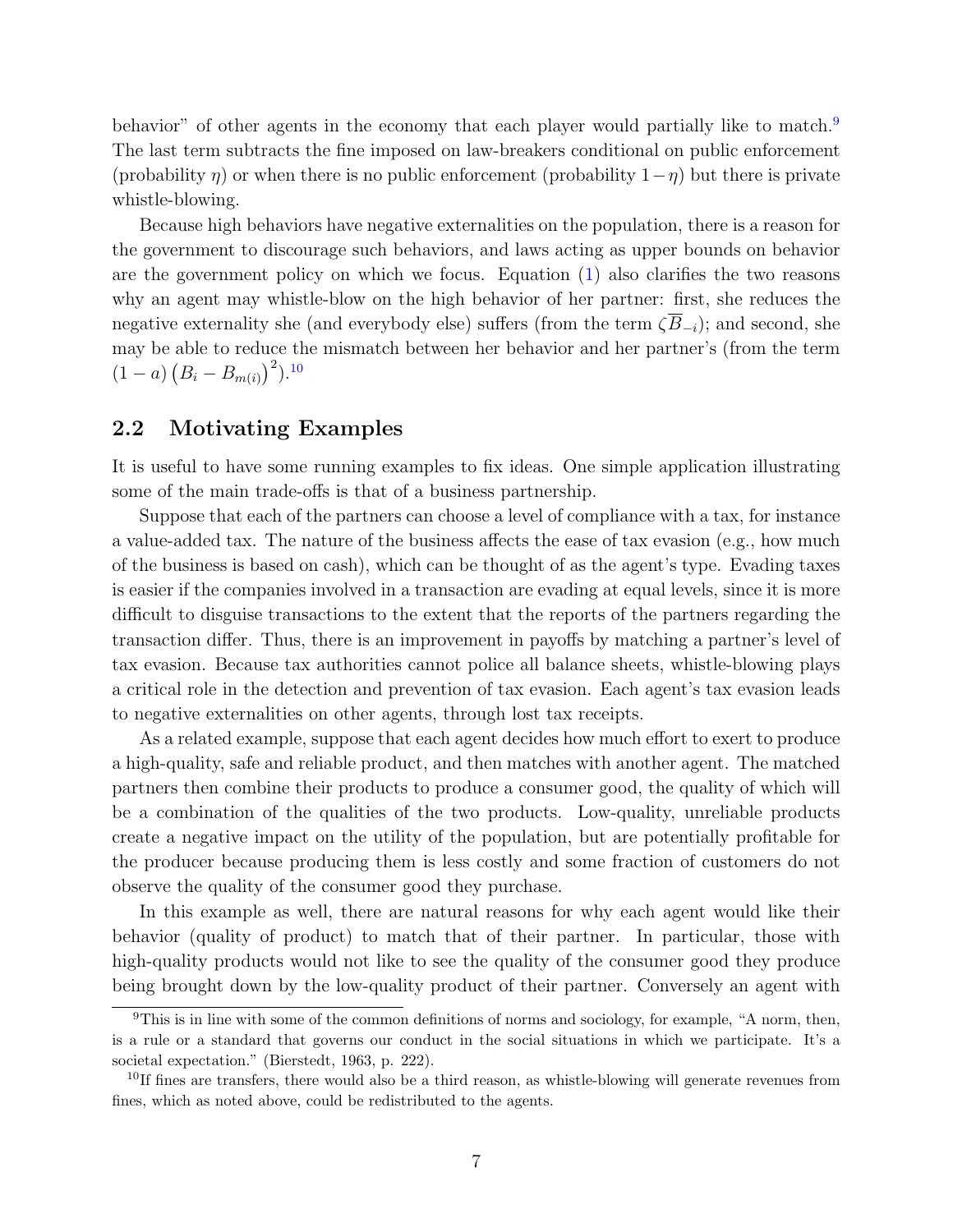a low-quality product will suffer additional costs because of the incompatibility between its product and the high-quality product of their partner.<sup>[11](#page-9-0)</sup>

Though the government would like to regulate product quality, it has an imperfect ability to do so because it does not always directly observe qualities. It can legislate a minimum quality standard on each product, and then enforce it through random inspections and whistle-blowing behavior of business partners. If an agent is detected to have a low-quality or unsafe product, they will be subject to a fine and will also have to take costly action to bring their product into compliance with the law. The business context also motivates our assumption that whistle-blowers who are law-breakers will themselves be detected. For example, if a law-breaking firm whistle-blows on their partner's low-quality product or tax evasion, the subsequent investigation will likely reveal their own transgressions.

Both examples further clarify the meaning of "norms" in our model. The simplest interpretation is that norms here are "external norms" corresponding to expected behavior with important payoff consequences, i.e., whether an agent expects their partner to have a low-quality or high-quality product. In the dynamic version of the model we study below, instead of this expectation, external norms correspond to the *historical* distribution of behavior (quality of products). $^{12}$  $^{12}$  $^{12}$ 

It is straightforward to see that many other types of behaviors also fit the model, for example, dueling, tax compliance, consumption of illegal substances, disruptive behavior, corruption, and so on. In all of these cases, behaviors are not typically observable directly by the government but are more commonly observed by some other agents (roommates, business partners, employees, etc.), and agents care about the behavior of those they are closely associated (match) with.

### 2.3 Equilibrium

The game we have set up consists of two stages: in the first, each agent chooses a behavior conditional on their type, and then in the second stage, they decide whether to whistle-blow on their partner.

It is straightforward to observe that, in our baseline model it is a strictly dominant strategy for an agent with  $b_i \leq L$  and  $b_{m(i)} > L$  to whistle-blow (because this reduces both the externality and the mismatch with the partner's behavior). As a consequence, in this

<span id="page-9-0"></span><sup>&</sup>lt;sup>11</sup>Though producers might also have an incentive to whistle-blow on competitors, this will be limited by the fact that they will not have closely observed the behavior of their competitors and whistle-blowing is only possible given hard information.

<span id="page-9-1"></span><sup>&</sup>lt;sup>12</sup>In addition to external norms, our model could also be used to study the interplay between laws and "internal norms" (that is, norms that individuals adhere to for moral reasons, e.g., Hoffman, 1977, or Tyler, 1990). In this case, individuals would whistle-blow because the behavior of their partners or of others that they observe are in dissonance with their moral values and expectations. For example, one could assume that internal norms adapt to an individual's own behavior and some function of average behavior in society, and if an individual sees a behavior very far from their internal norms, they feel compelled to try to prevent it.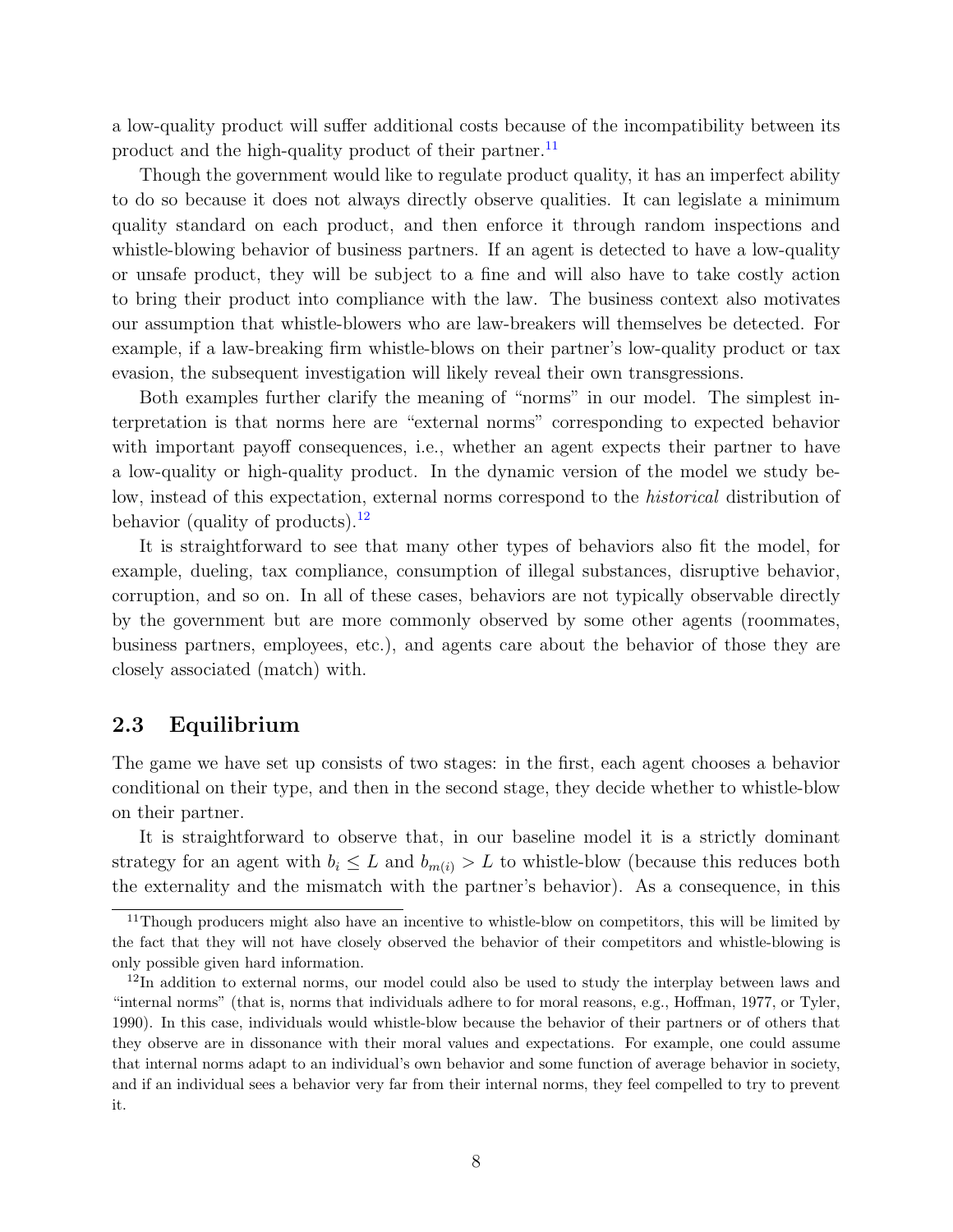multi-stage complete information game, any sequential equilibrium will have whistle-blowing as part of the equilibrium whenever the opportunity arises. Given this observation, we define an equilibrium for the first stage only, using the standard notion of a pure-strategy symmetric Bayesian equilibrium. Such an equilibrium is given by  $\beta : [0, 1] \to [0, 1]$ , with  $\beta(\theta_i)$  indicating the action taken by type  $\theta_i$ .<sup>[13](#page-10-1)</sup>

In what follows, whenever we refer to *equilibrium*, it is to such a pure-strategy symmetric Bayesian equilibrium of the induced one-stage game.

## <span id="page-10-0"></span>3 Analysis of the Static Model

In this section, we characterize the equilibria of the static model presented in the previous section, and present our main comparative static results.

#### 3.1 Existence of Equilibrium

Strategies are said to be *monotone* if  $\beta(\theta_i) \geq \beta(\theta'_i)$  $\ell_i$ ) whenever  $\theta_i > \theta_i'$ . Our first result shows that all equilibria are in monotone strategies. An implication of monotone strategies is that, in any equilibrium, there will exist some threshold type  $\theta^*$  such that all types below  $\theta^*$  are law-abiding, and all types above  $\theta^*$  are law-breaking (and this threshold can be one or zero, corresponding, respectively, with all agents being law-abiding and law-breaking).

<span id="page-10-3"></span>PROPOSITION 1 An equilibrium exists, and all equilibria are in monotone strategies and are characterized by a threshold  $\theta^*$  above which all types break the law and below which they obey the law.

Like all of other propositions, the proposition's proof is given in the Appendix. There, Lemma [1](#page-29-0) establishes the monotonicity of strategies, and existence follows straightforwardly given the threshold characterization in Proposition [4](#page-12-0) below.

It is important to note that ours is not a game of strategic complementarities because a higher behavior of an agent's (potential) partner can encourage her to obey the law in order to be able to whistle blow.

### 3.2 Equilibrium without Laws

We next characterize the equilibria without laws, or equivalently the case where  $L = 1$  (so that laws are not binding). In this benchmark case, there is a unique equilibrium given in the next proposition.

<span id="page-10-2"></span><span id="page-10-1"></span><sup>&</sup>lt;sup>13</sup>We take strategies to be measurable functions of type. Since  $F$  is continuous (and thus does not have any atoms) and agents are only indifferent at one type, there will be no non-trivial mixing, so the focus on purestrategy equilibria is essentially without loss of any generality. The possibility for asymmetric equilibria (and hence the qualifier "symmetric") is a consequence of having a finite number of agents. With a continuum, all equilibria are in symmetric strategies.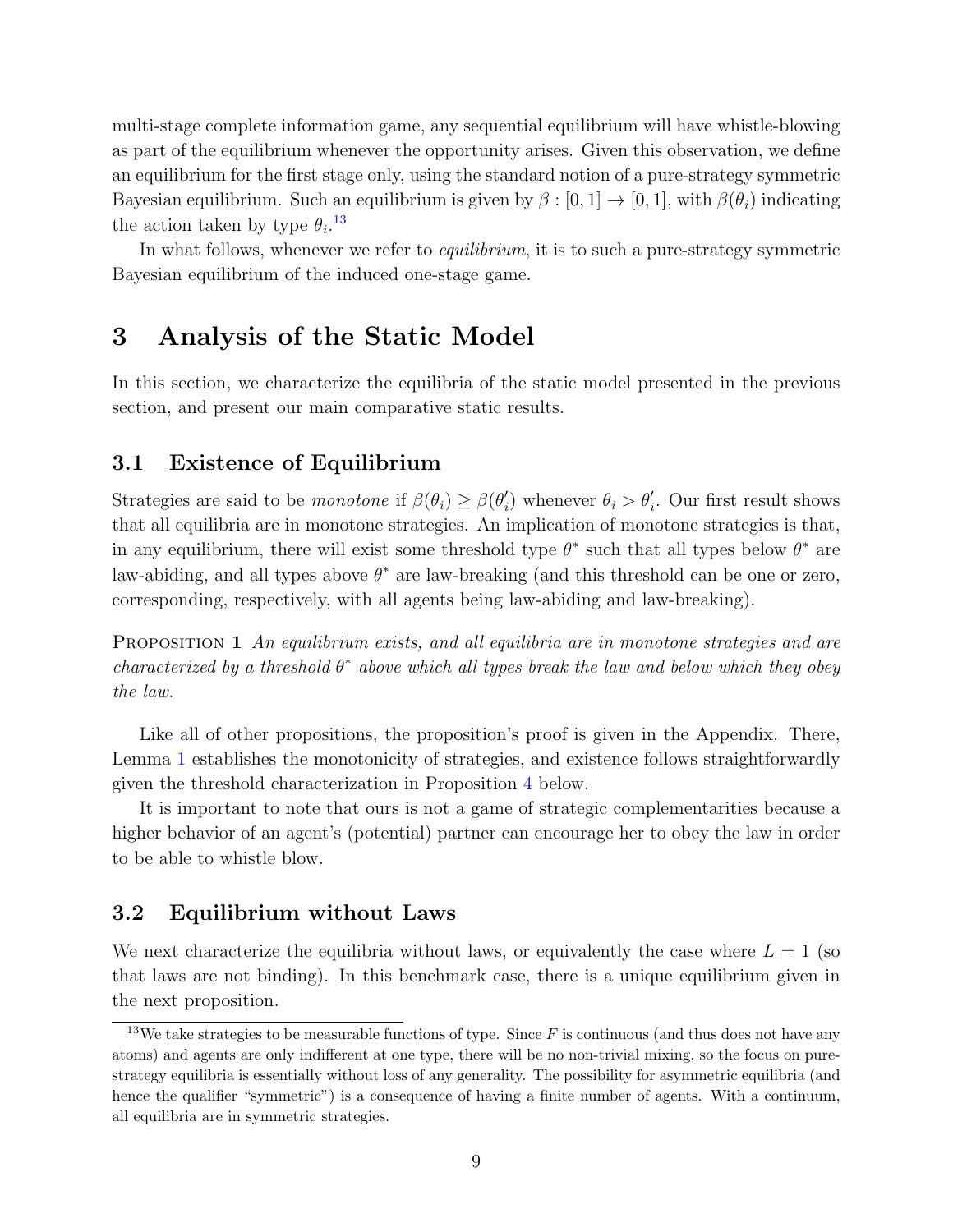**PROPOSITION 2** Without any law  $(L = 1)$ , there is a unique equilibrium and it is linear in own type and described by

$$
\beta(\theta_i) = a\theta_i + (1 - a)\mathbb{E}[\theta].
$$

<span id="page-11-0"></span>Equilibrium strategies are depicted in Figure [1](#page-11-0) as a function of own type,  $\theta_i$ . Linearity here is a simple consequence of the fact that, without laws, payoffs are quadratic.



Figure 1: Equilibrium without laws.

A feature which is paralleled by equilibria with laws is that the parameter  $a$ , regulating the "social sensitivity" of payoffs, determines the slope of equilibrium strategies. The distribution of types F only affects the form of the equilibrium via the threshold value of  $\theta$  between lawabiding and law-breaking (which is not relevant here), and via  $\mathbb{E}[\theta]$  (and thus the intercept in Figure [1\)](#page-11-0). This implies that agents always choose a convex combination, with weights a and  $1 - a$ , between their preferred action given by their type,  $\theta_i$ , and "expected behavior" (or "norm") in society, given by  $\mathbb{E}[\theta]$ .

#### 3.3 Equilibrium with Laws

With this benchmark in place, for the remainder of the paper we focus on the case in which laws are binding, i.e.,  $L < 1$ . The next two propositions characterize the equilibria in this case, showing that, compared to the case without laws, there is a crucial choice between law-abiding and law-breaking behavior, and the impact of laws on the behavior of others will also change the expected behavior that enters into the calculations of law-abiding and law-breaking agents.

<span id="page-11-1"></span>PROPOSITION 3 For any  $L \in (0,1)$ , there exists  $\overline{\phi} \geq 0$ , such that

• if  $\phi > \overline{\phi}$ , then there is a unique equilibrium, which involves full compliance (all types obey the law);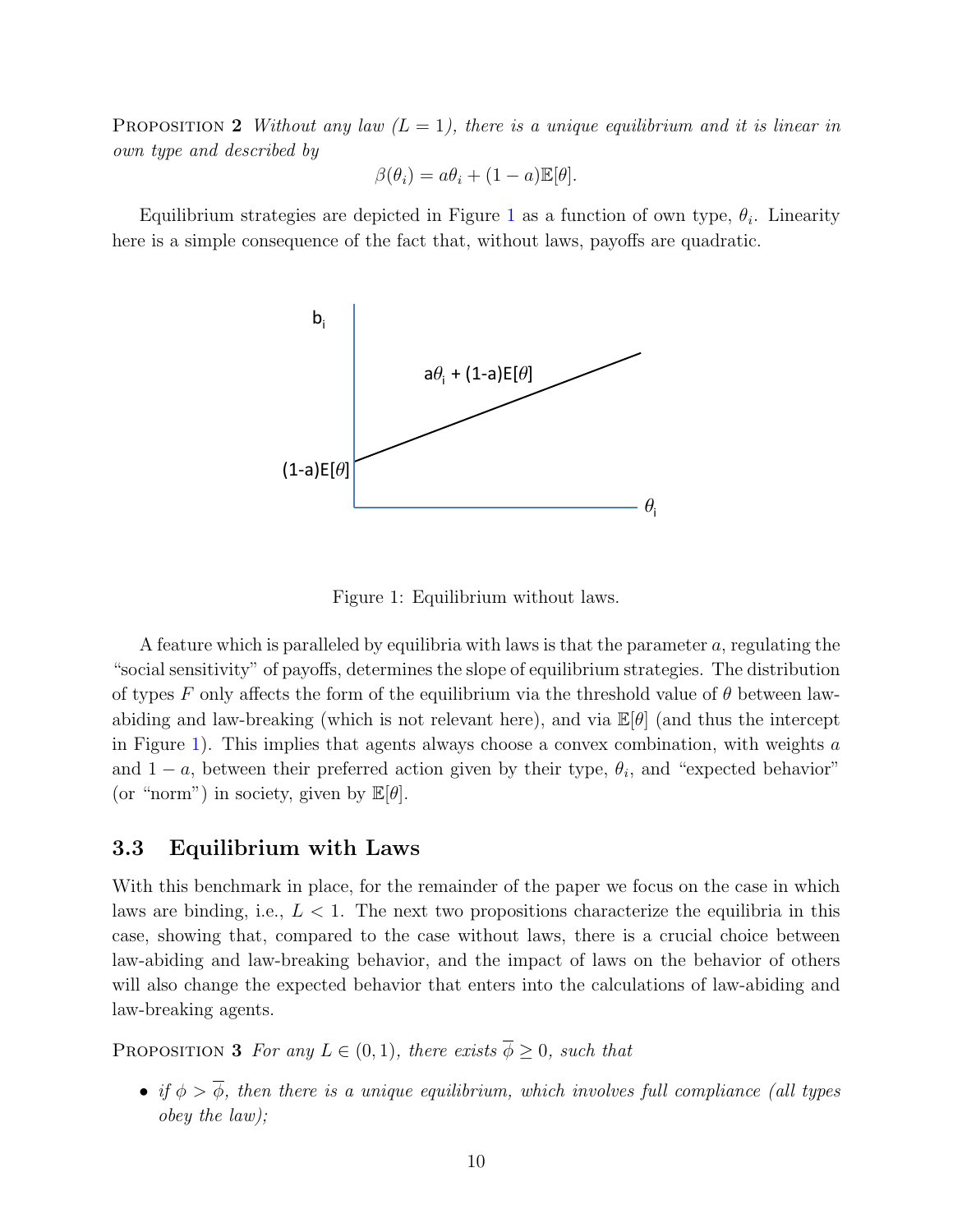• if  $\phi < \overline{\phi}$ , then there are multiple equilibria: one with full compliance and (at least two) other equilibria ordered by the threshold above which all types break the law.

When the fine against law-breakers that are detected is sufficiently large, i.e.,  $\phi > \phi$ , the unique equilibrium involves law-abiding behavior (full compliance) by all agents. The intuition for this case is instructive. For any  $L > 0$ , there will be some agents who always obey the law (because their type,  $\theta$ , is sufficiently low). This translates into a positive probability of paying the fine  $\phi$  for any law-breaking agent (even if the direct government detection of law breaking is 0), discouraging law-breaking for very large fines. Even when  $\phi < \overline{\phi}$ , the full compliance equilibrium continues to exist. In this case, even though the fine is not large enough to discourage law-breaking with only a small fraction of agents obeying the law and whistle-blowing, when all agents are law-abiding a law-breaker will be reprimanded with probability 1 (either due to public enforcement or whistle-blowing by her partner), and will also be induced to choose a behavior less than L. Nevertheless, when  $\phi < \phi$ , there are also equilibria in which a non-trivial fraction of the population breaks the law.[14](#page-12-1)

It is useful to note that the multiplicity of equilibria highlighted in this proposition has a different economic intuition than the multiplicities already emphasized in the literature (e.g., congestion effects in policing or the legal system, or peer effects). In particular, it is a consequence of the fact that when others are breaking the law, there will be little private cooperation with law enforcement, encouraging yet others to do likewise.

Although the equilibrium threshold for law-breaking and the fraction of law-breakers may not be unique, the next proposition shows that the form of the equilibrium is the same in all equilibria.

<span id="page-12-0"></span>PROPOSITION 4 All equilibria are of the following form. There exists  $\theta^* \in [L,1]$  such that

<span id="page-12-3"></span>
$$
\beta(\theta_i) = \beta_{\text{abiding}}(\theta_i) \equiv \min[a\theta_i + (1-a)x, L] \quad \text{if} \quad \theta_i < \theta^* \tag{2}
$$

and

<span id="page-12-4"></span>
$$
\beta(\theta_i) = \beta_{breaking}(\theta_i) \equiv a\theta_i + (1 - a)\mathbb{E}[\theta|\theta > \theta^*] \text{ if } \theta_i > \theta^*,
$$
\n(3)

where x is the unique solution to  $x = \mathbb{E}[\min \beta(\theta), L].$ 

The general form of equilibria is depicted in Figure [2.](#page-13-0) The form of the strategies  $\beta_{\text{abiding}}(\theta_i)$  and  $\beta_{\text{breaking}}(\theta_i)$  is intuitive. Recall that without laws (cfr. Proposition [2\)](#page-10-2), an agent chose a convex combination of her preferred behavior given by her type,  $\theta_i$ , and expected behavior in society. For law-abiding agents, the calculus is still similar, except that as shown by the expression,  $a\theta_i + (1 - a)x$ , the expected behavior is replaced by x.<sup>[15](#page-12-2)</sup> This

<span id="page-12-1"></span><sup>&</sup>lt;sup>14</sup>Note, however, that  $\overline{\phi}$  can be equal to zero, in which case such equilibria will not exist. A trivial example is when L is arbitrarily close to 1.

<span id="page-12-2"></span><sup>&</sup>lt;sup>15</sup>Note that x is implicitly defined as a fixed point of an increasing mapping, since  $\beta(\theta)$  is itself an increasing function of x. This implies that x may not be unique. However, we show in the Appendix that is defined uniquely.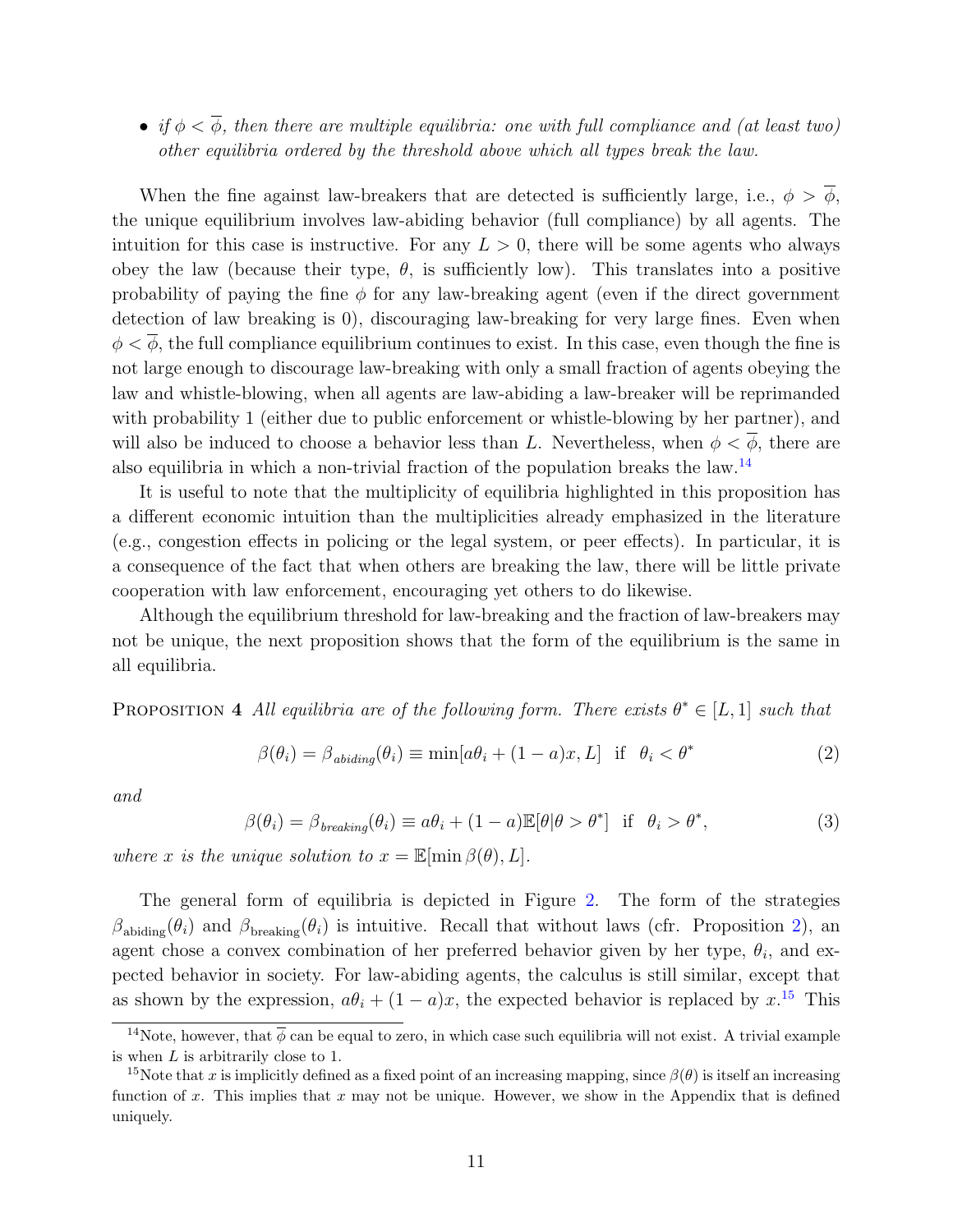is the expectation of the actual behavior of other agents (rather than their base behavior,  $b_i$ ) and thus takes into account that the agent herself can whistle-blow (or there is public enforcement) on any partner who chooses the behavior above  $L$  and force them down to  $L$ . By definition of these agents being law-abiding, their behavior is equal to  $a\theta_i + (1-a)x$  only if this expression is below  $L$  (and otherwise their behavior is capped at  $L$ ).

<span id="page-13-0"></span>

Figure 2: Multiple Equilibria: The black line is the equilibrium without any law. The blue dashed lines indicate equilibrium behavior. These are the two extreme equilibria. In (a) everyone obeys, and in (b) it is those below  $\theta^*$  who obey, where  $\theta^*$  is the lowest compliance equilibrium threshold. Equilibria can be ordered in terms of  $\theta^*$ .

The calculation of law-breaking agents is different. These agents know that their partner, if she is law-abiding, will whistle-blow on them, setting their behavior down to L. Thus, when choosing their behavior, these agents only reason *conditionally* — conditional on matching with another law-breaking agent and not being subject to public enforcement. As a result, their behavior is a convex combination of their own type,  $\theta_i$ , and the expected behavior of their partners conditional on their partner being law-breaking, which is  $\mathbb{E}[\theta | \theta > \theta^*]$ . Note that the parameter  $\eta$  does not explicitly enter equations [\(2\)](#page-12-3) and [\(3\)](#page-12-4). This is because, as just explained, law-abiding agents can always whistle-blow on a law-breaking partner, while law-breaking agents are reasoning conditionally. The law-breaking threshold  $\theta^*$  naturally depends on the probability of public enforcement,  $\eta$ .

Equilibria in Proposition [4](#page-12-0) are conditional on the law-breaking threshold  $\theta^*$ . It is also straightforward to derive an expression for this threshold, which balances out the costs and benefits of law-breaking for the threshold agent at  $\theta^*$ , and this is given by equation [\(A10\)](#page-34-0) in the Appendix.

Although Proposition [3](#page-11-1) highlights that there are multiple equilibria (in the case where  $\phi > \overline{\phi}$ ), Proposition [4](#page-12-0) shows that all equilibria are characterized by a law-breaking threshold  $\theta^*$  (which may be equal to one, in which case all obey the law). Equations [\(2\)](#page-12-3) and [\(3\)](#page-12-4) also indicate that different equilibria are ranked in terms of their threshold for law-breaking,  $\theta^*$ . If we consider two equilibria with different levels of  $\theta^*$  (for given levels of L and  $\phi$ ), then in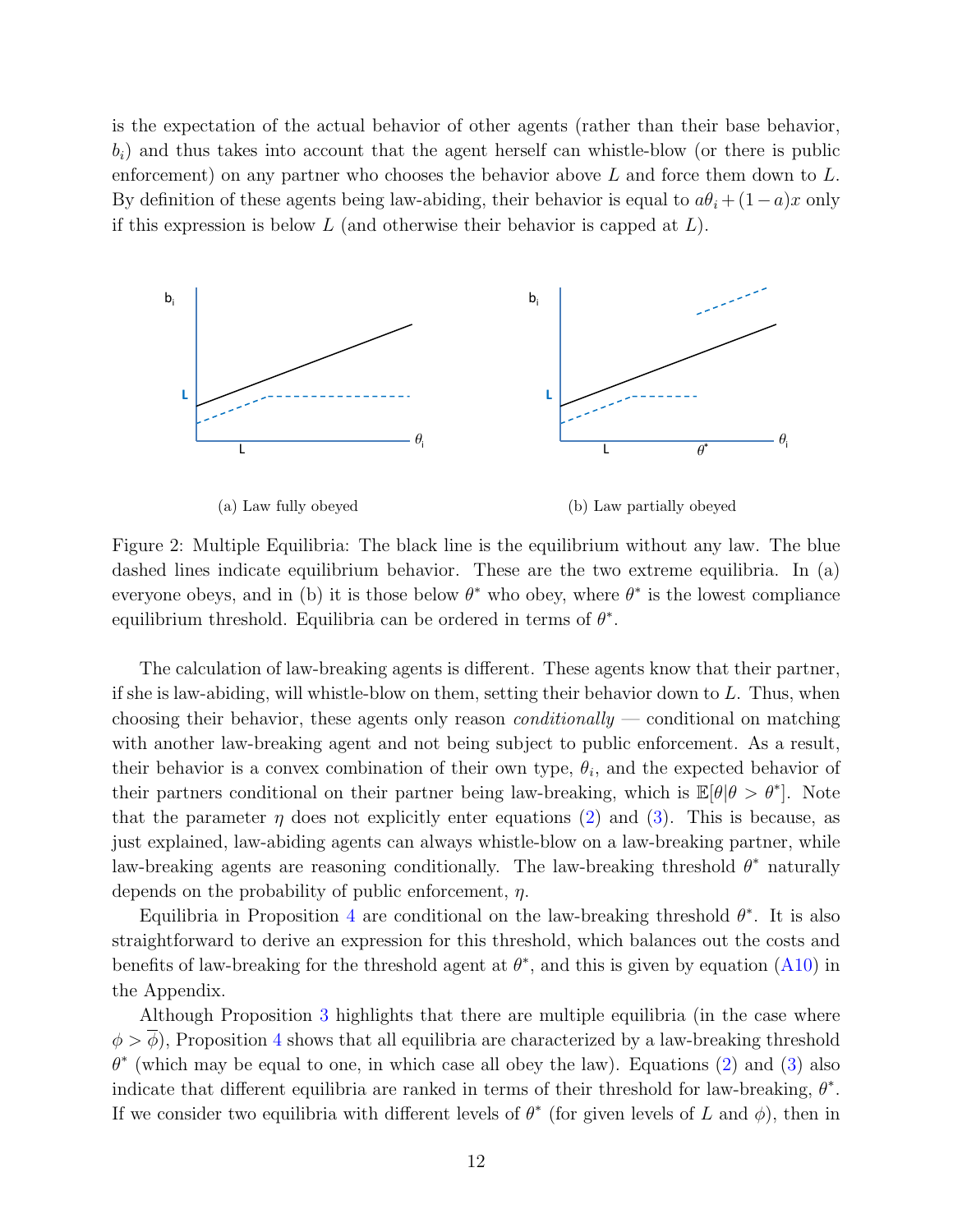the one with lower  $\theta^*$ , the behavior of all law-abiding citizens will be the same (because x does not change); there will be more law-breaking (more agents above  $\theta^*$ ); but law-breakers will choose lower behaviors (because  $\mathbb{E}[\theta | \theta > \theta^*]$  is lower). In what follows, we often focus on the lowest compliance equilibrium, meaning the equilibrium with the lowest  $\theta^*$  and thus the highest amount of law-breaking.<sup>[16](#page-14-0)</sup>

#### 3.4 Comparative Statics

<span id="page-14-2"></span>We now provide some simple comparative statics for the lowest compliance equilibrium.

PROPOSITION 5 Consider the lowest compliance equilibrium. Then:

- 1. A small increase in  $\phi$  (higher fine),  $\zeta$  (greater externality), and/or  $\eta$  (higher likelihood of public enforcement): $17$ 
	- increases  $\theta^*$  and so lowers the fraction of agents breaking the law;
	- leaves behavior by each agent who was obeying the law unchanged:
	- but leads to higher behavior among those still breaking the law.
- 2. A large increase in  $\phi$ ,  $\zeta$ , and/or  $\eta$  shifts the equilibrium to full compliance and reduces overall average behavior.
- 3. There exists  $\overline{\zeta} > 0$  such that if  $\zeta < \overline{\zeta}$ , a small decrease in L (a stricter law):
	- decreases  $\theta^*$ , increasing the fraction of agents breaking the law;
	- leads to lower behavior by each agent who was already breaking the law; and
	- leads to lower average behavior by those obeying the law.

4. If  $\zeta > \overline{\zeta}$ , then the comparative statics of a stricter law are reversed.

<span id="page-14-0"></span><sup>&</sup>lt;sup>16</sup>One might also study the stability of equilibria under best-response dynamics to investigate which equilibria are more likely to be robust to small perturbations. Under some regularity conditions, both the full compliance equilibrium and the lowest compliance equilibrium are stable under this notion of stability.

<span id="page-14-1"></span><sup>&</sup>lt;sup>17</sup>A small increase is defined to be such that, after this change, the lowest compliance equilibrium has a law-breaking threshold in a small neighborhood of  $\theta^*$  (the law-breaking threshold before the change). In particular, suppose that there exists a neighborhood N of the parameter vector  $(L, a, \phi, \eta, \zeta)$  and a continuous function  $\Theta^* : \mathcal{N} \to [0,1]$  such that  $\theta^* = \Theta^*(L, a, \phi, \eta, \zeta)$  and there is an equilibrium with lawbreaking threshold  $\Theta^*(L',a',\phi',\eta',\zeta')$  for all  $(L',a',\phi',\eta',\zeta') \in \mathcal{N}$ . Then there always exists small changes in  $\phi, \eta$  and  $\zeta$  (within N) that still lead to an equilibrium nearby, and the statements here refer to comparisons to this nearby equilibrium. This requirement holds generically and simply rules out situations in which the lowest compliance equilibrium is defined by a point of tangency rather than the intersection of the two curves defined in the proof of Proposition [4.](#page-12-0) When this requirement is not satisfied, any change in parameters is a "large" change in terms of this proposition.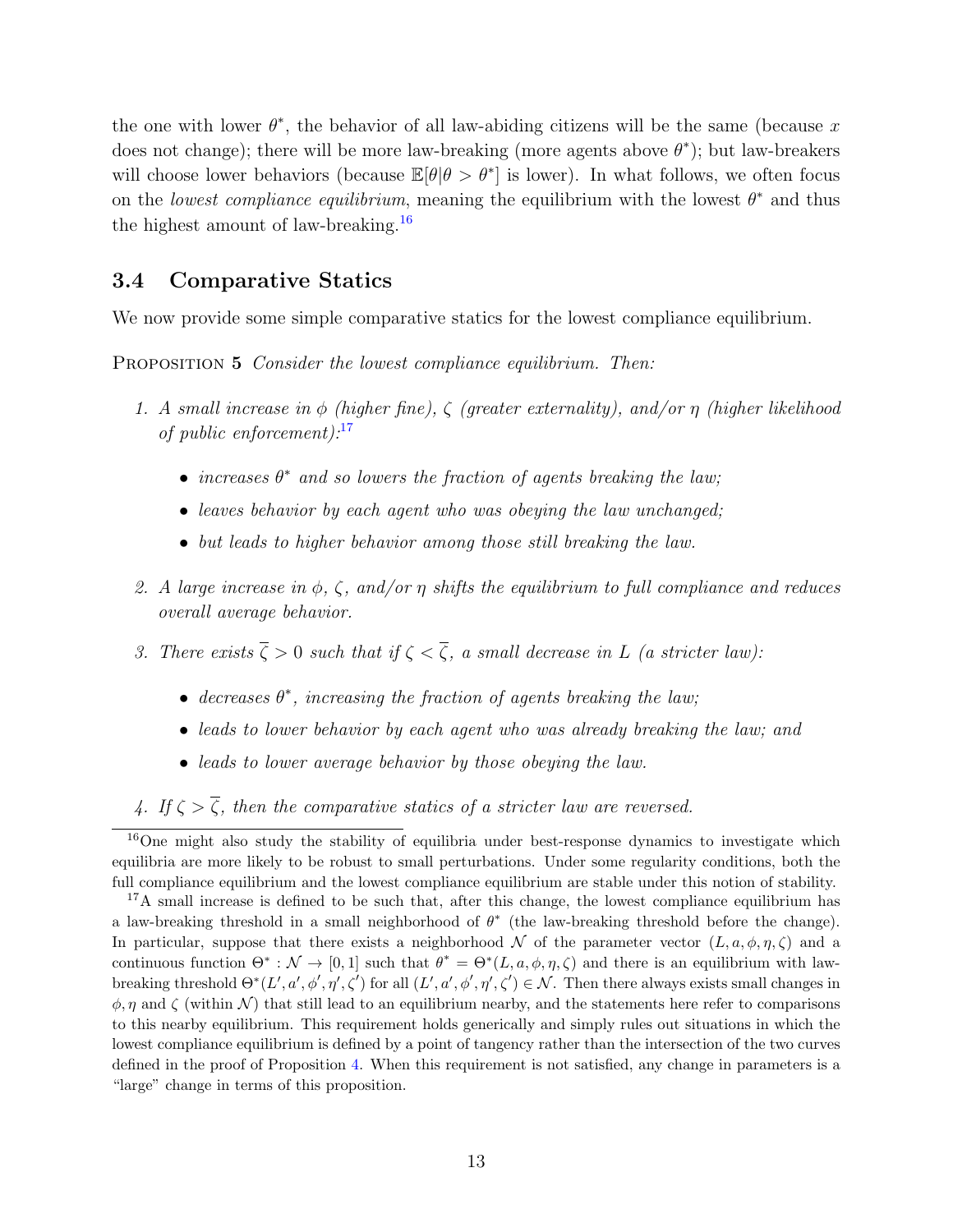The proposition focusses on the lowest compliance equilibrium, but the same comparative statics apply to all equilibria that are stable under best-response dynamics as discussed in footnote [16.](#page-14-0)

<span id="page-15-0"></span>Several aspects of this proposition are worth stressing. First, higher fines, greater public enforcement and tighter (more restrictive) laws all have unambiguous effects on the fraction of law-breakers, as depicted in Figure [3,](#page-15-0) but more nuanced impacts on levels of behavior.



(a) An increase in fine,  $\phi$ ; externality,  $\zeta$ ; or public enforcement,  $\eta$ .

(b) A decrease in the (tightening of the) law L

Figure 3: Comparative Statics

In particular, starting from  $\phi < \overline{\phi}$ , a small increase in  $\phi$  (which keeps us in the same region) reduces the fraction of law-breakers because the penalty is now higher. The impact of this increase in fines on behavior is more subtle, highlighting the rich interactions between laws and behavior in our model. A higher  $\phi$  has no impact on  $\beta_{\text{abiding}}$  (*x* is independent of both  $\phi$  and  $\theta^*$  as noted above), but increases  $\theta^*$  and thus  $\mathbb{E}[\theta|\theta > \theta^*]$ . This implies that the function  $\beta_{\text{breaking}}$  shifts up, highlighting that even though all strategies are monotone, the impact on the behavior of law-breakers is non-monotone. Intuitively, some law-breakers switch to law-abiding behavior in response to the higher fine, and the remaining law-breakers now expect to match with a relatively higher  $\theta$  (with consequently higher behavior) and so they adjust their behavior upward. So, fewer agents break the law, but do so by a greater amount (i.e., law-breakers increase their behavior). This leads to an ambiguous average effect that depends on the specifics of the distribution (as illustrated in Figure [4](#page-16-0) below for the case of changes in  $L$ ).

A large increase in  $\phi$ , on the other hand, takes us above the threshold  $\phi$  thus destroying all equilibria except the full compliance equilibrium (and thus avoiding the somewhat paradoxical effect of encouraging high behavior among law-breakers).

Greater public enforcement (higher  $\eta$ ) has the same effects as a greater fine for lawbreaking, increasing the law-breaking threshold and also increasing behavior among lawbreakers. A greater externality in behavior (higher  $\zeta$ ) also acts similarly to a greater fine, although for different reasons: it induces people to obey the law so that they can whistle-blow on others.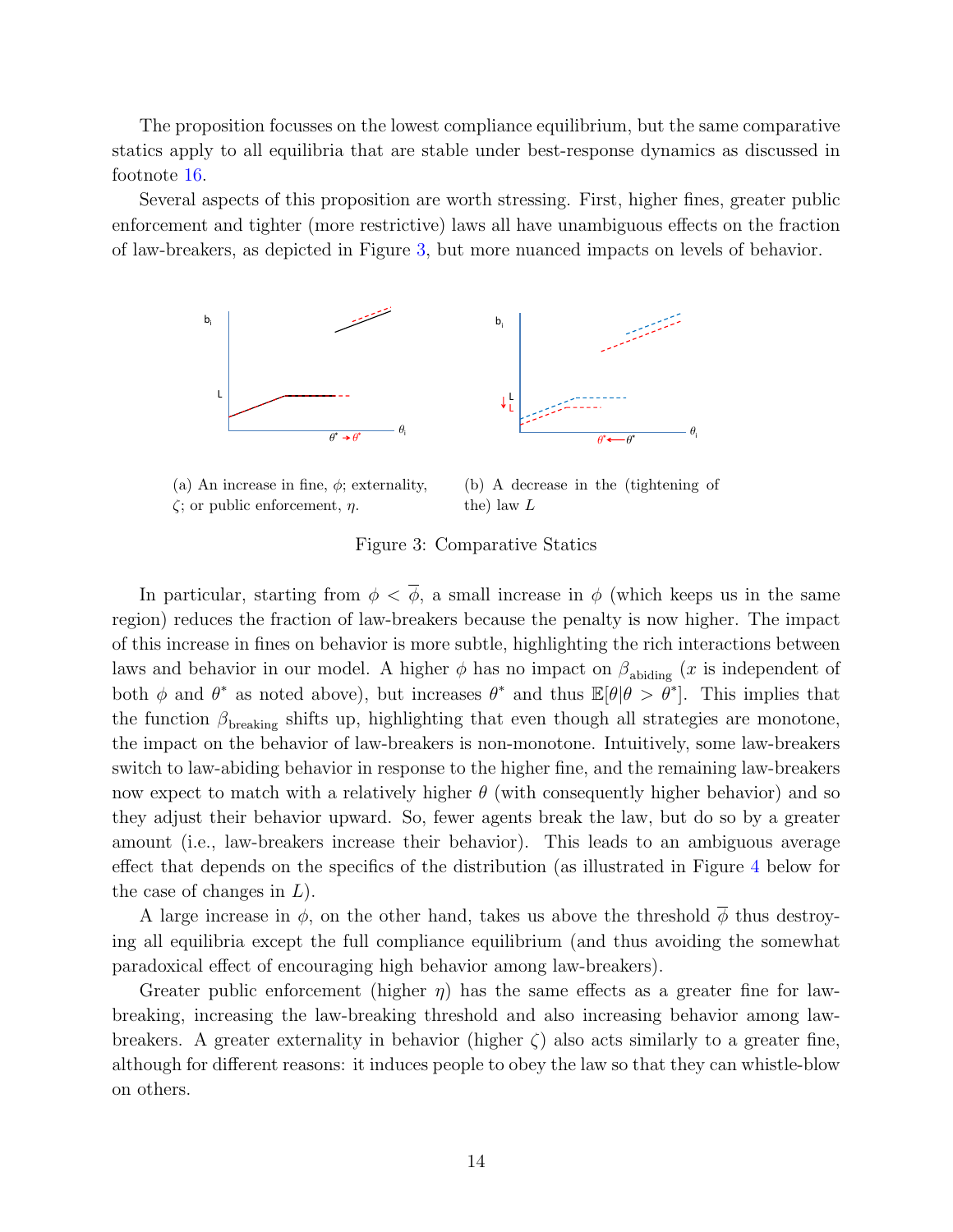A stricter law acts quite differently from increasing fines or public enforcement. Let us first focus on the case where the externality is small, i.e.,  $\zeta < \overline{\zeta}$ . In this case, a stricter law increases the fraction of law-breakers, because obeying the law is now more onerous (requires lower behavior). However, now in addition to having more law-breakers (with lower average law-breaking behavior), a tighter law also reduces the behavior of each lawabiding agent (because  $L$  is lower), and switches the highest types — who were choosing the highest behavior among the law-abiding agents — to law-breaking, thus reducing average behavior among law-abiding agents through both channels.

Nevertheless, because those switching from law-abiding to law-breaking increase their behavior, the impact on overall average behavior is again ambiguous. The effect of a tighter law on average behavior is shown in Figure [4.](#page-16-0) In particular, this figure illustrates that, compared to no law, a very permissive law — which is associated with a unique full compliance equilibrium — necessarily reduces average behavior. But a further tightening of the law may eventually lead to a discontinuous jump in average behavior at the point where full compliance ceases to be the unique equilibrium and there emerges a low compliance equilibrium with a positive fraction of agents breaking the law. Yet further tightening of the law reduces average behavior in the lowest compliance equilibrium, but this effect is again reversed eventually, when the increase in law-breaking starts to overwhelm the reduction in behavior among law-abiding and law-breaking agents. These results highlight the possibility that excessively tight laws may achieve the opposite of their objectives: increasing, rather than reducing, average behavior in society. We further discuss the potential paradoxical effects of strict laws in the context of our analysis of dynamic settings and settings with multiple types of beh

<span id="page-16-0"></span>

Figure 4: Average behavior as a function of the law. Average behavior decreases in the full compliance equilibrium, but may increase or decrease in the lowest compliance equilibrium.

Also worth noting is that the impact of a change in law reverses for high enough externalities  $\zeta$  (i.e., when  $\zeta > \overline{\zeta}$ ). This reversal is a consequence of the fact that when the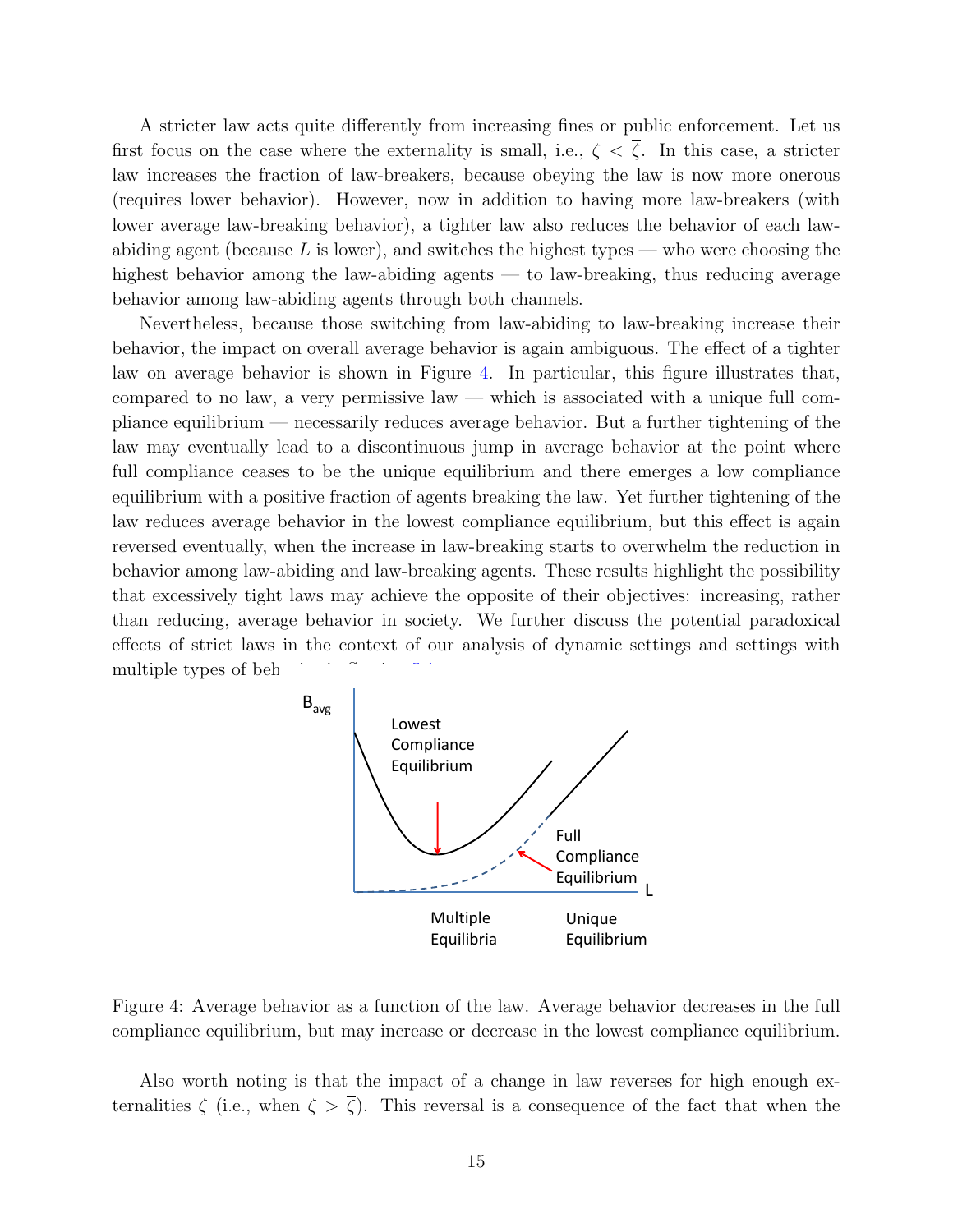externality is large, the desire to whistle-blow on other agents and reduce the externality they create overwhelms the other effects, and so agents prefer to obey the law in order to be able to whistle-blow and reduce the behavior of others. In large societies the externality for any particular individual becomes small, and this effect becomes unimportant (and we are always in the  $\zeta < \overline{\zeta}$  region).<sup>[18](#page-17-1)</sup>

<span id="page-17-2"></span>We finally note that the impact of a change in the parameter  $a$ , which regulates the social sensitivity of behavior, is more subtle because this parameter affects both the slope of the equilibrium and the  $\epsilon$ 



Figure 5: Increasing the sensitivity to the partner's action (a decrease in  $a$ )

# <span id="page-17-0"></span>4 Dynamics

The static model transparently exposits how laws and expected behavior of other agents influence behavior. Though the expected behavior of other agents acts as a "norm," anchoring the behavior of each individual in society, the static setup does not permit an analysis of how past "norms" (patterns of behavior) influence the evolution of future behavior. In this section, we consider a dynamic generalization of the static model, which enables us to demonstrate how laws that are in conflict with prevailing norms can backfire, while more moderate laws can be successful in changing behavior and norms in society.

### 4.1 Dynamic Model

Our dynamic model is a straightforward generalization of our static setup. We consider an overlapping generations model, with each generation consisting of  $n$  agents. An agent  $i$  of generation t, denoted  $(i, t)$ , when born, chooses a base behavior  $b_{(i,t)}$ , and then matches with

<span id="page-17-1"></span><sup>&</sup>lt;sup>18</sup>In particular,  $\overline{\zeta}$  increases with *n*, and becomes arbitrarily large when *n* tends to infinity.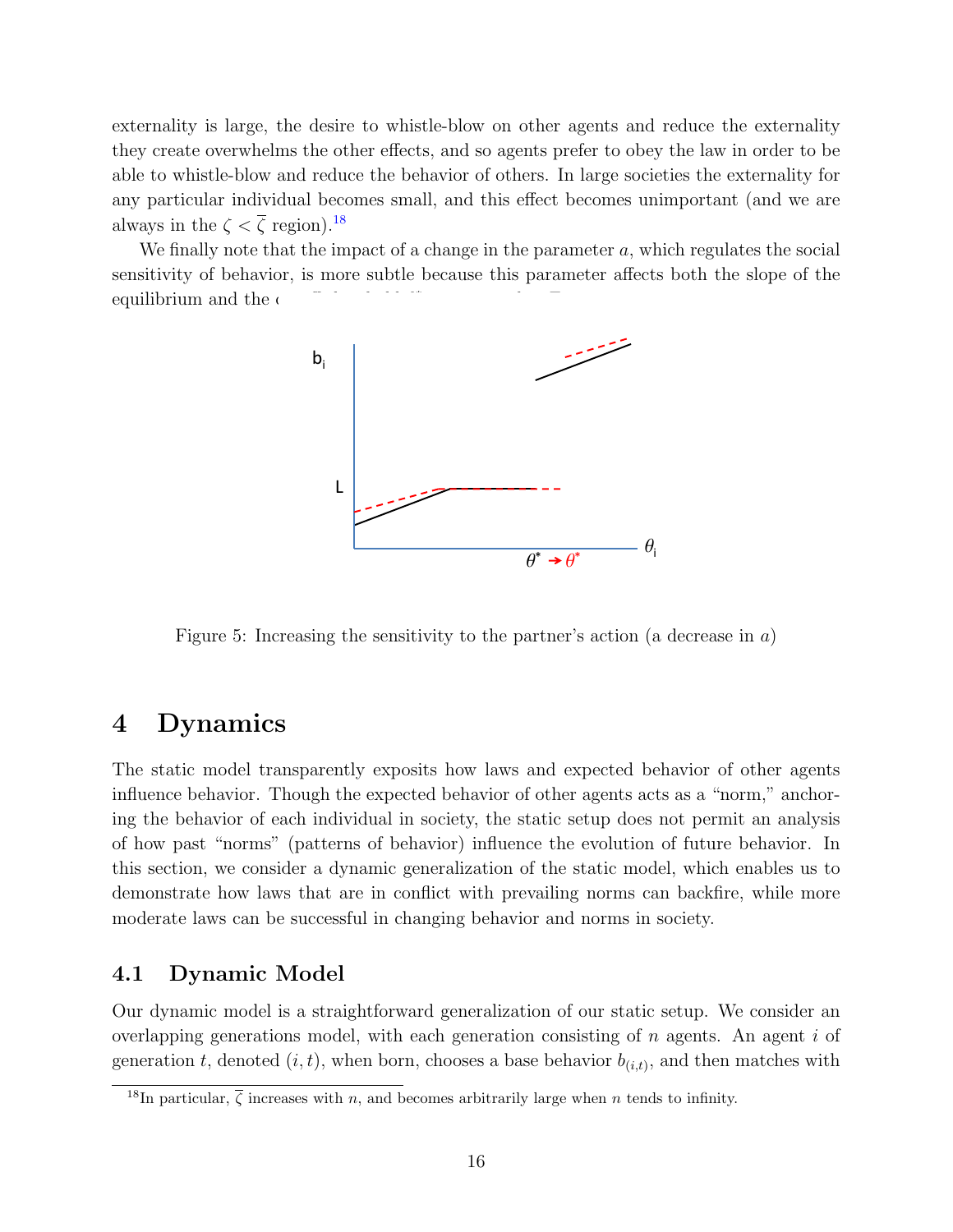an agent of the previous generation,  $t - 1$ , and an agent of the next generation,  $t + 1$ .<sup>[19](#page-18-0)</sup> We denote the matching partner of agent  $(i, t)$  at time t (from generation  $t - 1$ ) by  $m_t(i, t)$  and at time  $t + 1$  (from generation  $t + 1$ ) by  $m_{t+1}(i, t)$ .

We assume that the base behavior of each agent is "sticky," in particular meaning that it is chosen only once by each agent.<sup>[20](#page-18-1)</sup> For instance, using one of our our motivating examples, each agent decides how much investment to make in a high-quality product at the beginning of their business life.

The rest of the setup closely follows our static model (and in fact is chosen to maximize this parallel). In particular, there is a law  $L_t$  that governs the play in period t. To begin with, we assume that the sequence of laws is known to all agents, but we also consider an unanticipated change in the sequence of laws below. Each agent can whistle-blow against either/both her partner from the previous and the next generation, and we assume that an agent who is caught breaking the law (either because of whistle-blowing or public enforcement) is only forced to change her behavior in the specific interaction in which her behavior is detected.<sup>[21](#page-18-2)</sup> In other words, even though the base behavior,  $b_{(t,i)}$ , is constant, the actual behaviors of agent  $(i, t)$  against her partner from the previous and the next generations can be different, and are denoted, respectively, by  $B_{(i,t)}^t$  and  $B_{(i,t)}^{t+1}$  $_{(i,t)}^{t+1}$  (where we are using the natural convention that the interaction between generations  $t - 1$  and t takes place at time t). We also assume that, when laws are time-varying, individuals are bound by the laws that were in operation in their youth. So an individual born at time  $t$  will have broken the law in both of her interactions at time t and  $t+1$  if her base behavior  $b_{(i,t)}$  is above  $L_t$ . And if she is caught in either period, her behavior is forced down to  $L_t$  (and she pays the fine  $\phi_t$ ). This assumption also implies that when there is a change in laws, a generation is automatically grandfathered provided that they obeyed the law in place at the time of their birth.[22](#page-18-3)

Behavior at time 0 is taken as given and described by some strategy  $\beta_0(\cdot)$ . Let  $w_{m_k(i,t)}^k = 1$ designate that agent  $(i, t)$ 's partner at time k whistle-blows on her in time period k, and

<span id="page-18-0"></span><sup>&</sup>lt;sup>19</sup>Matching with own generation, as well as previous and next generations, complicates the analysis further, without modifying any of our main results, so we simplify matters by focusing on an environment in which matching is only with previous and next generations.

<span id="page-18-1"></span> $20$ While full stickiness makes the analysis transparent, a partial friction still produces similar effects, though with additional complications (see Acemoglu and Jackson, 2013, for a more detailed discussion).

<span id="page-18-2"></span><sup>&</sup>lt;sup>21</sup>This implies that the government cannot automatically force an individual to change her behavior in future interactions just because she was whistle-blown in her "youth". This could be, for example, because the government cannot direct its enforcement towards monitoring certain agents more closely, and we can imagine that an agent can in fact change her behavior in the future by paying some fixed costs, so that the government cannot be sure that this past transgressor has indeed broken the law again without monitoring her. The extension to this more general case complicates the model, but does not affect the main insights.

<span id="page-18-3"></span> $^{22}$ All of our major insights also hold with the alternative assumption of no grandfathering, which makes each agent responsible to match the current law (in fact, all of the results with constant laws are trivially the same). More importantly, a version of one of our key results in this section, Proposition [8,](#page-21-0) also holds in this case, and in fact becomes somewhat more obvious, since a tightening of the law automatically makes many people in the previous generation law-breakers and thus unable to whistle-blow on the next generation. This mechanical effect is eliminated with our grandfathering assumption.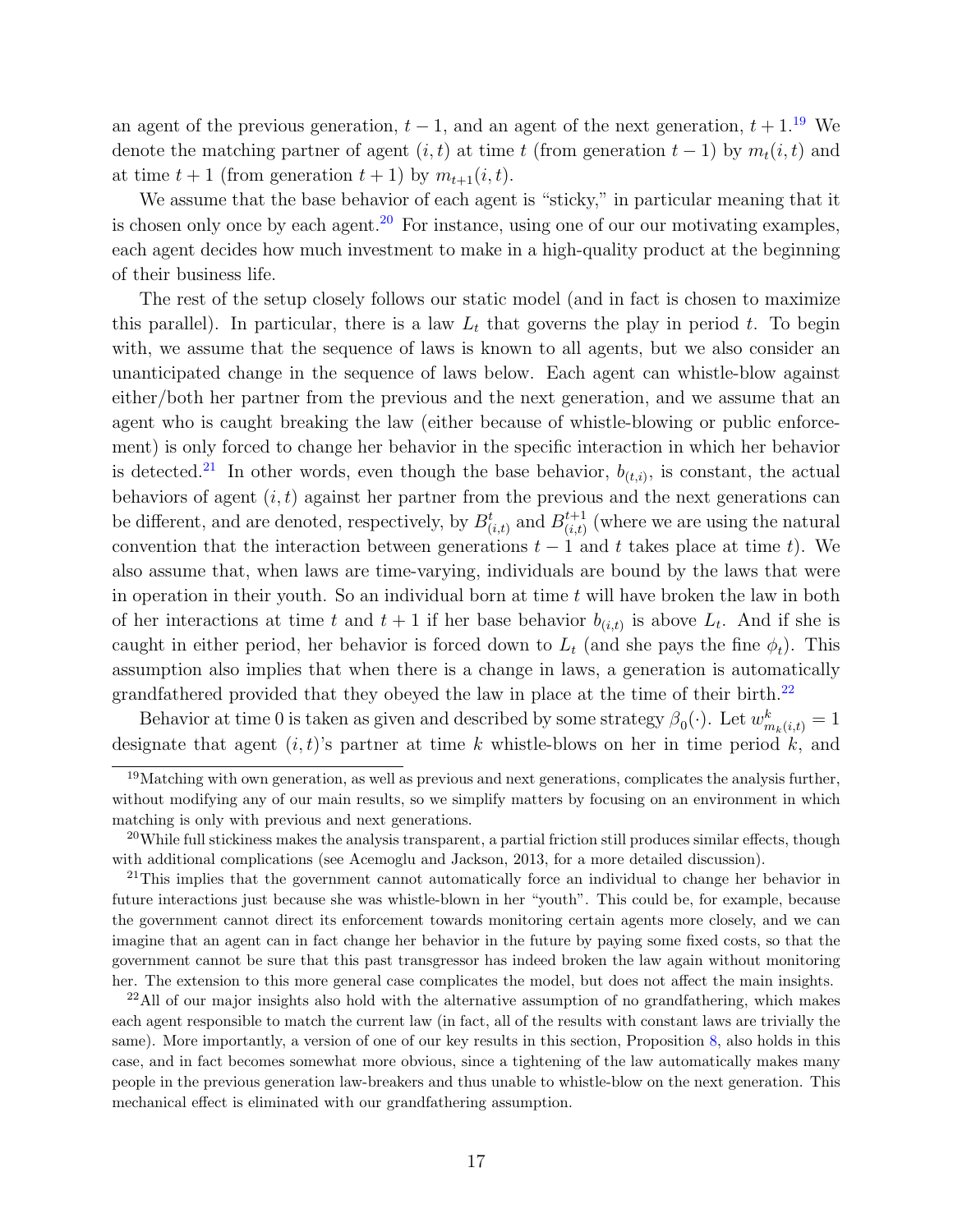$w_{m_k(i,t)}^k = 0$  indicate that her partner does not whistle-blow.

The payoffs to agent  $(i, t)$  are a natural generalization of those in the static model and are given by

<span id="page-19-1"></span>
$$
u_{(i,t)} = (1 - \lambda) \left[ a \left( B_{(i,t)}^t - \theta_{(i,t)} \right)^2 + (1 - a) \left( B_{(i,t)}^t - B_{m_t(i,t)}^t \right)^2 - \zeta \overline{B}_{(i,t)}^t - (\eta + (1 - \eta) w_{m_t(i,t)}^t \mathbf{I}_{\{b_{(i,t)} > L_t\}}) \phi_t \right] + \lambda \left[ a \left( B_{t,i}^{t+1} - \theta_{t,i} \right)^2 + (1 - a) \left( B_{(i,t)}^{t+1} - B_{m_{t+1}(i,t)}^{t+1} \right)^2 - \zeta \overline{B}_{(i,t)}^{t+1} - (\eta + (1 - \eta) w_{m_{t+1}(i,t)}^{t+1} \mathbf{I}_{\{b_{(i,t)} > L_t\}}) \phi_t \right]. \tag{4}
$$

Here  $1 - \lambda$  and  $\lambda$  are the payoff weights on, respectively, past and future interactions, and are inclusive of time-discounting. Laws and fines are allowed to be time-varying as noted above (and to interpret the timing of the terms at the end of each line, recall the convention that the interaction between generations  $t-1$  and t takes place at time t, and that an agent born at time t is subject to the laws and fines imposed at time  $t$ ).

In addition, we define externality terms on generation  $t$  as

$$
\overline{B}_{(i,t)}^t \equiv \frac{\sum_j B_{(j,t-1)}^t + \sum_{j \neq i} B_{(j,t)}^t}{2n - 1}
$$
 and  $\overline{B}_{(i,t)}^{t+1} \equiv \frac{\sum_j B_{(j,t+1)}^{t+1} + \sum_{j \neq i} B_{(j,t)}^{t+1}}{2n - 1}$ 

are the analogues of the negative externality term in the static model. The relationship between base and actual behaviors is given by

$$
B_{(i,t)}^k \left( w_{m_k(i,t)}^k, b_{(i,t)} \right) = \begin{cases} L_t & \text{if } b_{(i,t)} > L_t, \text{ and } w_{m_k(i,t)}^k = 1 \text{ or there is public enforcement (prob. } \eta) \\ b_{(i,t)} & \text{otherwise,} \end{cases}
$$

where  $k = t$  or  $t + 1$ .

Whistle-blowing is no longer automatic in cases in which laws differ across periods. For example, an agent obeying a less tight law may wish to allow an agent of the next or previous generation to break a more stringent law. Thus, strategies now must include not only the base behavior as a function of an agent's type, but also the whistle-blowing choices of a law-abiding agent as a function of the behavior of her matches from the previous and the next generations.

A *dynamic equilibrium* is then defined as a pure-strategy perfect Bayesian equilibrium that is symmetric with respect to the agents of any given generation,  $23$  and is summarized

<span id="page-19-0"></span><sup>23</sup>Because, as mentioned above, whistle-blowing behavior now occurs after observing other agents' behaviors, our equilibrium notion incorporates sequential rationality. With just the requirement of Bayesian equilibrium (without perfection), there exist trivial equilibria in which all agents obey laws and whistle-blow on any deviations (even though this may not be in their interest ex post, since whistle-blowing then ends up off the equilibrium path). Because aspects related to Bayesian updating of beliefs are not relevant in our context, we essentially just use Bayesian equilibrium strengthened with subgame perfection (thus avoiding technical details related to updating beliefs on sets of measure zero).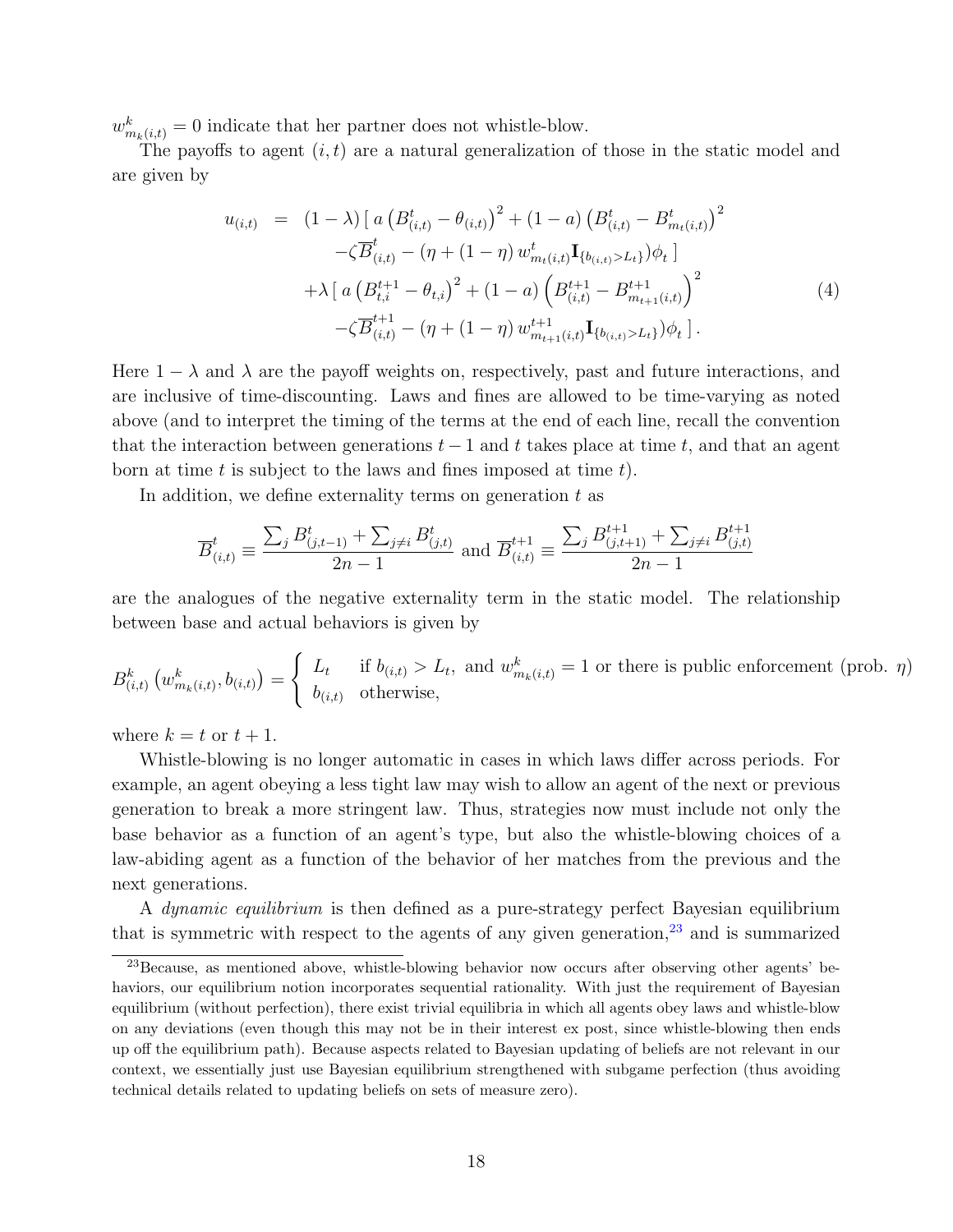by a collection of functions  $\{\beta_t(\theta)\}_{t=0}^{\infty}$  describing base behavior choices, as well as whistleblowing decisions.[24](#page-20-0)

A steady-state equilibrium is a dynamic equilibrium in which  $\beta_t(\theta) = \beta^*(\theta)$  for all t (in settings in which laws, fines, and other parameters are constant over time).

#### 4.2 Steady-State Equilibria

Because steady-state equilibria of this dynamic model (with  $\phi_t = \phi$  and  $L_t = L$  for some  $\phi$ and  $L$  and all  $t$ ) coincide with the equilibria of the static model, we start with steady-state equilibria, turning to dynamic equilibria in the next subsection.

<span id="page-20-1"></span>**PROPOSITION 6** Let  $\mathcal{B}$  be the set of equilibria of the static game, and  $\mathcal{B}^*$  be the set of steadystate equilibria of the dynamic game (with the same parameter values as the static game and with  $L_t = L$  and  $\phi_t = \phi$  for all t). Then  $\mathcal{B} = \mathcal{B}^*$ , and every steady-state equilibrium is given by a strategy of the form

$$
\beta^*(\theta_i) = \begin{cases} \beta_{\text{abiding}}(\theta_i) & \text{if } \theta_i < \theta^* \\ \beta_{\text{breaking}}(\theta_i) & \text{if } \theta_i > \theta^* \end{cases}
$$

for some threshold  $\theta^*$ , where  $\beta_{\text{abiding}}(\theta_i)$  and  $\beta_{\text{breaking}}(\theta_i)$  are as defined in [\(2\)](#page-12-3) and [\(3\)](#page-12-4) in Proposition [4.](#page-12-0)

In steady state, all generations have the same distribution of behavior, and thus the matching facing each agent with respect to the previous and the next generations is entirely analogous to that in the static model. Proposition  $6$  then implies that the comparative statics from the static model generalize to steady-state equilibria.

#### 4.3 Dynamic Equilibria

Next, we establish the existence of and monotonicity of strategies in dynamic equilibria using the same arguments used for proving Proposition [1.](#page-10-3)

<span id="page-20-2"></span>PROPOSITION 7 A dynamic equilibrium exists, and all dynamic equilibria are in monotone strategies (i.e.,  $\beta_t(\theta_i)$  is nondecreasing in  $\theta_i$  for each t). Moreover, a dynamic equilibrium is characterized by a sequence of thresholds,  $\{\theta_t^*\}_{t=0}^{\infty}$ , and behavior of each generation is given by

 $\beta_t(\theta_i) = \min[a\theta_i + (1-a)((1-\lambda)x_{t-1} + \lambda x_{t+1}), L]$  if  $\theta_i < \theta_t^*$ ,

<span id="page-20-0"></span> $^{24}\beta_0$  is an initial condition, and need not be a best response to the future plays, but can be (as in the case of a steady-state equilibrium). We focus on equilibria in which play is symmetric within a generation, as equilibrium strategies are only subscripted by time and not players' identities. There is no similar requirement of symmetry across generations.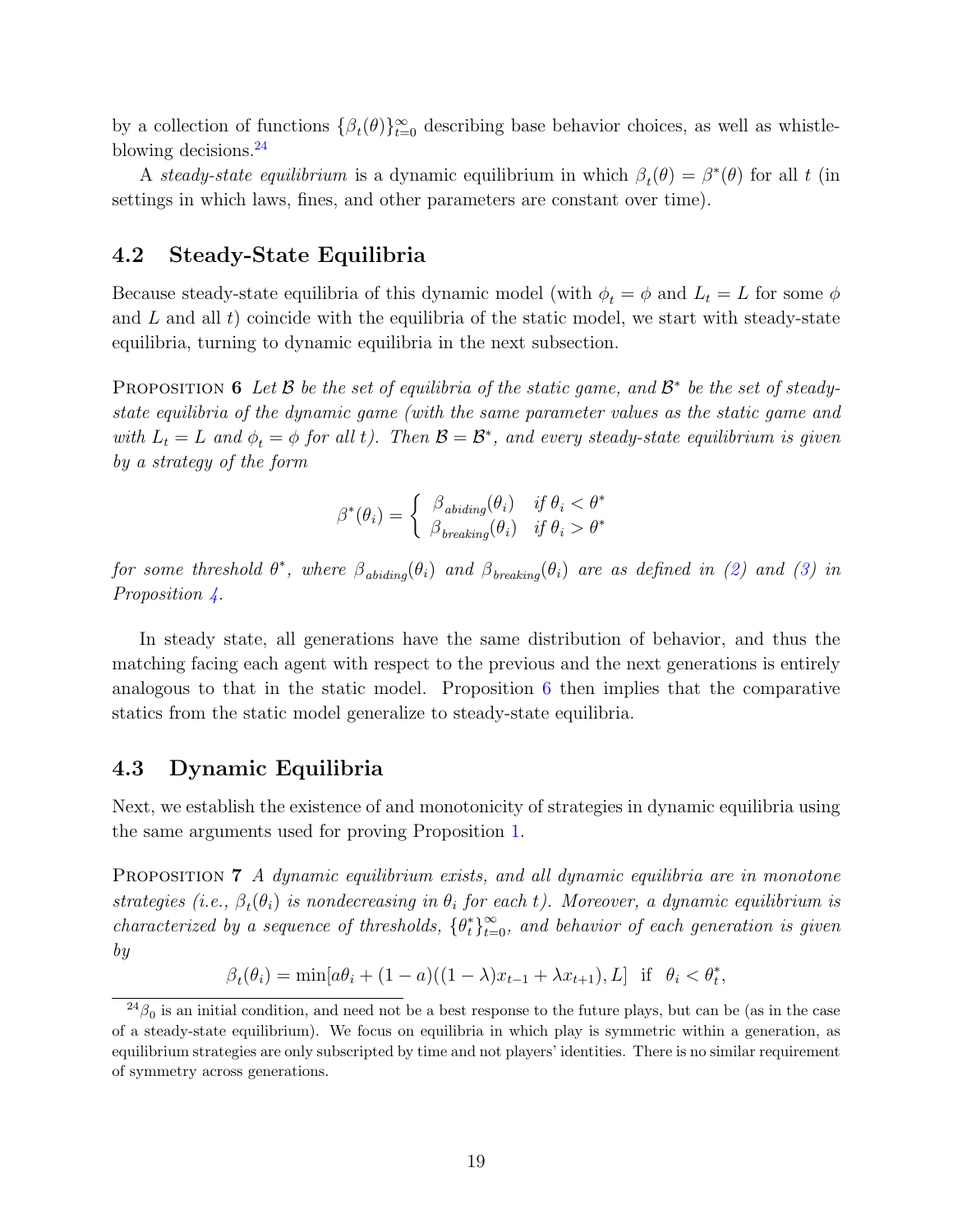and

$$
\beta_t(\theta_i) = a\theta_i + (1 - a) \frac{(1 - \lambda) \Pr(\theta > \theta_{t-1}^*) z_{t-1} + \lambda \Pr(\theta > \theta_{t+1}^*) z_{t+1}}{(1 - \lambda) \Pr(\theta > \theta_{t-1}^*) + \lambda \Pr(\theta > \theta_{t+1}^*)} \text{ if } \theta_i > \theta_t^*,
$$

where  $x_t = \mathbb{E} \min[\beta_t(\theta), L]$  and  $z_t = \mathbb{E}[\beta_t(\theta)|\theta > \theta_t^*].$ 

Several features are worth noting. First, the characterization of equilibrium in Proposi-tion [7](#page-20-2) is similar to Propositions [4](#page-12-0) and [6,](#page-20-1) with the only difference that the terms x and z can no longer be directly computed in terms of primitives (the distribution of  $\theta$ ), but are determined recursively, starting with an initial condition given by the behavior of an exogenous starting generation and another boundary condition pertaining to the limit of the distribution of behavior as t goes to infinity.

Second, though the characterization applies to all dynamic equilibrium, it is silent on whether the dynamic equilibrium is unique or there are multiple equilibria. When  $\lambda = 0$ , each generation best-responds to the behavior of the previous generation, which ultimately ties back to a starting condition, and thus at one extreme there is uniqueness. When  $\lambda$  is high, there can be a multiplicity of equilibria because of the expectation of how the next generation will behave, which may vary as laws change with time, and so this is a source of multiplicity which is distinct from the multiplicity of steady-states.

Finally, note that the dynamic equilibria of this model also generate a type of "social multiplier" (e.g., Glaeser, Sacerdote and Scheinkman, 1996). In particular, if there is high law-breaking at time t, then these agents will not whistle-blow on their future partners, and anticipating this, there will be high law-breaking at time  $t + 1$ , and so on.

#### 4.4 Social Norms and the Effectiveness of Laws

We now show that laws that are in strong conflict with the prevailing norms may backfire and significantly increase law-breaking, while more moderate laws that are not in discord with prevailing norms reduce behavior without causing as much lawlessness (because they change social norms in the process). Though the general insight concerning the interplay between social norms and laws holds for all parameter values, the analysis with changing laws and behaviors is quite complex, and this motivates our focus in the next proposition on a subset of the parameters for which the sharp contrast between abrupt and gradual tightenings of laws can be transparently demonstrated. In particular, since our emphasis is on how the best response of the current generation is shaped by the prevailing social norms determined by the behavior of past generations, we focus on the case in which  $\lambda = 0$  so that things are backward looking.[25](#page-21-1)

<span id="page-21-1"></span><span id="page-21-0"></span><sup>&</sup>lt;sup>25</sup>In this case, the equilibrium is unique. It also then follows that any sequence of equilibria of nearby games for positive values of  $\lambda$  for which strategies converge to a limit (where convergence is defined in the weak<sup>∗</sup> topology for all finite T) as  $\lambda$  gets small, must then converge to an equilibrium that satisfies the proposition for arbitrary  $T$ , and so upper hemicontinuity of the equilibrium correspondence (under such convergence) would imply that the result holds for small  $\lambda$ .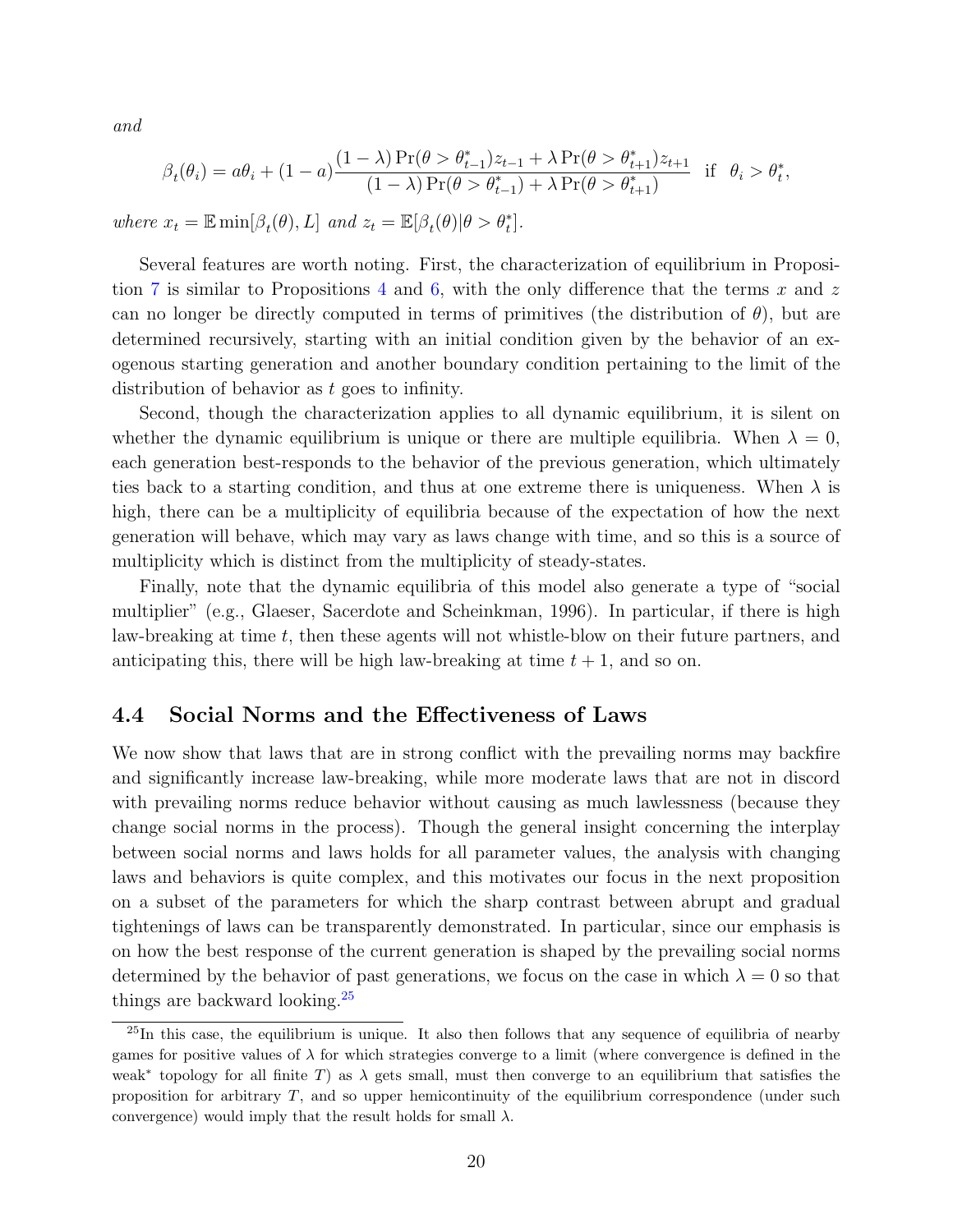PROPOSITION 8 Fix F,  $\phi > 0$  and  $\zeta \geq 0$ , and let  $\lambda = 0$ . There exists  $\bar{\eta} > 0$ , and for each  $\eta \in (0, \bar{\eta})$  there exists  $\bar{a} > 0$  such that for  $a \in (0, \bar{a})$  the following holds. Suppose that there is an initial law,  $L \geq (1-a)\mathbb{E}[\theta] + a$  (so non-binding), and a society starts at time  $t = 0$  in the unique steady-state equilibrium corresponding to L. For any new law  $L' < (1-a) \mathbb{E}[\theta] - a$ for which there is a less than full compliance steady-state equilibrium under  $L'$ :

- (Abrupt tightening of law) If there is an unanticipated and permanent change to  $L'$  in period 1, then all agents break the law in period 1, and some agents continue to break the law in subsequent period in any equilibrium, and behavior converges (weak<sup>∗</sup> ) to the  $lowest\ compliance\ equilibrium\ associated\ with\ L'\ over\ time.$
- (Graduate tightening of law) However, for any such  $L'$  there exists a (finite) decreasing sequence of laws  $\{L_t\}_{t=1}^T$  with  $L_T = L'$  and then keeping the law at L' subsequently, such that following a switch to this sequence of laws, all agents comply with the law at their birth and play converges (weak<sup>∗</sup> ) to the full compliance steady-state equilibrium  $associated$  with  $L'$ .

A significant tightening of the law creates a conflict between the prevailing norms and the law, leading to an immediate and significant increase in law-breaking. This then makes it impossible for society to achieve the full compliance steady-state equilibrium. For example, starting with the full compliance steady-state equilibrium for law  $L$ , a much tighter law  $L'$ will not be enforced. This is because agents in the previous generation, even though they are grandfathered, will force their partner down to  $L'$  if they whistle-blow, but  $L'$  is much lower than their current behavior, and thus forcing their partner down to  $L'$  would cause significant miscoordination. This implies that the initial (grandfathered) generation, though it can whistle-blow, will choose not to whistle-blow against the behavior that would have been chosen by the next generation absent of the law. But then knowing that there will be no whistle-blowing forthcoming from this initial generation, the next generation ignores the law, leading to pervasive law-breaking. This extent of law-breaking cannot last, because the very low types in the next generation will want to obey the law and whistle-blow on law-breakers. Nevertheless, significant law-breaking persists and society converges (from below, meaning from greater law-breaking behavior) to the lowest compliance steady-state equilibrium, with positive law-breaking.

In contrast, a series of gradual laws converging to  $L'$  can be much more effective in containing law-breaking and can achieve full compliance. In particular, each gradual tightening of the law will have a small impact on behavior, and the next generation will be willing to abide by the law, because this enables both coordination with the current generation and avoids the costs imposed by public law enforcement. This gradual sequence of tighter laws slowly changes the prevailing norms, and as norms change, these tighter laws become more and more powerful in restricting behavior. This ensures the convergence of the dynamic equilibrium without ever deviating from full compliance. Both parts of the proposition are illustrated in Figure [6.](#page-23-2)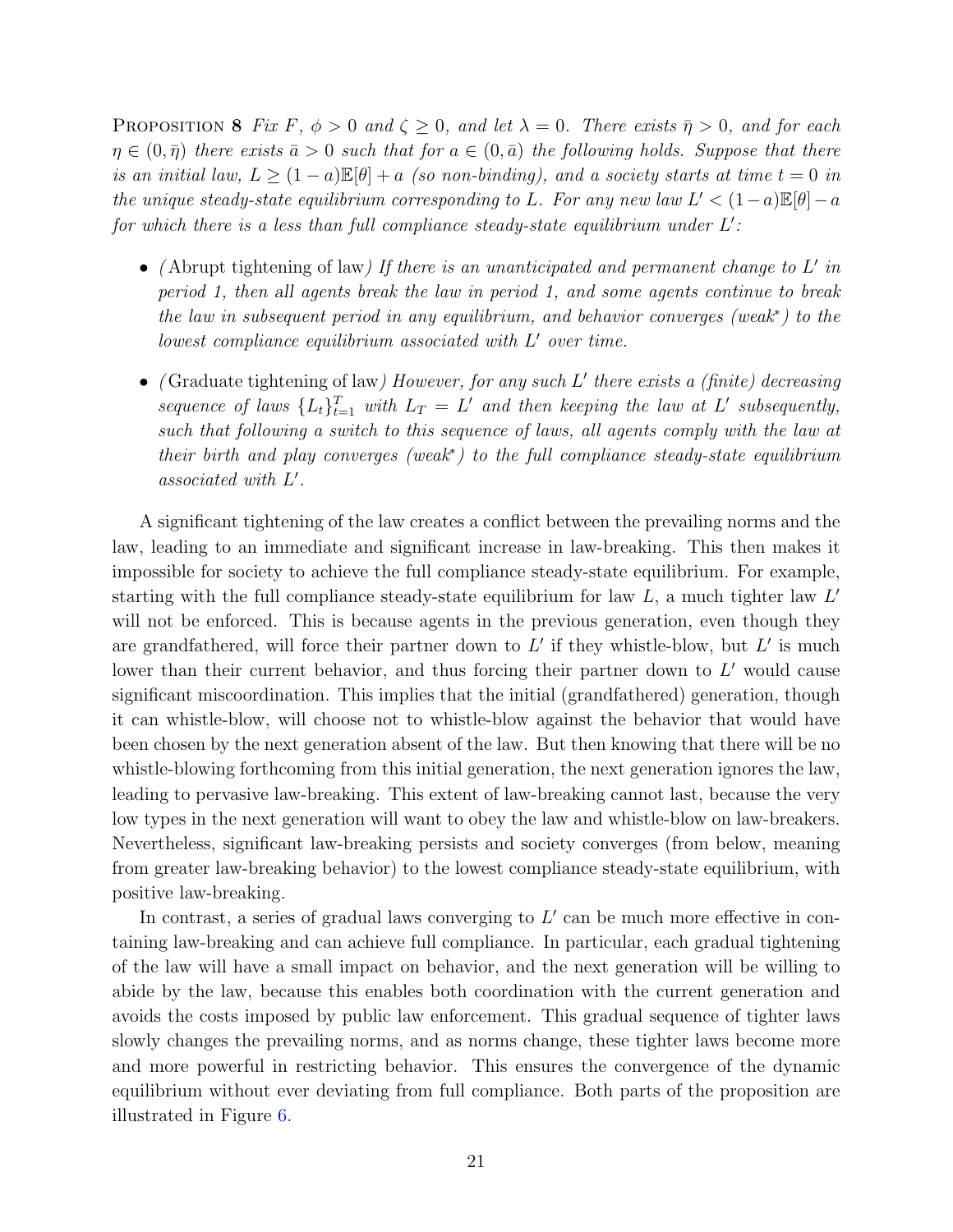<span id="page-23-2"></span>

(a) An abrupt tightening of the law leading to a switch from full compliance to the lowest compliance equilibrium

(b) A gradual tightening of the law while maintaining the full compliance equilibrium

Figure 6: Dynamics of the Effects of a Law

### <span id="page-23-0"></span>5 Extensions

In this section, we discuss several extensions. To facilitate the exposition, these are presented in the context of the baseline static model.

The first extension focuses on multiple types of behavior regulated by multiple laws, showing that badly-designed laws in one dimension make other dimensions of laws ineffective. Other extensions show how assortative matching between individuals depending on their behavior changes the results, and highlight the implications of relaxing some other assumptions in the model.

#### <span id="page-23-1"></span>5.1 Multiple Laws

We first consider an extension of the model to multiple behaviors.

Each individual has a two-dimensional vector of types  $(\theta_i)$  $\hat{p}_i^1, \theta_i^2$ , and chooses two behaviors  $(b_i^1, b_i^2)$ . Individual types are drawn from a joint type distribution G. To simplify the discussion in this extension and focus on the interaction in laws, we assume that  $G$  is such that  $\theta_i^1 = \theta_i^2$  $i<sup>i</sup>$  for all i (meaning that G puts probability 1 on the "diagonal" where each agent has the same type on both dimensions).

Each individual now matches (uniformly at random) with two others, corresponding to the two dimensions of behavior. We denote the partners of agent  $i$  in these two matches by  $(m^1(i), m^2(i))$ . There are two different laws applying to each dimension of behavior, denoted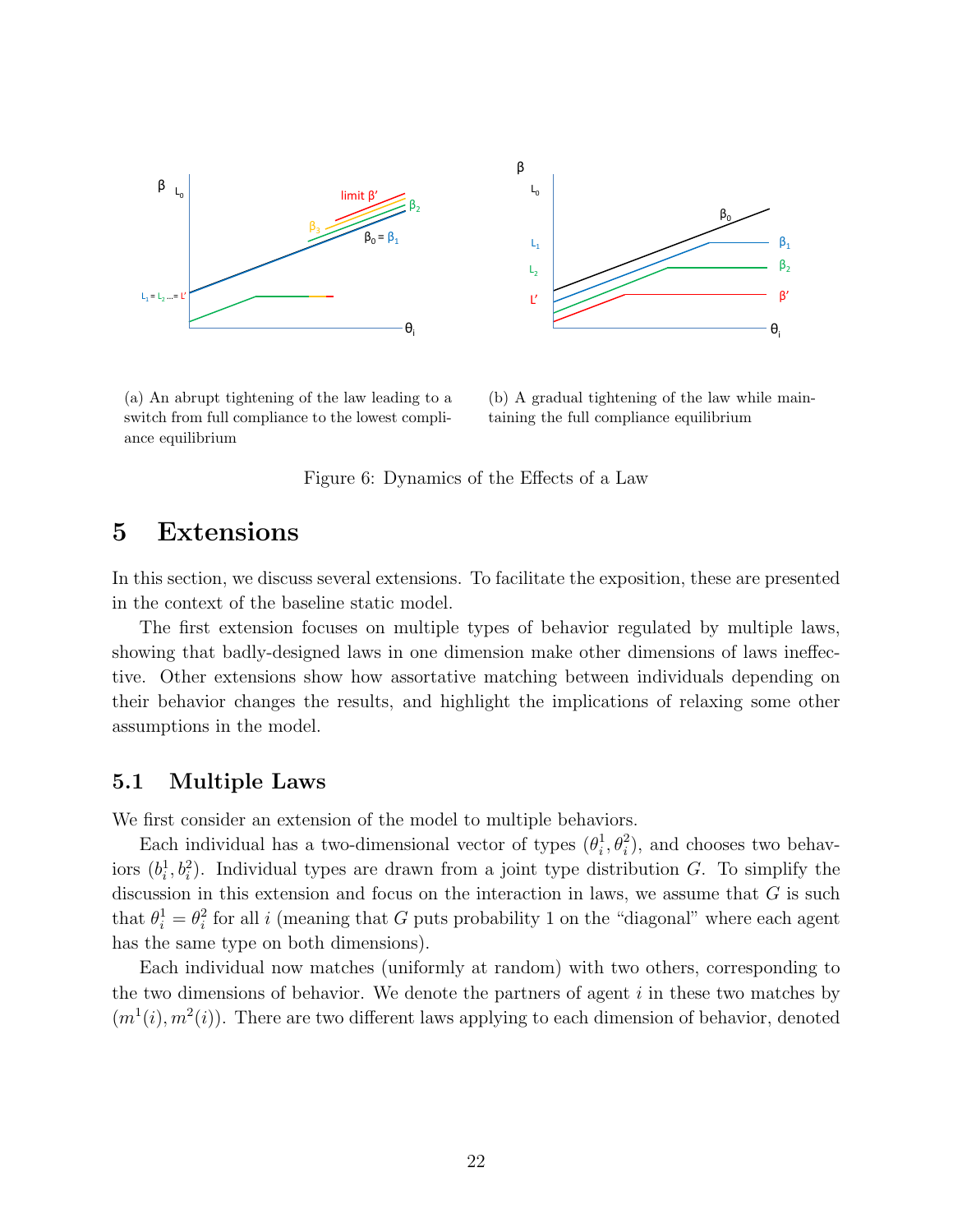by  $(L^1, L^2)$ . We take payoffs to be a direct generalization of  $(1)$ ,

<span id="page-24-0"></span>
$$
u_{i} = \sum_{k=1,2} \left[ -a \left( B_{i}^{k} - \theta_{i}^{k} \right)^{2} - (1-a) \left( B_{i}^{k} - B_{m^{k}(i)}^{k} \right)^{2} - \zeta^{k} \overline{B}_{i}^{k} - (\eta + (1-\eta) w_{m^{k}(i)}^{k} \mathbf{I}_{\{b_{i}^{k} > L^{k}\}}) \phi^{k} \right]
$$
(5)

,

where

$$
\overline{B}_i^k \equiv \frac{\sum_{j \neq i} B_j^k}{n-1}.
$$

As [\(5\)](#page-24-0) shows, there is no direct payoff linkage between the two dimensions of behavior. The key linkage results from the fact that an agent cannot whistle-blow on her partner on either dimension if she has broken any laws (e.g., a firm that whistle-blows on their business partner for their environmental transgressions will have her tax records also scrutinized). We also assume that an agent only observes the behavior of her partner in the specific dimension for which they are matched with her.

Equilibria can again be defined similarly and are in monotone strategies. However, the linkage between the two dimensions of behavior makes equilibrium more subtle. In particular, compared to a world in which there is only one type of behavior, an individual may be more willing to obey the law because by doing so, she has the option to whistle-blow on the other dimension. But also an individual will be less willing to obey the law because others who are breaking the law in the second dimension will not be able to whistle-blow on her in the first dimension. Though it is not possible in general to determine whether the first or the second effect dominates (and thus whether the linkage between the two dimensions of behavior makes law-breaking more or less likely), the next proposition characterizes some cases in which the law on one dimension encourages law-abiding behavior in the other and also some cases in which it encourages law-breaking in the other dimension.

<span id="page-24-1"></span>PROPOSITION 9 Consider the model with multiple laws described above. Suppose that there is a non-trivial law in the first dimension  $(L<sup>1</sup> < 1)$  but no law in the second dimension  $(L^2 = 1)$ , and an associated equilibrium,  $(\beta^1(\theta), \beta^2(\theta))$  with a law-breaking threshold  $\theta^{1*} < 1$ on the first dimension. Then:

- There exist  $\bar{\delta}$  and  $\underline{\delta}$  such that if a law  $\tilde{L}^2 \in (L^1 \underline{\delta}, L^1 + \bar{\delta})$  is imposed on the second dimension, then there is a new equilibrium  $(\tilde{\beta}^1(\theta), \tilde{\beta}^2(\theta))$  that involves a law-breaking threshold  $\tilde{\theta}^{1*} > \theta^{1*}$  (i.e., there is less law-breaking on the first dimension).
- There exists  $\underline{L} > 0$  such that if a law  $\tilde{L}^2 < \underline{L}$  is imposed on the second dimension, then the new equilibrium  $(\tilde{\beta}^1(\theta), \tilde{\beta}^2(\theta))$  involves a law-breaking threshold  $\tilde{\theta}^{1*} < \theta^{1*}$  (i.e., there will be more law-breaking on the first dimension).

This proposition thus shows that the imposition of law sufficiently similar to prevailing laws on the second dimension increases law-abiding behavior in the first dimension, while a very strict law in the second dimension encourages law-breaking in the first. The latter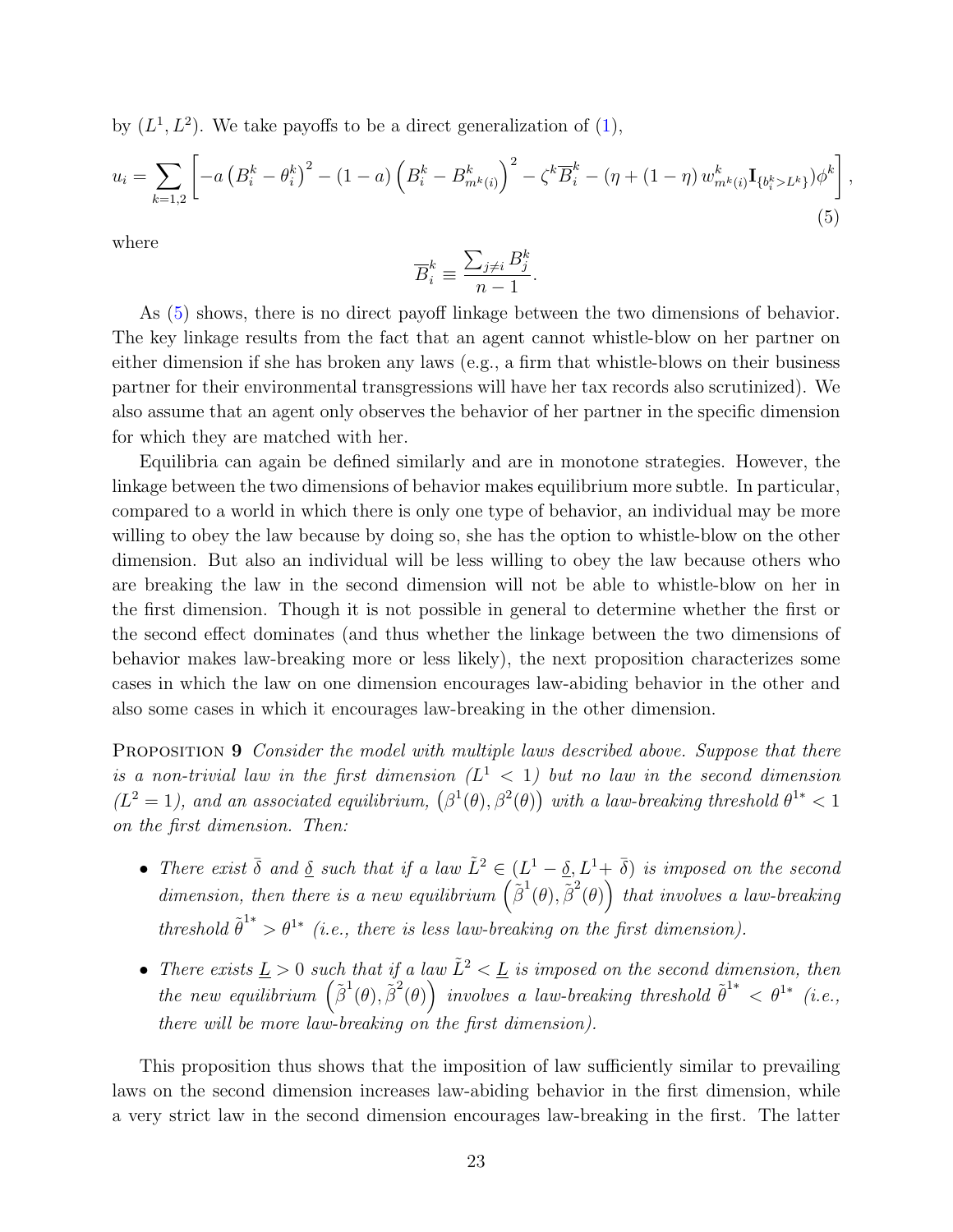result here is particularly important because it suggests that a "badly-designed" law in the second dimension destroys the power of the first law. This is because a too strict (or badlydesigned) law naturally leads to extensive law-breaking in the second dimension. But then these agents will cease to be able to whistle-blow on the first dimension, the anticipation of which discourages law-abiding behavior in the first dimension. This reasoning may explain why laws that are viewed as unfair or unjust lead to the erosion of respect for other laws and regulations in society as discussed in the Introduction.

In light of this extension, we can return to our discussion of the broken windows theory of Kelling and Wilson (1982) in the Introduction. Consistent with the broken windows theory, pervasive law-breaking in the second dimension encourages law-breaking in the first dimension (which may be more costly for society, e.g., if  $\zeta^1$  is very high). Then, one might conclude that greater resources have to be devoted to prevent law-breaking behavior in the second dimension. Though this would not be entirely incorrect in our model, the real problem is not that there is high behavior in the second dimension, but that the law in the second dimension is too strict (badly-designed). Decriminalizing moderate behaviors in the second dimension would be much more effective in preventing the "culture of law-breaking," and for reducing law-breaking in the first dimension.

#### 5.2 Assortative Matching and the Power of Laws

We have so far assumed uniform random matching. In many situations, those engaged in illegal activities may be able to partner with others also doing so. A simple way of flexibly allowing for this possibility is to introduce some degree of assortative matching. To analyze this possibility, let us modify the model in one other dimension, by assuming that there is a continuum of agents.<sup>[26](#page-25-0)</sup> Then, suppose that with probability q, an individual matches with another agent with exactly the same type as herself, and with probability  $1 - q$ , she matches with somebody else uniformly at random. As  $q \to 0$ , we converge to our baseline model. As  $q \to 1$ , we converge to fully assortative matching. Equilibria are again similar to the baseline, but both the threshold for law-breaking,  $\theta^*$ , and the strategies of law-abiding and law-breaking agents are now modified as outlined in the next proposition.

<span id="page-25-1"></span>PROPOSITION 10 Suppose that in the baseline static model we have probability  $q \in [0,1]$  of assortative matching. Then Propositions [1](#page-10-3) and [3](#page-11-1) apply, and Proposition [4](#page-12-0) is modified such that

$$
\beta(\theta_i) = \min[(a + (1 - a)q)\theta_i + (1 - a)(1 - q)x, L] \text{ if } \theta_i < \theta^*
$$

and

$$
\beta(\theta_i) = (a + (1 - a)q)\theta_i + (1 - a)(1 - q)\mathbb{E}[\theta | \theta > \theta^*] \text{ if } \theta_i > \theta^*,
$$

where x is the unique point satisfying  $x = \mathbb{E} [\min[(a + (1-a)q)\theta + (1-a)(1-q)x, L]]]$ . In addition,  $\theta^*$  is decreasing in q.

<span id="page-25-0"></span> $^{26}$ Though this requires some care in the definition of a matching, we omit these details.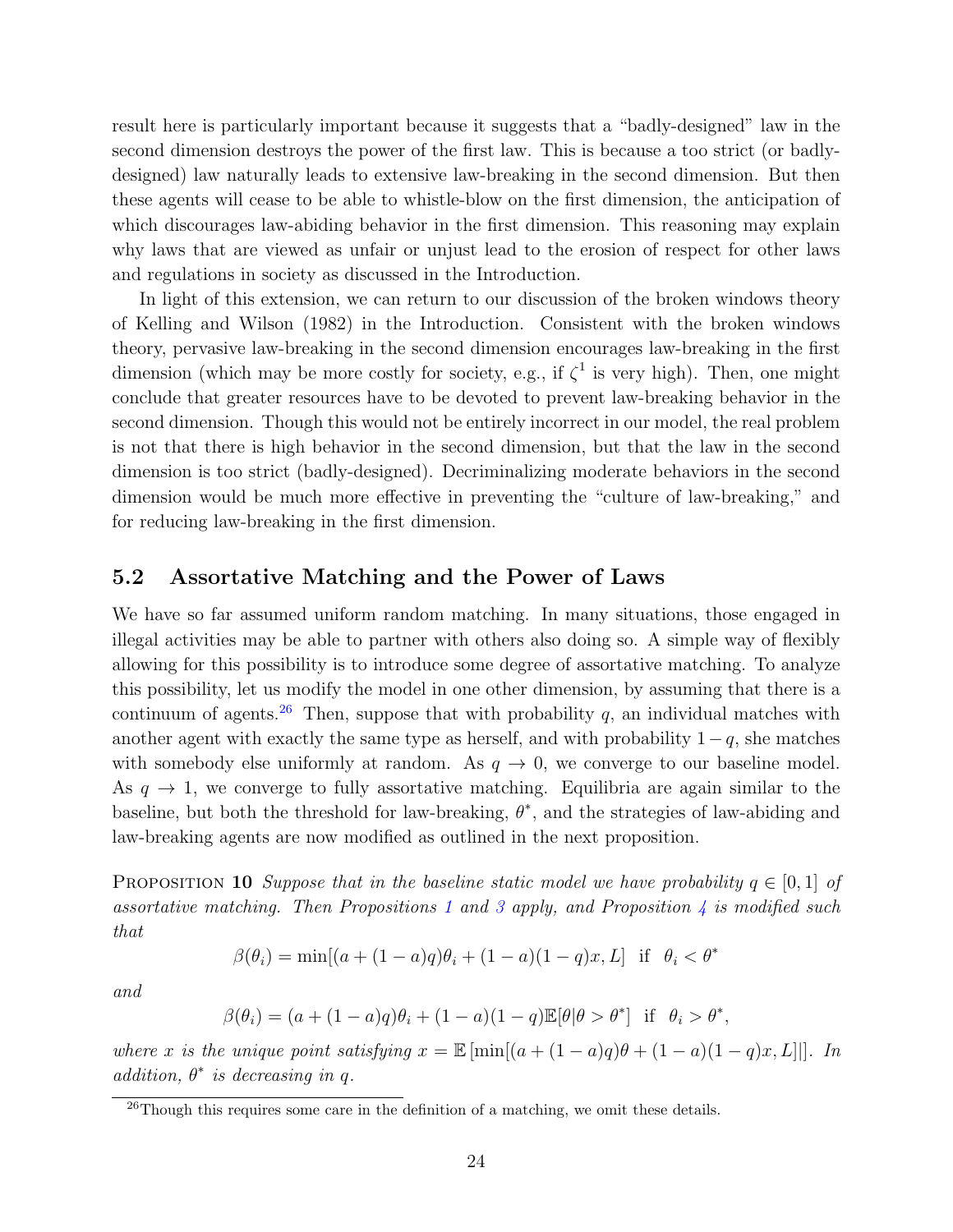The intuition for the change in the law-abiding and law-breaking strategies is straightforward (as they both reflect the increased likelihood of a match with somebody very close to one's own type and thus reduced mismatch). Though both law-abiding and law-breaking agents benefit from a higher probability of assortative matching, the gain is greater for lawbreakers, since it enables them to avoid facing whistle-blowing and punishment. Hence, higher q encourages greater law-breaking. As a consequence, enforcing laws is more difficult in activities where law-breakers can more easily find and operate with other law-breakers, thus insulating them from whistle-blowing. This suggests that laws relying on private enforcement (whistle-blowing) can be more effective in certain activities, such as tax evasion, where the degree of assortative matching is likely to be more limited, than others such as smuggling.

#### 5.3 Costly Whistle-Blowing

In this subsection, we introduce a cost of whistle-blowing,  $\varepsilon$ , and to simplify the discussion we set the probability of public enforcement to zero, i.e.,  $\eta = 0$ . Now agent *i*'s payoff is

$$
u_{i} = -a (B_{i} - \theta_{i})^{2} - (1 - a) (B_{i} - B_{m(i)})^{2} - \zeta \overline{B}_{i} - w_{m(i)} \mathbf{I}_{\{b_{i} > L\}} \phi - w_{i} \mathbf{I}_{\{b_{m(i)} > L\}} \varepsilon.
$$
 (6)

Let us start by considering the decision to whistle-blow (since it is no longer optimal to whistle-below on all law-breakers). Since whistle-blowing reduces the action of one's partner to  $L$ , the gain to doing so for an agent who has chosen behavior  $B_i$  is

$$
(1-a)[(B_i - B_{m(i)})^2 - (B_i - L)^2] = (1-a)[B_{m(i)}^2 - L^2 + 2LB_i - 2B_{m(i)}B_i],
$$

and whistle-blowing is a strict best response when this quantity exceeds  $\varepsilon$ . It is straightforward to verify that it will do so when  $B_{m(i)} > W_{\varepsilon}(b_i)$  (where the switch from  $B_i$  to  $b_i$  reflects the fact that agent i is law-abiding and hence  $B_i = b_i$ ). Incorporating this behavior, we can again reduce our multistage game to a static one in which each agent chooses  $\beta(\theta_i)$ , and define an equilibrium as a pure-strategy Bayesian equilibrium. Then the next proposition follows straightforwardly using the same arguments as Proposition [1.](#page-10-3)

#### <span id="page-26-0"></span>PROPOSITION 11 An equilibrium exists, and all equilibria are in monotone strategies.

Proposition [11](#page-26-0) also enables us to simplify the whistle blowing strategy by writing  $W_{\varepsilon}$ as a function of  $\theta_i$  rather than  $b_i$  (by simply substituting for  $b_i = \beta(\theta_i)$ ), so that whistleblowing happens when the behavior of one's partner is above a threshold  $\bar{W}_{\varepsilon}(\theta_i)$ . It is also straightforward to see that every equilibrium is characterized by a threshold  $\theta^*$  such that types above this threshold break the law. Though the exact characterization in Proposition [4](#page-12-0) no longer applies, it can be shown that any equilibrium with costly whistle-blowing converges to an equilibrium of the form given in Proposition [4](#page-12-0) as  $\varepsilon \to 0$ .

<span id="page-26-1"></span>PROPOSITION 12 As  $\varepsilon \to 0$ , the equilibrium with costly whistle-blowing converges (weak<sup>\*</sup>) to an equilibrium of the baseline model with a zero cost of whistle-blowing.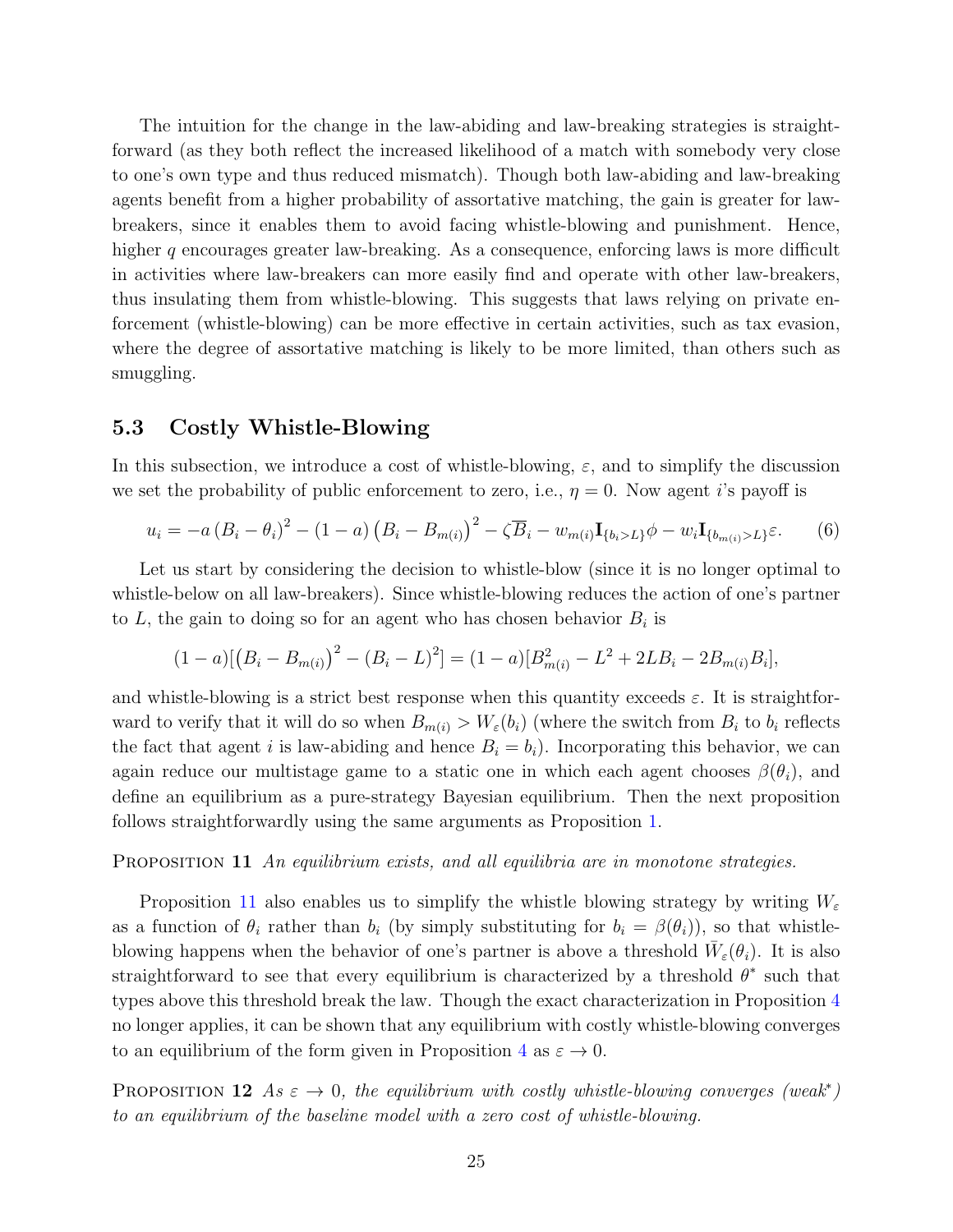An interesting implication of costly whistle-blowing (with  $\eta = 0$ ) is the possibility of a distinction between "laws on the book" and laws that are actually enforced. In particular, for any positive cost of whistle-blowing,  $\varepsilon$ , there exists a range of behaviors on which nobody will blow the whistle. So even though these are banned behaviors (i.e., they are above  $L$ ), everybody understands that they will be tolerated by society. There then exists another threshold above  $L$ , say  $\hat{L}$ , beyond which whistle-blowing begins (but not all behaviors above  $L$  will be whistle-blown upon as this will depend on the behavior of the partner).

Another result that follows immediately from the analysis of costly whistle-blowing is that the government can also increase the enforcement of laws by rewarding whistle-blowing. This can offset the reduction in whistle-blowing due to the cost, and in fact, it can induce whistleblowing in situations (such as those highlighted in Proposition [8\)](#page-21-0) where the unwillingness of agents to whistle-blow makes laws ineffective.

#### <span id="page-27-1"></span>5.4 Whistle-Blowing by Law-Breakers

In the baseline model, we assumed that only law-abiding agents can whistle-blow. The analysis is similar when this assumption is relaxed. It can be verified that if the fine for whistle-blowing,  $\phi$ , is sufficiently large (though less than the threshold  $\bar{\phi}$  defined in Proposition [3,](#page-11-1) above which the unique equilibrium involves all agents obeying the law), then no agent who has herself broken the law will whistle-blow. But when  $\phi$  is sufficiently small, an agent who has broken the law by a small amount may prefer to whistle-blow when matched against somebody who breaks the law by a very large amount, because this will get both of them to coordinate at  $L$  (and thus avoid the disutility resulting from a significant mismatch). Nevertheless, we can utilize the same strategy as in the previous subsection, where we first solve for whistle-blowing, and then substituting for this, we look for an equilibrium in terms of  $\beta(\theta_i)$ 's for each agent. An equilibrium can then be defined in the same fashion and is once again characterized by a threshold  $\theta^*$ .

This extension also enables us to discuss how amnesty laws, which partially wave sanctions against law-breakers who turn whistle-blower, affect law-breaking. In our model, when law-breakers can whistle-blow and avoid punishment because of an amnesty, whistle-blowing greatly increases.

## <span id="page-27-0"></span>6 Welfare

We conclude our formal analysis with a brief discussion of welfare properties. We should first note that the (simple) laws we have examined in this paper are not fully optimal. If a social planner could influence ex post behavior, then she would do so in a pair-dependent manner, since there is a mismatch (miscoordination) externality within a pair. We believe that the laws we have studied in this paper are nevertheless relevant because they are much simpler to implement than fully pair-dependent taxes or subsidies conditional on the exact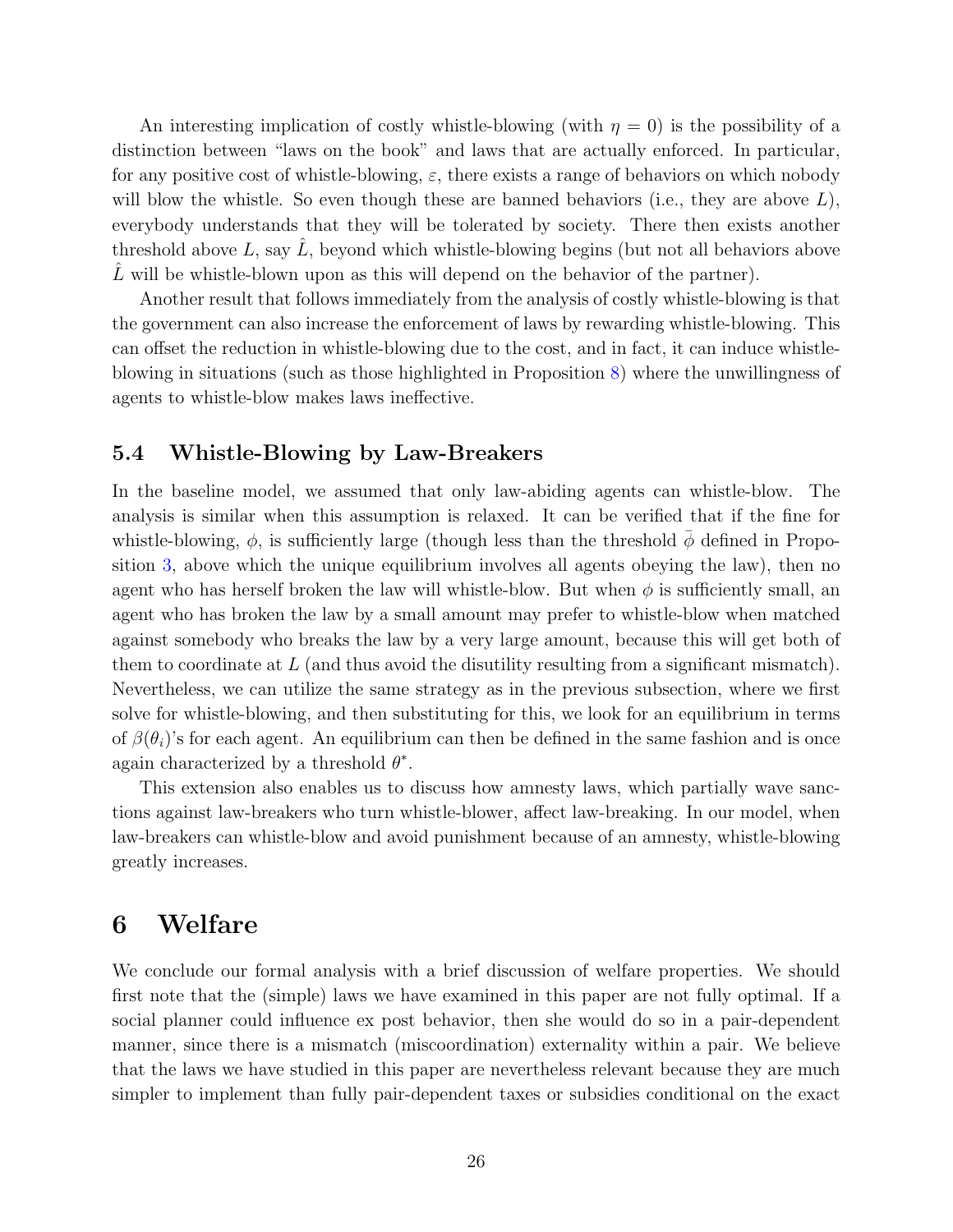behavior of each agent.

Here we would like to note that it is not generally optimal to choose laws and fines that force full compliance. In particular, note that for any law  $L > 0$ , there exists some level of fine, defined as  $\bar{\phi}$  in Proposition [3,](#page-11-1) which will ensure full compliance. The next proposition shows that provided that the externality on others is not too large, full compliance is not optimal. To establish this result, we focus on the choice of a utilitarian social planner (and treat fines paid in equilibrium as pure transfers).

<span id="page-28-1"></span>**PROPOSITION 13** Fix a distribution of types F and law  $L \in (0,1)$ . Then for any partial compliance equilibrium (associated with some fine  $\phi < \bar{\phi}$ ), there exists  $\bar{\zeta}$  such that for any  $\zeta < \overline{\zeta}$ , utilitarian social welfare is greater under this partial compliance equilibrium than under full compliance. Moreover, there exist distributions and levels of externality for which the total expected utility maximizing law and fine involve partial compliance.

This proposition implies that for sufficiently small externalities, any partial compliance is better than full compliance — and thus, the utilitarian social planner would not like to choose a very high fine  $\phi > \bar{\phi}$ . Naturally, this result may not be true if externalities are very large, but still points out that there are natural reasons for allowing some law-breaking in society.

The intuition for this proposition is instructive. Partial compliance leads to law-breaking only by high types. When a high type matches with a low type, the latter can whistle-blow and reduce the behavior of her partner back down to L. This insulates low types from the mismatch consequences of law-breaking by high types, and thus low-types (those below the law-breaking threshold  $\theta^*$ ) are only worse off in a partial compliance equilibrium relative to full compliance because of the negative externalities from high behavior. This reasoning also implies that under partial compliance, there will only be behavior above  $L$  when two high types (two types above  $\theta^*$ ) match. But it is costly for a utilitarian social planner to force two high-type agents down to  $L$ . In fact, by revealed preference, these high types strictly prefer partial compliance to full compliance (as they could have chosen law-abiding behavior even under  $\phi < \bar{\phi}$ ). Consequently, if the externality that law-breakers impose on society is not too large (i.e., provided that  $\zeta < \bar{\zeta}$ ), it is optimal to permit high-type agents to break the law when they are matched to each other. Notably, this conclusion holds for any  $\phi < \bar{\phi}$ , and thus for any partial compliance equilibrium (though of course the relevant threshold  $\bar{\zeta}$ for the size of externalities does vary across partial compliance equilibria).

# <span id="page-28-0"></span>7 Conclusion

This paper has examined the interplay between social norms and the enforcement of laws. The main motivation for our approach comes from the fact that many laws are ineffective, in part because they conflict with prevailing social norms, making private agents unwilling to cooperate with law enforcement (for example, by whistle-blowing).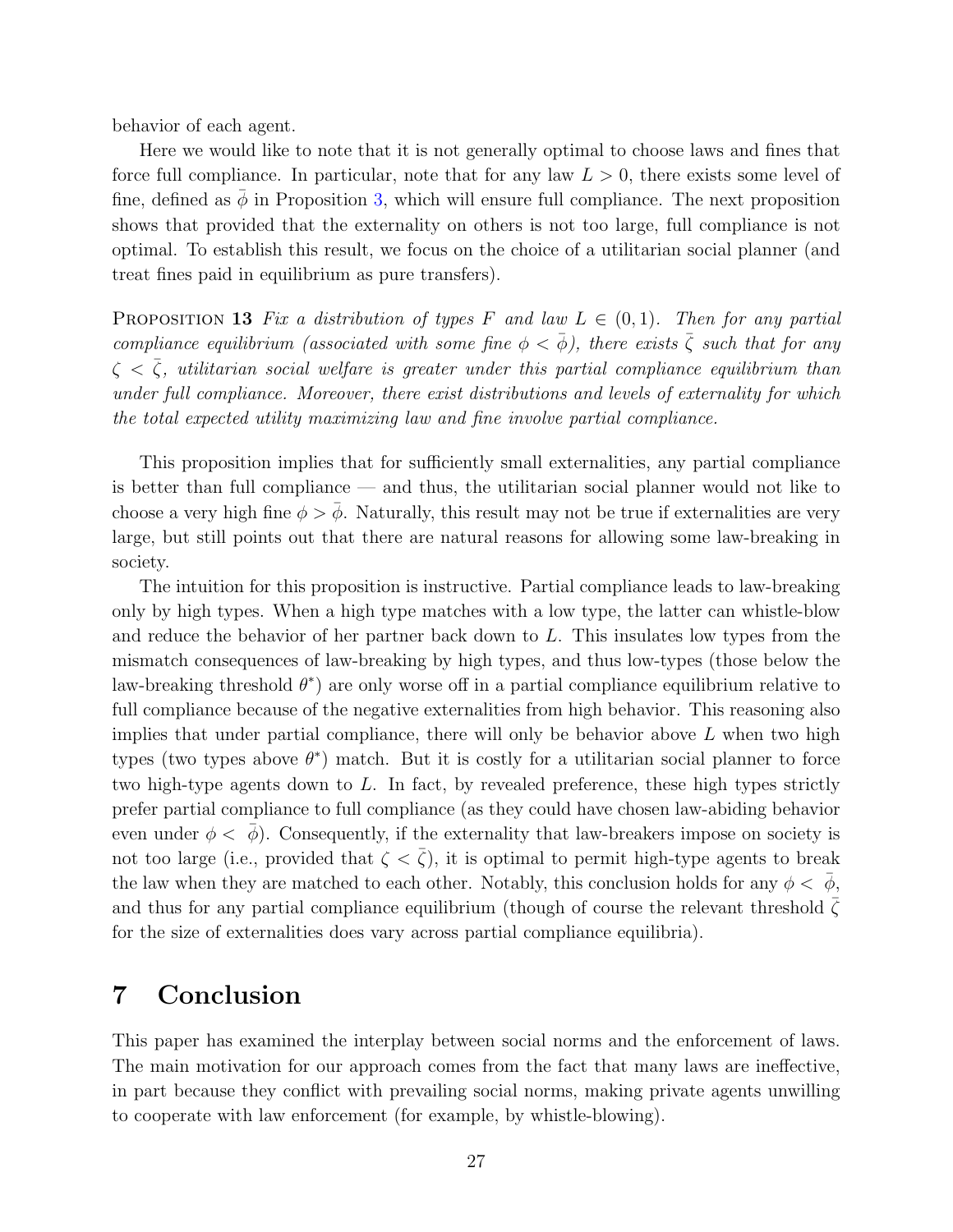In our model, agents choose a behavior (e.g., tax evasion, production of low-quality products, corruption, substance abuse, etc.), and then are matched uniformly with another agent. Utility depends negatively on the average behavior of other agents and on the mismatch between the behaviors of the two partners. A law is a cap (upper bound), L, on behavior and a law-breaker, when detected, pays a fine and has her behavior forced down to  $L$ . Incentives to break the law depend on social norms because detection has to rely, at least in part, on private cooperation and whistle-blowing. Law-abiding agents have an incentive to whistle-blow because this will reduce their partner's behavior, ameliorating the mismatch.

When laws are in conflict with norms so that many others are breaking the law, anticipating little whistle-blowing, each agent has further incentives to also break the law. We show that all equilibria are characterized in terms of a threshold for law-breaking, and a range of comparative statics of the lowest compliance equilibrium are presented. For example, greater fines for law-breaking reduce law-breaking and behavior among law-abiding agents, but also increase behavior among law-breakers (because law-breakers choose their behavior in the hope of matching with other law-breakers, and in this case, the composition of law-breakers has shifted towards higher type agents). A tighter law (banning more behaviors) leads to greater law-breaking, but also reduces behavior among law-breakers.

We further show that laws that are in strong conflict with prevailing social norms may backfire and lead to a significant decline in law-abiding behavior in society. In contrast, gradual imposition of moderately tight laws can be effective in changing social norms and can thus alter behavior without leading to pervasive lawlessness. We also show that excessively strict (or badly-designed) laws concerning some dimensions of behavior encourage broader law-breaking in society.

We view our paper as a first step towards a systematic analysis of the interaction between laws and norms. Important next steps in this research program would include, among others, an investigation of the interaction between internal norms and laws; the interplay between collective choices of society (as a function of behavior), laws and norms; the impact of laws on the inference that agents may draw on the type and intentions of law-breaking and law-abiding agents in society; and a systematic investigation of substitutability and complementarity between private and public law enforcement. Empirical investigation of these interactions, and the role of history and prevailing social norms on law-breaking behavior and law enforcement, are also obvious fruitful area for future research.

# Appendix

The following lemma establishes the monotonicity and structure of best replies to (symmetric) strategies of the other players.

<span id="page-29-0"></span>LEMMA 1 Let  $\beta(\cdot)$  be a best response for some agent i to any strategy  $\beta'(\cdot)$  played by the other players. Then  $\beta(\theta_i) \geq \beta(\theta'_i)$  $\theta'_{i}$ ) whenever  $\theta_{i} > \theta'_{i}$ . Furthermore, either  $\beta(\theta_{i}) \leq L$  in which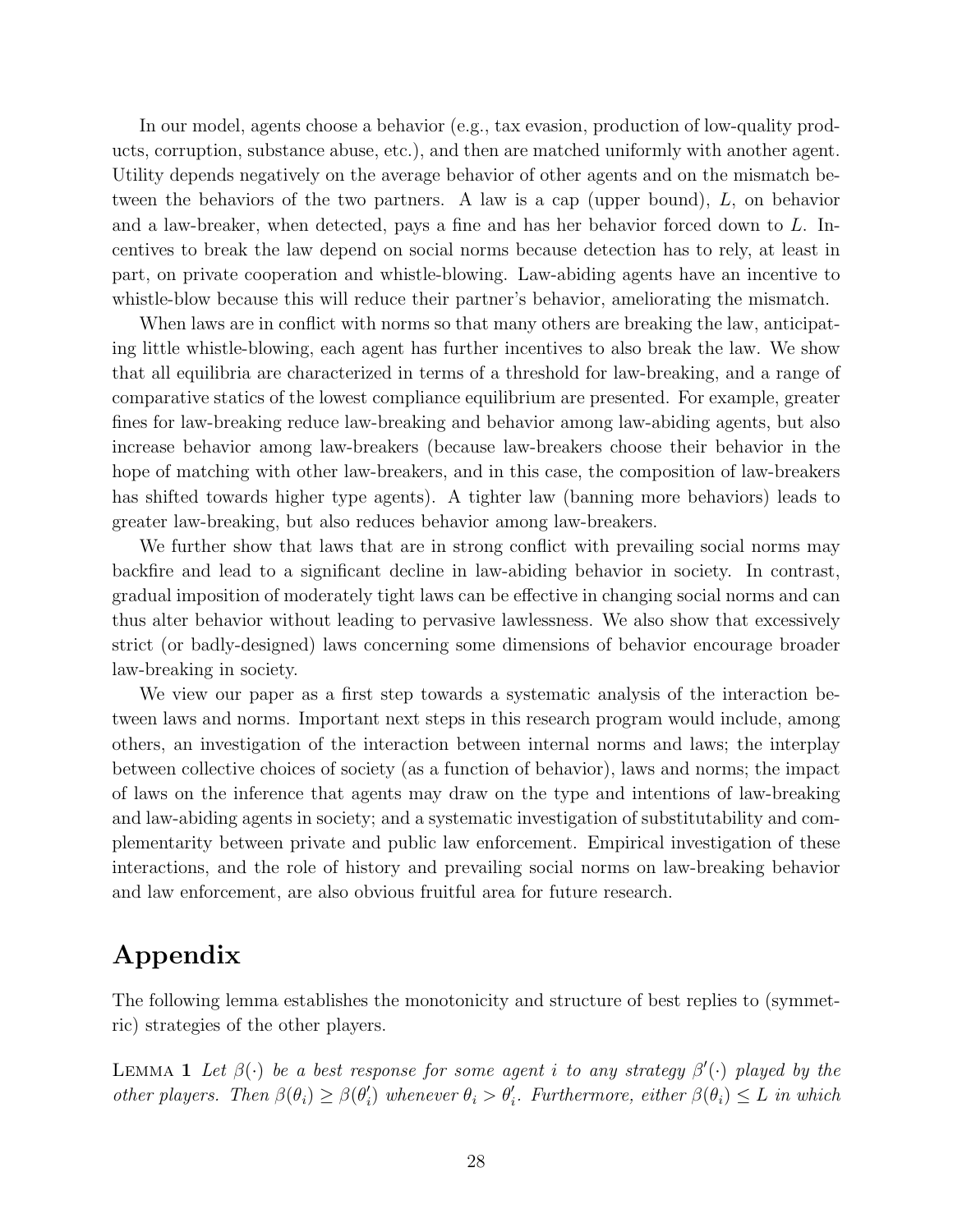case

$$
\beta(\theta_i) = \min \left[ L, a\theta_i + (1-a)\mathbb{E}[\min[L, \beta'(\theta_{m(i)})]] \right];
$$

or  $\beta(\theta_i) > L$  and then

$$
\beta(\theta_i) = a\theta_i + (1-a)\mathbb{E}[\beta'(\theta_{m(i)})|\beta'(\theta_{m(i)}) > L].
$$

**Proof of Lemma [1:](#page-29-0)** Consider any measurable  $\beta'(\cdot)$  used by the other agents.

Following  $(1)$  we can write agent is expected payoff, including only the external effects that i's behavior affects, as:

<span id="page-30-0"></span>
$$
\mathbb{E}u_i(b_i, \theta_i, \beta') = -\frac{\zeta}{n-1} \mathbb{E}[\min(\beta'(\theta_{m(i)}), L)] \quad \text{if } b_i \le L; \quad \text{(A1)}
$$

$$
-a(b_i - \theta_i)^2 - (1 - a) \mathbb{E}\left[\left(b_i - \min[\beta'(\theta_{m(i)}), L]\right)^2\right]
$$

and

<span id="page-30-1"></span>
$$
\mathbb{E} u_i(b_i, \theta_i, \beta') = -\frac{\zeta}{n-1} \left( \eta \mathbb{E}[\min(\beta'(\theta_{m(i)}), L)] + (1 - \eta) \mathbb{E}[\beta'(\theta_{m(i)})] \right) \quad \text{if } b_i > L; \quad (A2) \\
\quad - \Pr(\beta'(\theta_{m(i)}) \le L)(a(L - \theta)^2 + (1 - a) \mathbb{E}[(L - \beta'(\theta_{m(i)}))^2 | \beta'(\theta_{m(i)}) \le L] + \phi) \\
\quad - \eta \Pr(\beta'(\theta_{m(i)}) > L)(a(L - \theta)^2 + (1 - a) \times 0 + \phi).
$$
\n
$$
\quad - (1 - \eta) \Pr(\beta'(\theta_{m(i)}) > L) \left( a(b - \theta)^2 + (1 - a) \mathbb{E}[(b - \beta'(\theta_{m(i)}))^2 | \beta'(\theta_{m(i)}) > L] \right).
$$

To understand [\(A1\)](#page-30-0), note that the first line is simply the expected externality from her match. The second line comes from the utility of the distance between action and own type and match's behavior; noting that the agent's match's behavior is always at most L, either due whistle-blowing or enforcement if it starts above L. To understand  $(A2)$ , note that the first line is simply the expected externality from her match. The second line comes from noting that with probability  $Pr(\beta'(\theta_{m(i)}) \leq L)$  the agent will meet a law-abiding agent, who will whistle-blow on her. In this case, her behavior will be reduced down to L and she will incur the fine  $\phi$ . The third line comes from noting that with probability with probability  $\eta \Pr(\beta'(\theta_{m(i)}) > L)$ , she will meet a fellow law-breaker but there will be public enforcement, and in this case she will again be subject to the fine, and her behavior will be reduced to L (but so will the behavior of her partner accounting for the 0 term).must look Finally, with probability  $(1 - \eta) \Pr(\beta'(\theta_{m(i)}) > L)$  the agent will meet another law-breaker and will not be subject to public enforcement. In this case, her utility is given by the convex combination of the distances between her behavior and her type, and her behavior and the behavior of the fellow law-breaker  $(\beta'(\theta_{m(i)}))$ , and this gives the last line.

It then follows from the first-order necessary conditions that a best response must satisfy: either  $\beta(\theta_i) \leq L$  and

<span id="page-30-2"></span>
$$
\beta(\theta_i) = \min \left[ L, a\theta_i + (1 - a) \mathbb{E}[\min[L, \beta'(\theta_{m(i)})]] \right];
$$
\n(A3)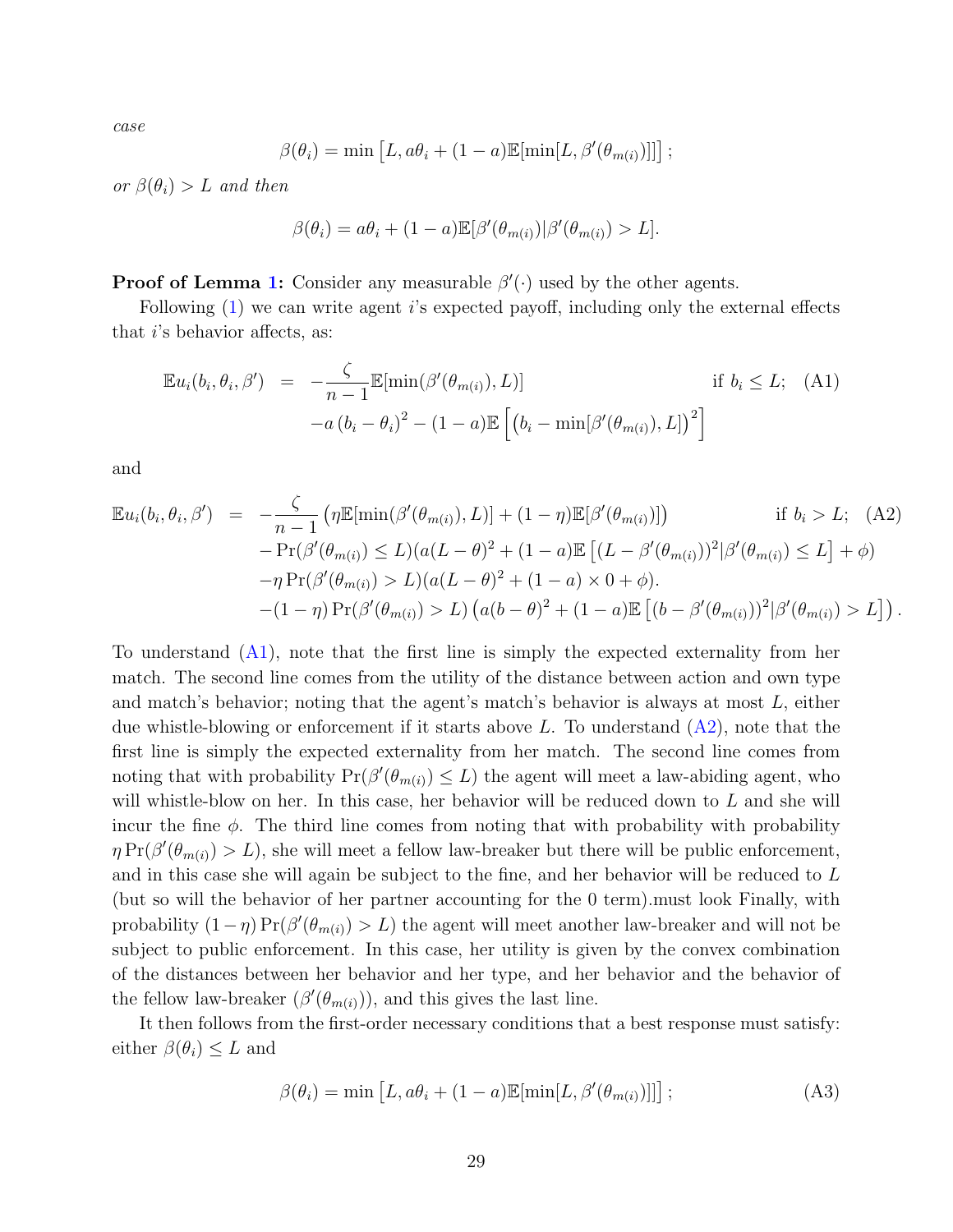or  $\beta(\theta_i) > L$  and

<span id="page-31-0"></span>
$$
\beta(\theta_i) = a\theta_i + (1-a)\mathbb{E}[\beta'(\theta_{m(i)})|\beta'(\theta_{m(i)}) > L].\tag{A4}
$$

Both of these functions are nondecreasing in  $\theta_i$ , and  $(A4)$  is always greater than  $(A3)$ . So, the only possible violation of the nondecreasing property would have to be a setting where the best response at  $\theta_i$  is smaller than (or equal to) L, while at  $\theta'_i < \theta_i$  the best responses greater than than L.

Consider any  $\underline{b}_i$  and  $\overline{b}_i$  such that  $\underline{b}_i \leq L$  and  $\overline{b}_i > L$  and let us evaluate

$$
\mathbb{E}u_i(\overline{b}_i,\theta_i,\beta')-\mathbb{E}u_i(\underline{b}_i,\theta_i,\beta').
$$

To rule out this last situation where the best reply at  $\theta_i$  is no higher than L, while at  $\theta_i' < \theta_i$ the best reply is higher than L, it is enough to show that  $\mathbb{E}u_i(\bar{b}_i,\theta_i,\beta') - \mathbb{E}u_i(\underline{b}_i,\theta_i,\beta')$  is increasing in  $\theta_i$ . From [\(A1\)](#page-30-0) and [\(A2\)](#page-30-1), it follows that

$$
\mathbb{E}u_i(\overline{b}_i, \theta_i, \beta') - \mathbb{E}u_i(\underline{b}_i, \theta_i, \beta') = (1 - (1 - \eta) \Pr[\beta'(\theta_{m(i)}) > L])a \left[ (\underline{b}_i - \theta_i)^2 - (L - \theta_i)^2 \right]
$$

$$
+ (1 - \eta) \Pr[\beta'(\theta_{m(i)}) > L]a \left[ (\underline{b}_i - \theta_i)^2 - (\overline{b}_i - \theta_i)^2 \right] + X
$$

where X is a term that is independent of  $\theta_i$ . We simplify to get

$$
\mathbb{E}u_i(\overline{b}_i, \theta_i, \beta') - \mathbb{E}u_i(\underline{b}_i, \theta_i, \beta')
$$
  
=  $(1 - (1 - \eta) \Pr[\beta'(\theta_{m(i)}) > L])2a(L - \underline{b}_i)\theta_i + (1 - \eta) \Pr[\beta'(\theta_{m(i)}) > L]2a(\overline{b}_i - \underline{b}_i)\theta_i + Y$ 

where Y is a term that is independent of  $\theta_i$ . This expression is increasing in  $\theta_i$  whenever  $Pr[\beta'(\theta_{m(i)}) > L] > 0$ . In the case in which  $Pr[\beta'(\theta_{m(i)}) > L] = 0$ , a strategy of L offers a strictly higher payoff than any strategy above L, and so the best reply at  $\theta_i' < \theta_i$  could not be higher than L. This concludes the proof.

**Proof of Propositions [1](#page-10-3) and [4](#page-12-0):** The monotonicity follows from Lemma [1,](#page-29-0) and then the existence of a cutoff type describing any agent's best reply follows directly. Thus, by the lemma, any symmetric pure strategy equilibrium must be such that there is a threshold  $\theta^*$  such that agents above this threshold break the law and those below do not (with full compliance corresponding to  $\theta^* = 1$  and full law-breaking to  $\theta^* = 0$ ). Moreover, from the characterization of strategies in the lemma it also then follows that such an equilibrium  $\beta(\cdot)$ must satisfy the following when  $\theta_i > \theta^*$ 

$$
\beta(\theta_i) = a\theta_i + (1 - a)\mathbb{E} [\beta(\theta)|\theta > \theta^*].
$$

Taking expectations conditional upon  $\theta > \theta^*$  on both sides leads to

$$
\mathbb{E}\left[\beta(\theta)|\theta > \theta^*\right] = \mathbb{E}\left[\theta|\theta > \theta^*\right],
$$

and thus

<span id="page-31-1"></span>
$$
\beta(\theta_i) = a\theta_i + (1 - a)\mathbb{E}[\theta|\theta > \theta^*].
$$
\n(A5)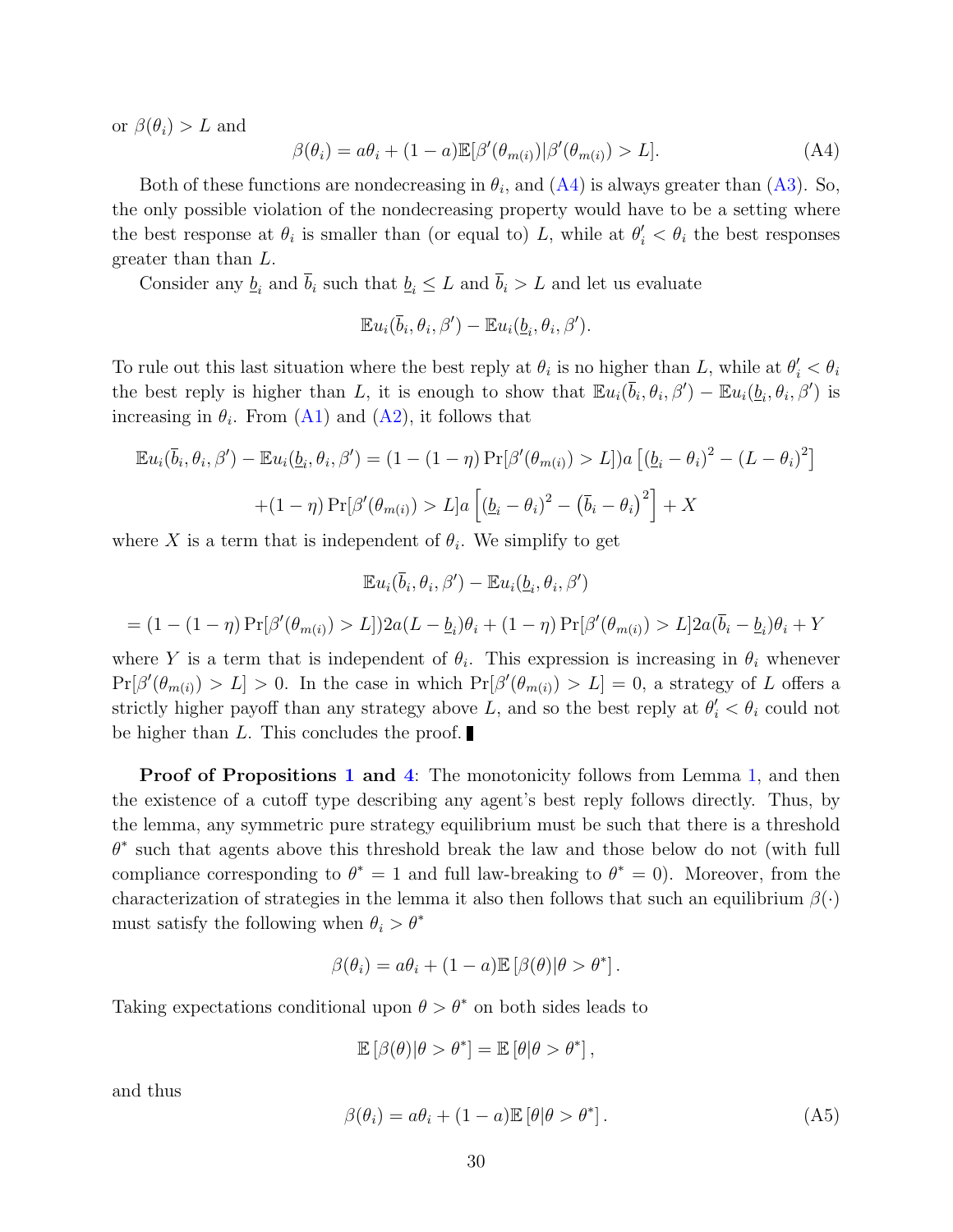When  $\theta_i < \theta^*$ , the Lemma [1](#page-29-0) implies that

$$
\beta(\theta_i) = \min [L, a\theta_i + (1 - a)\mathbb{E}[\min(\beta(\theta), L)]].
$$

Thus,

$$
\beta(\theta_i) = \min(L, a\theta_i + (1 - a)x),\tag{A6}
$$

where  $x \equiv \mathbb{E} [\min(\beta(\theta), L)].$ 

Next, we show that for any  $\theta^*$ , x is uniquely defined, as claimed.

We expand  $x = \mathbb{E} [\min(\beta(\theta), L)]$  as

$$
x = \Pr(\theta < \theta^*) \mathbb{E} \left[ \min(\min(L, a\theta + (1-a)x), L) | \theta < \theta^* \right] + \Pr(\theta > \theta^*) L,
$$

or

<span id="page-32-0"></span>
$$
x = \Pr(\theta < \theta^*) \mathbb{E} \left[ \min(L, a\theta + (1 - a)x) | \theta < \theta^* \right] + \Pr(\theta > \theta^*) L. \tag{A7}
$$

The right-hand side of this equation is a contraction (it is nondecreasing in  $x$  but always less than one-for-one as  $1 - a < 1$ ). Thus, by the contraction mapping principle [\(A7\)](#page-32-0) has a solution and it is unique.

We have therefore established Proposition [4,](#page-12-0) subject to proving existence, which then completes the proof of Proposition [1.](#page-10-3)

Existence of an equilibrium follows straightforwardly as  $\theta^* = 1$  is always an equilibrium: if all other agents abide by the law, then any action  $b_i > L$  is dominated by  $b_i = L$ , and so then best replies must all be abiding by the law. In that case, by the arguments above  $\theta^* = 1$ , and then  $\beta(\theta_i) = \min[a\theta_i + (1-a)x, L]$  is a best reply to itself, providing an equilibrium.

**Proof of Proposition [2:](#page-10-2)** Applying Lemma [1](#page-29-0) to the case in which  $L = 1$ , it follows that the unique best response of any agent  $i$  to the strategies of other agents is to set

$$
\beta(\theta_i) = a\theta_i + (1 - a)\mathbb{E}[b_{m(i)}].
$$

Writing  $\mathbb{E}[b]$  for the expected strategy of a randomly selected agent, the above expression implies that

 $\mathbb{E}[b] = \mathbb{E}[a\theta + (1-a)\mathbb{E}[b]],$ 

which given  $0 < a < 1$  has a unique solution of

$$
\mathbb{E}[b] = \mathbb{E}[\theta].
$$

Thus, the unique equilibrium without laws involves

$$
\beta(\theta_i) = a\theta_i + (1 - a)\mathbb{E}[\theta],
$$

as claimed.

**Proof of Proposition [3:](#page-11-1)** We have already shown that in any equilibrium, [\(2\)](#page-12-3) and [\(3\)](#page-12-4) have to hold given the law-breaking threshold  $\theta^*$ . Clearly, the relevant thresholds are fixed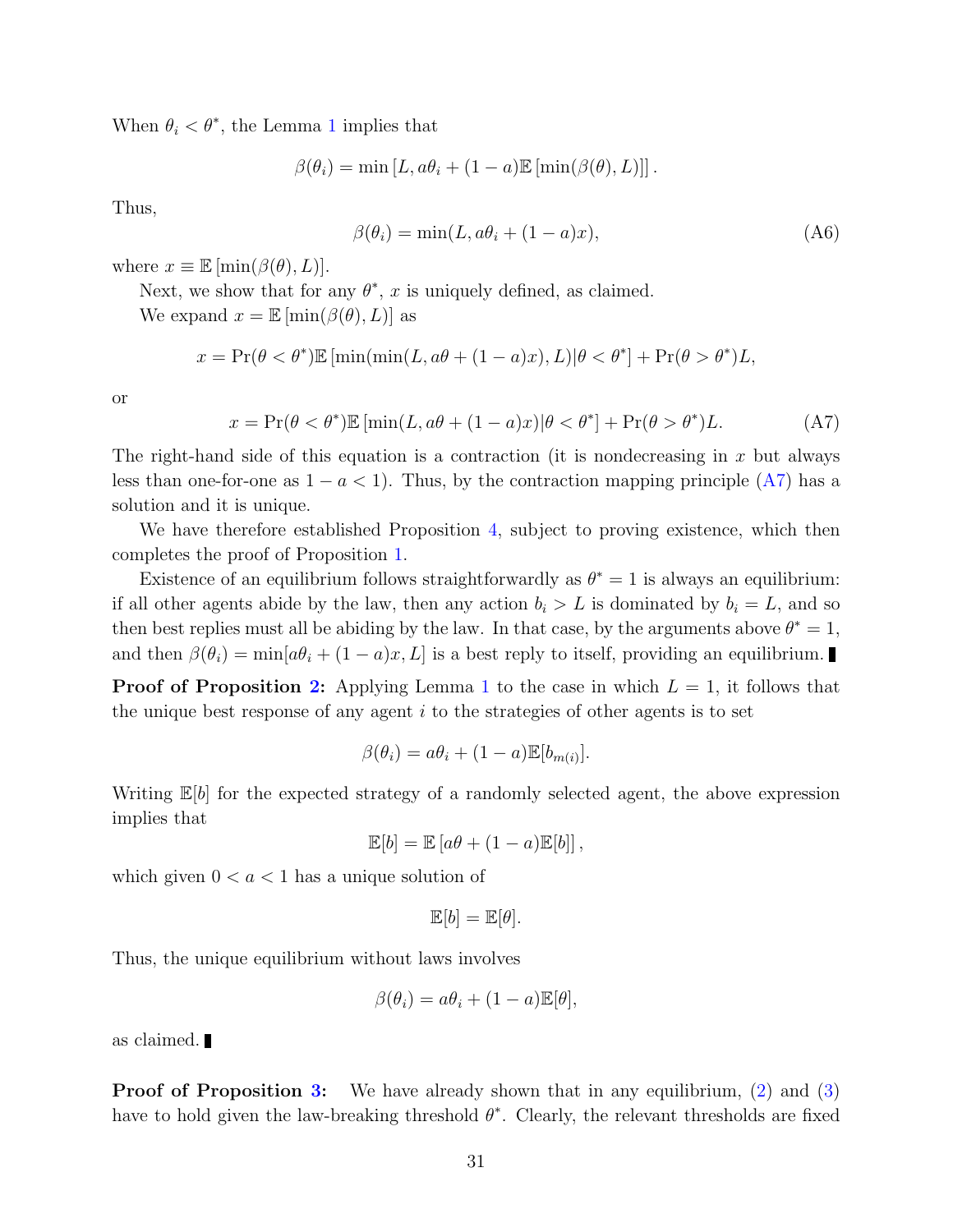points: if all other agents use threshold  $\theta^*$ , then it is a best response for each to also use threshold  $\theta^*$ . Given the monotonicity of best responses already established in Lemma [1,](#page-29-0) it is sufficient to look at the payoffs from law-breaking and law-abiding for the agent of type  $\theta^*$ .

We first note that there is always an equilibrium with  $\theta^* = 1$  given that  $\phi > 0$ . This follows since, if all other agents abide by the law, then by breaking the law an agent's action will reduced down to L with certainty and the agent will pay the fine  $\phi$ . The agent would have a strictly higher payoff from choosing  $L$  directly. Thus, it is a best response to obey the law when all other agents do, and so having  $\theta^* = 1$  and actions as in [\(2\)](#page-12-3) is an equilibrium. We next consider characterize equilibria for which  $\theta^* < 1$ .

Suppose that type  $\theta^*$  decides to take a law-breaking action. Then, from  $(A5)$  in the proof of Lemma [1,](#page-29-0) the optimal law-breaking action will be  $a\theta^* + (1 - a)y$  (with  $y \equiv \mathbb{E}[\theta | \theta > \theta^*]$ ), and since  $\theta^* \geq L$  this behavior is above L. Her payoff can then be written based on [\(A2\)](#page-30-1) as

<span id="page-33-0"></span>
$$
-\Pr(\theta < \theta^*)(a(L - \theta^*)^2 + (1 - a)\mathbb{E}[(L - a\theta - (1 - a)x)^2 | \theta < \theta^*] + \phi) \n- \eta \Pr(\theta > \theta^*)(a(L - \theta^*)^2 + \phi) \n- (1 - \eta) \Pr(\theta > \theta^*) (a(a\theta^* + (1 - a)y - \theta^*)^2 \n+ (1 - a)\mathbb{E}[(a\theta^* + (1 - a)y - a\theta - (1 - a)y)^2 | \theta > \theta^*]) \n- \frac{\zeta}{n - 1} (\eta \mathbb{E}[\min(\beta(\theta), L)] + (1 - \eta) \mathbb{E}[\beta(\theta)]). \tag{A8}
$$

Suppose, instead, that type  $\theta^*$  chooses to abide by the law, in which case she will set her behavior to  $b = \min[L, a\theta^* + (1 - a)x]$  and from [\(A1\)](#page-30-0) receive expected payoff

<span id="page-33-1"></span>
$$
-\Pr(\theta > \theta^*) \left( a(b - \theta^*)^2 + (1 - a)(b - L)^2 \right)
$$
  
- 
$$
\Pr(\theta < \theta^*) \left( a(b - \theta^*)^2 + (1 - a)\mathbb{E} \left[ (b - a\theta - (1 - a)x)^2 | \theta < \theta^* \right] \right)
$$
  
- 
$$
\frac{\zeta}{n - 1} \mathbb{E}[\min(\beta(\theta), L)].
$$
 (A9)

The threshold type  $\theta^*$  is given by setting [\(A8\)](#page-33-0) equal to [\(A9\)](#page-33-1). We the former on the lefthand side and the latter on the right-hand side and equal to each other. To help with the comparative statics analysis, we then transfer all terms involving  $\phi$  and  $\zeta$  to the right-hand side, and all other terms to the left-hand side; noting that that  $Pr(\theta > \theta^*) = 1 - Pr(\theta < \theta^*)$ ; and dividing both sides by  $(1 - \eta) \Pr(\theta > \theta^*)$  (which is strictly positive in view of the fact that  $\eta < 1$  and  $\theta^* < 1$  as we see below), we obtain:

$$
-a(1-a)^2(\theta^* - y)^2 - (1-a)a^2 \mathbb{E}\left[(\theta-\theta^*)^2|\theta > \theta^*\right] - \left(\frac{1-(1-\eta)\Pr(\theta > \theta^*)}{(1-\eta)\Pr(\theta > \theta^*)}\right)a(L-\theta^*)^2
$$
\n
$$
+ \left(\frac{1}{(1-\eta)\Pr(\theta > \theta^*)}\right)\left[\Pr(\theta > \theta^*)(1-a)(b-L)^2 + a(b-\theta^*)^2\right]
$$
\n
$$
+ \left(\frac{\Pr(\theta < \theta^*)}{(1-\eta)\Pr(\theta > \theta^*)}\right)(1-a)\left(\mathbb{E}\left[(b-a\theta-(1-a)x)^2|\theta < \theta^*\right] - \mathbb{E}\left[(L-a\theta-(1-a)x)^2|\theta < \theta^*\right]\right)
$$
\n
$$
= \left(\frac{1-(1-\eta)\Pr(\theta > \theta^*)}{(1-\eta)\Pr(\theta > \theta^*)}\right)\phi + \frac{\zeta}{n-1}\frac{\left(\mathbb{E}[\beta(\theta)] - \mathbb{E}[\min(\beta(\theta),L)]\right)}{\Pr(\theta > \theta^*)}.
$$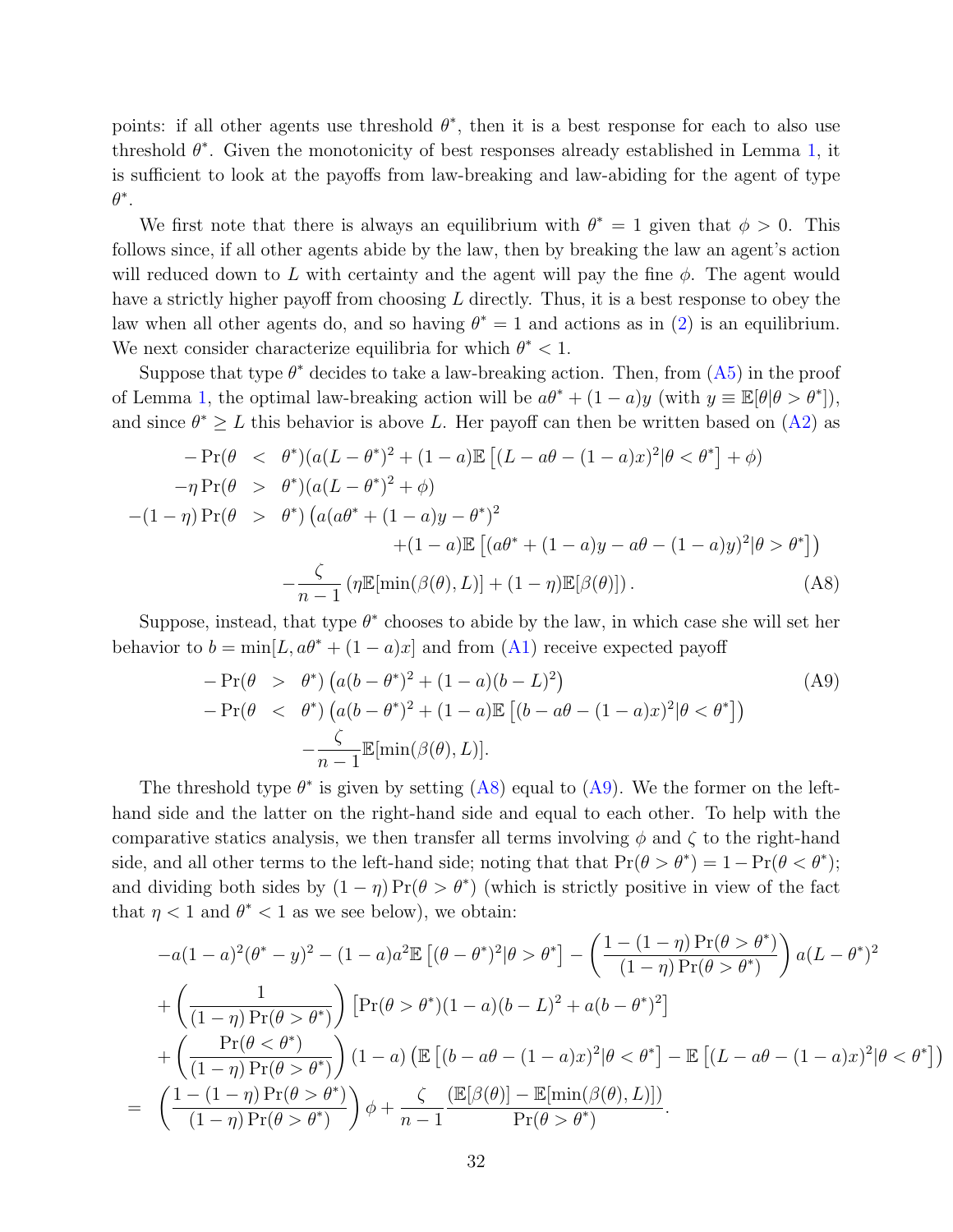Noting that

$$
\mathbb{E}[\beta(\theta)] - \mathbb{E}[\min(\beta(\theta), L)] = \Pr(\theta > \theta^*) \mathbb{E}[\theta - L | \theta > \theta^*],
$$

this simplifies to

<span id="page-34-0"></span>
$$
-a(1-a)^2(\theta^* - y)^2 - (1-a)a^2 \mathbb{E} \left[ (\theta - \theta^*)^2 |\theta > \theta^* \right] - \left( \frac{1 - (1-\eta) \Pr(\theta > \theta^*)}{(1-\eta) \Pr(\theta > \theta^*)} \right) a(L - \theta^*)^2 + \left( \frac{1}{(1-\eta) \Pr(\theta > \theta^*)} \right) \left[ \Pr(\theta > \theta^*) (1-a)(b-L)^2 + a(b-\theta^*)^2 \right] + \left( \frac{\Pr(\theta < \theta^*)}{(1-\eta) \Pr(\theta > \theta^*)} \right) (1-a) \left( \mathbb{E} \left[ (b-a\theta - (1-a)x)^2 | \theta < \theta^* \right] - \mathbb{E} \left[ (L-a\theta - (1-a)x)^2 | \theta < \theta^* \right] \right) = \left( \frac{1 - (1-\eta) \Pr(\theta > \theta^*)}{(1-\eta) \Pr(\theta > \theta^*)} \right) \phi + \frac{\zeta}{n-1} \mathbb{E}[\theta - L | \theta > \theta^*].
$$
 (A10)

Note that since all of the transformations used to obtain [\(A10\)](#page-34-0) involve adding and subtracting numbers and dividing by the positive number, the left-hand side of  $(A10)$  is greater than the right-hand side if and only if  $(AB)$  is greater than  $(A9)$ .

We now consider the set of  $\theta^*$  that satisfy [\(A10\)](#page-34-0).

First, note that  $\theta^* \geq L$ , since for type L choosing behavior L strictly dominates anything above it: L does strictly better against law-abiders, and gets maximal utility against lawbreakers since all of their behaviors are reduced to exactly L, the most preferred point of an L type. So, let us consider the set of  $\theta^* \in [L, 1)$  that satisfy [\(A10\)](#page-34-0). The fact that for  $\theta^* = L$ , choosing behavior  $L$  strictly dominates anything above it implies that the expression in  $(A8)$ is strictly less than the expression in [\(A9\)](#page-33-1) when  $\theta^* = L$ . This implies that the left-hand side of [\(A10\)](#page-34-0) is greater than its right-hand side at  $\theta^* = L$ .

Second, as shown above, if others are all abiding by the law, then it is a strict best response to abide by the law for an agent. Put differently, when  $\theta^* = 1$  [\(A8\)](#page-33-0) is strictly less than the expression in  $(A9)$ . This implies that the left-hand side of  $(A10)$  is strictly greater than its right-hand side as  $\theta^* \to 1$  (where this statement is for the limit  $\theta^* \to 1$ , since the expressions in [\(A10\)](#page-34-0) diverge at  $\theta^* = 1$  due to the fact that they are both divided by  $(1 - \eta) \Pr(\theta > \theta^*)$ , though of course this does not affect their relative ranking as  $\theta^* \to 1$ .

Next, note that the right-hand side is continuous and increasing in  $\theta^*$  and is always positive, and as just argued the right-hand side starts out and ends up strictly above the left-hand side. Note that the left-hand side is also continuous in  $\theta^*$ . Thus, if there is an intersection and an interior equilibrium (rather than tangency which we discuss in the next paragraph), then the smallest intersection must involve the left-hand side cutting the righthand side from below, and the greatest intersection must involve the reverse. This pictured in Figure [7,](#page-35-0) with the blue line corresponding to the left-hand side and the red curve to the right-hand side.[27](#page-34-1) As Figure [7](#page-35-0) makes it clear, when there is an intersection between the two

<span id="page-34-1"></span><sup>&</sup>lt;sup>27</sup>The figures are drawn for the case in which  $b = L$ , in which case the left hand side stays bounded while the right-hand side asymptotes to infinity as  $\theta^* \to 1$  (since then  $\Pr(\theta > \theta^*) \to 0$ , but qualitatively similar pictures hold for the other case, but the left hand side may be unbounded.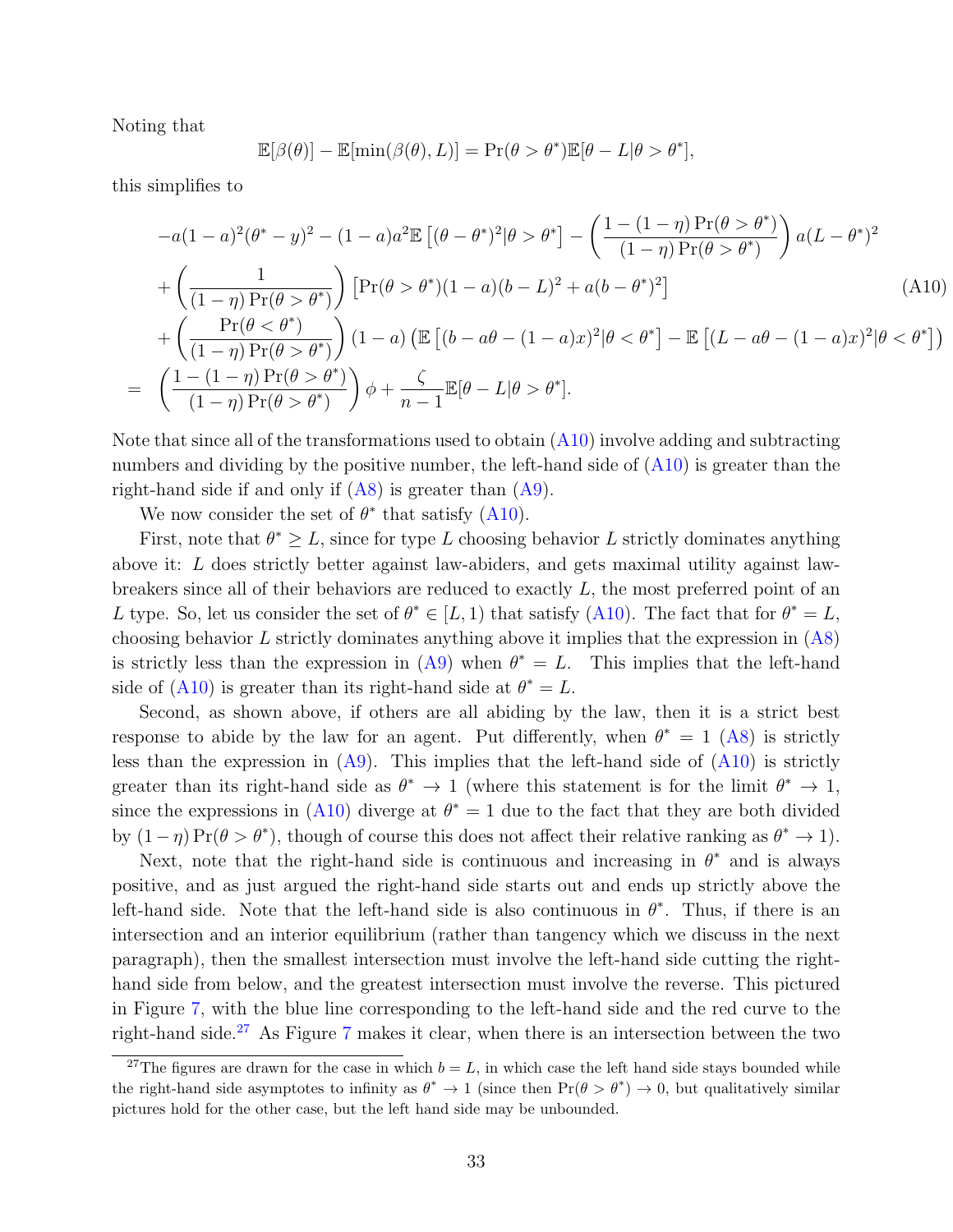<span id="page-35-0"></span>curves, there must be at least two of them and thus two equilibrium thresholds (all in the range  $\theta^* \in [L, 1)$ .



Figure 7: Multiplicity of Partial Compliance Equilibria.

Now consider the case in which  $\phi$  is large. In that case the right-hand side still starts out at a higher intercept on the vertical axis, and for large enough  $\phi$  will have no intersection with the left-hand side. The threshold value for there to be a tangency between the two curves is defined as  $\bar{\phi}$  (and when there are intersections for all values of  $\phi$ , we set this as  $\bar{\phi} = 0$ ). So when  $\phi > \bar{\phi}$ , there are no interior equilibria and the unique equilibrium is full compliance. When  $\bar{\phi} > 0$  and  $\phi < \bar{\phi}$ , there are at least two interceptions as drawn in Figure [7,](#page-35-0) and the full compliance equilibrium always continues to exist. This completes the proofs of Propositions [3](#page-11-1) and [4.](#page-12-0)

Proof of Proposition [5:](#page-14-2) Recall that the lowest compliance equilibrium threshold for lawbreaking,  $\theta^*$ , is given by the smallest intersection of  $(A8)$  and  $(A9)$ , or equivalently, by the left-hand side of [\(A10\)](#page-34-0) intersecting the right-hand side from below as shown in Figure [7.](#page-35-0)

First note that the definition of "small" changes from footnote [17](#page-14-1) is satisfied in Figure [7](#page-35-0) since the lowest compliance equilibrium is given by the intersection of the two curves (rather than a tangency point). Now all of the comparative statics follow by noting how the parameters in question shift the right-hand and left-hand sides of [\(A10\)](#page-34-0). In particular, the right-hand side shifts up and the left hand side is unchanged when  $\phi$ ,  $\eta$  or  $\zeta$  increases, as pictured in Figure [8a.](#page-36-0)

When L decreases (and laws become more strict), both sides of equation [\(A10\)](#page-34-0) shift as pictured in Figure [8b.](#page-36-1) The right-hand side shifts up, while the left-hand side's shift depends on parameters, and so which effect dominates depends on the level of the parameters. In particular, there is a critical  $\zeta$ ,  $\overline{\zeta}$  (as a function of the other parameters), above which the equilibrium threshold increases, and below which it decreases (since  $\zeta$  affects the magnitude of the change of the right-hand side equation).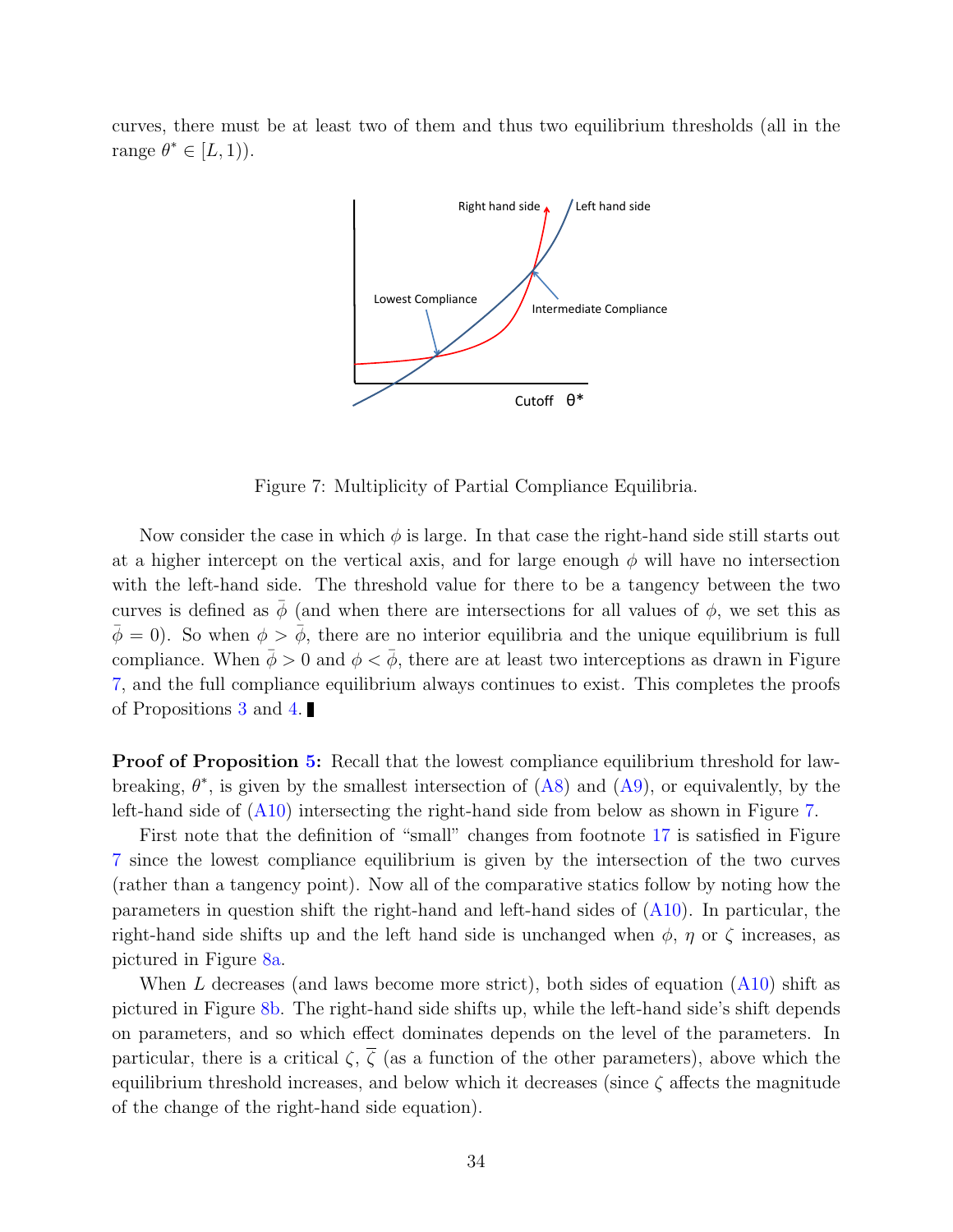Specifically, the derivative of the right hand side is  $-\zeta/(n-1)$ . The derivative of the left-hand side with respect to L depends on whether  $b = L$  or differs from it. Let us first treat the case in which when L declines,  $b = L$  in some small neighborhood. In that case, the derivative of the left-hand side is  $-2a(\theta^* - L)$ , and so the critical  $\overline{\zeta}$  for which the two effects balance is

$$
\overline{\zeta} = 2a(n-1)(\theta^* - L).
$$

<span id="page-36-0"></span>Above this, the increase in the right-hand side is larger from a decrease in  $L$  (leading to an increase in  $\theta^*$ ), while below it, the shift in the left-hand side is greater from a decrease in L (leading to a decrease in  $\theta^*$ ).



(a) Comparative Statics of the Equilibrium Thresholds due to an increase in fine, public enforcement, or externality.

<span id="page-36-1"></span>(b) Comparative Statics of the Equilibrium Thresholds due to a Tighter Law.

Figure 8: Comparative statics in the lowest compliance equilibrium.

Next, let us suppose that  $b < L$  when L declines slightly from its starting level. In that case, the derivative of the left-hand side is

<span id="page-36-2"></span>
$$
-2a(\theta^* - L)
$$
  
+ 
$$
\left(\frac{1}{(1-\eta) \Pr(\theta > \theta^*)}\right) (2\Pr(\theta > \theta^*)(1-a)(L-b) + 2\Pr(\theta < \theta^*)a(\theta^* - L))
$$
  
- 
$$
2\Pr(\theta < \theta^*)(1-a)\mathbb{E}[(L-a\theta - (1-a)x)|\theta < \theta^*])
$$

and so

$$
\overline{\zeta} = 2a(n-1)(\theta^* - L)
$$
  
 
$$
- \left(\frac{n-1}{(1-\eta) \Pr(\theta > \theta^*)}\right) (2 \Pr(\theta > \theta^*)(1-a)(L-b) + 2 \Pr(\theta < \theta^*)a(\theta^* - L))
$$
  
 
$$
- 2 \Pr(\theta < \theta^*)(1-a) \mathbb{E} \left[ (L-a\theta - (1-a)x)|\theta < \theta^* \right].
$$

This latter expression could be 0 or less, in which case the change is then unambiguous.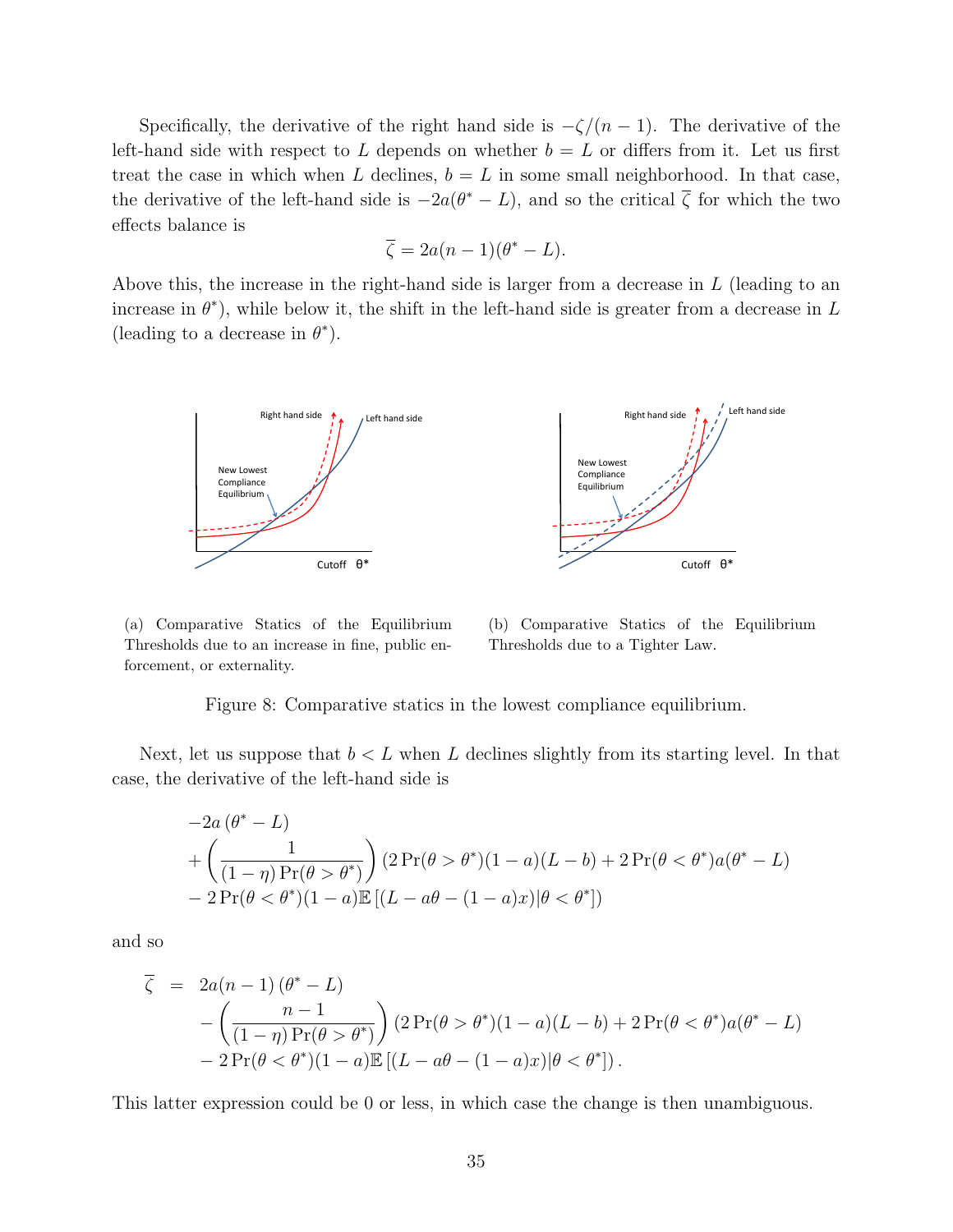The rest of the results in parts 1 and 3 of the proposition follow directly from the inspection of equations [\(2\)](#page-12-3) and [\(3\)](#page-12-4). Finally, part 2 follows by considering large changes defined as changes that shift one of the two curves so much that the interior equilibria disappear. This case clearly leads to full compliance as the unique equilibrium and reduces overall average behavior.

**Proof of Propositions [6](#page-20-1) and [7:](#page-20-2)** Both of these results follow immediately by observing that in steady state, the maximization problem of agents is identical to that in the static model.The characterization of equilibrium proceeds in a similar fashion to the proof of Proposition [4,](#page-12-0) except that the distribution of behavior in the previous and the next generations needs to be treated separately. This leads to an immediate generalization of equations [\(2\)](#page-12-3) and [\(3\)](#page-12-4). The characterization of the threshold  $\theta^*$  proceeds in exactly the same fashion as in the proof of Proposition [4](#page-12-0) and is omitted.

#### Proof of Proposition [8.](#page-21-0)

First let us note that generation 0's behavior is described by

$$
\beta_0(\theta_i) = \beta^{\text{no law}}(\theta_i) = a\theta_i + (1 - a)\mathbb{E}[\theta].\tag{A11}
$$

Consider an unanticipated tightening of the law to  $L' < (1 - a)\mathbb{E}[\theta] - a$ . Let us start by analyzing the whistle-blowing behavior of type  $\theta = 0$  of generation  $t = 0$ . Because society was previously in a full compliance steady-state equilibrium, all agents from generation  $t = 0$ , and in particular type  $\theta = 0$ , are law-abiding according to L and are hence grandfathered after the law change, and can whistle-blow. By whistle-blowing, type  $\theta = 0$  can bring her partner with behavior  $b > L'$  down to L' (this period's law). From [\(4\)](#page-19-1), the gain of doing so is

$$
(b - \beta_0(0))^2 - (L' - \beta_0(0))^2 = (b - (1 - a)E[\theta])^2 - (L' - (1 - a)E[\theta]))^2
$$
  
< 
$$
b - (1 - a)E[\theta])^2 - a^2
$$

where the equality uses the fact that, from  $(A11)$ ,  $\beta_0(\theta=0) = (1-a)\mathbb{E}[\theta]$ , and the inequality exploits the fact that  $L' < (1 - a)\mathbb{E}[\theta] - a$ . Then for any behavior  $L' < b \le a + (1 - a)\mathbb{E}[\theta]$ , the best response for type  $\theta = 0$  is not to whistle-below. Thus, it is, a fortiori, the unique best response for any type to not whistle-blow against such behavior.

Next, consider behavior of generation  $t = 1$ . Now note that (i) this generation cannot whistle-blow on the previous generation (that was law-abiding according to  $L$ ); (ii) there will not be whistle-blowing from the previous generation provided that  $b \le a + (1 - a) \mathbb{E}[\theta]$ ; (iii) behavior in the next period does not matter for their utility given  $\lambda = 0$ . Then, for  $\eta$ sufficiently small (i.e.,  $\eta < \bar{\eta}$  with  $\bar{\eta} > 0$  suitably defined) this generation will have a unique best response of  $\beta^{\text{no law}}(\theta)$  as specified in [\(A11\)](#page-36-2).

Next, consider the lowest compliance equilibrium  $\beta'$  and associated threshold  $\theta^{*'}$  associated with L'. Note that  $\mathbb{E}[\beta_1(\theta)] = \mathbb{E}[\theta] < \mathbb{E}[\beta'(\theta)|\theta > \theta^*']$ . Thus, the best response  $\beta_2$  to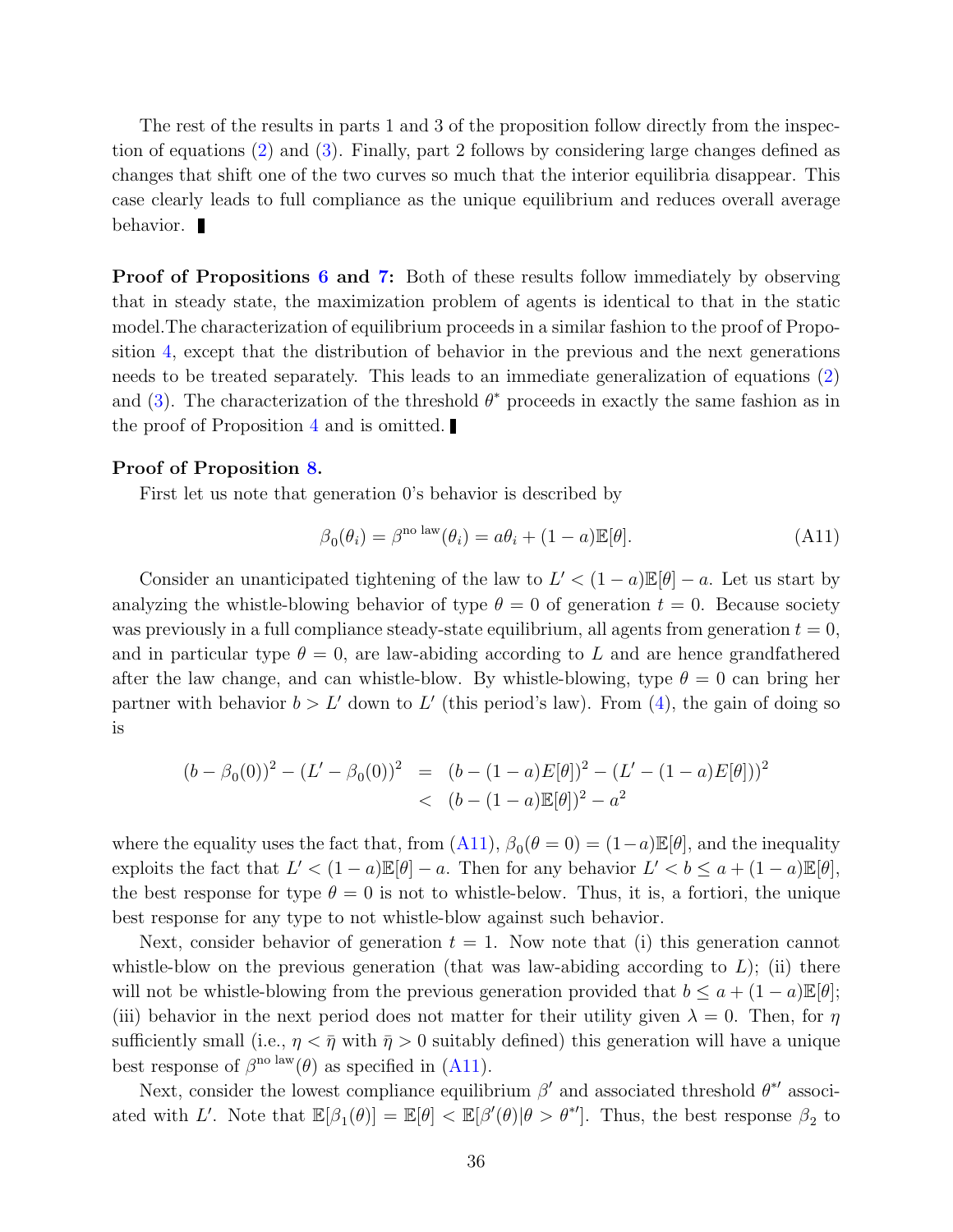$\beta_1$  has a lower cutoff  $\theta_2^* \leq \theta^{*'}$  and also, with the same reasoning as in the proof of Lemma [1,](#page-29-0) results in a strategy such that  $\mathbb{E}[\beta_2(\theta)|\theta > \theta_2^*] \leq \mathbb{E}[\beta'(\theta)|\theta > \theta^*]$ . Iterating, the cutoff for law breaking of generation  $t, \theta_t^* \leq \theta'$ , and  $\mathbb{E}[\beta_t(\theta)|\theta > \theta_t^*] \leq \mathbb{E}[\beta'(\theta)|\theta > \theta^{*'}]$  holds for every t, with an increasing sequence of cutoffs  $\theta_t^*$  $\frac{*}{t}$ .

Note also, that in period 2 onwards, types with  $\theta \leq L'$  will wish to abide by the law, since they can force any partners' behavior to be at most  $L'$ , as their partners are not grandfathered under the original law, but must obey L'. Thus, although  $\theta_1^* = 0$ , thereafter  $\theta_t^* > L'$ . Since  $\{\theta_t^*\}$  is an increasing sequence and bounded above by  $\theta^{*'}$ , it converges. Its limit point must then be the threshold for the lowest compliance steady-state equilibrium, and hence  $\theta^*$ . Weak\* convergence of the equilibrium actions to the steady-state then follows from the (uniquely-defined) form of the best responses described in the proof of Lemma [1.](#page-29-0)

Finally, note that the equilibrium is unique as each generation's behavior is completely determined by the previous generation's.

(*Gradual tightening of law*) Next consider a sequence of gradual tightenings defined by

$$
L_1 = \beta_0(1) - \varepsilon = a + (1 - a)\mathbb{E}[\theta] - \varepsilon,
$$

and

$$
L_t = \max[L', L_{t-1} - \varepsilon],
$$

with  $\varepsilon$  defined below.

We next show inductively that each generation follows the current law given that all previous generations have. As the induction step, suppose that for all previous generations  $t' < t$ ,  $\beta_{t'}$  conforms to the law  $L_{t'}$  and is a best response to the previous generation's strategy. We will then show that this is true for  $t$ .

We first show that for any type, choosing  $L_t$  is preferable to any behavior above  $L_t$ . The loss in utility from such conformity is bounded above by  $a + (1 - a)\varepsilon^2$  (where the first term is the loss in not matching own type, and the latter is the furthest change between any match from the previous generation from abiding compared to playing any higher strategy). Breaking the law, on the other hand, leads to a loss of at least  $\eta\phi$  due to public enforcement. Thus, for  $a + (1 - a)\varepsilon^2 < \eta\phi$  the agents are better off abiding by the law than breaking it. Picking any  $\bar{a} < \eta \phi$  and then setting  $\varepsilon < \sqrt{(\eta \phi - a)/(1 - a)}$  suffices to establish the result.

Once  $L_t = L'$  after a finite number of steps, all future generations will obey the law L', and thereafter the argument in Lemma [1](#page-29-0) implies that the behavior of all types is nonincreasing in time (and decreasing when it is above their steady-state behavior), and again the equilibrium strategy profile converges (weak<sup>∗</sup> ) to the full compliance steady-state equilibrium profile, as the limit point must be an equilibrium and it involves full compliance.  $\blacksquare$ 

**Proof of Proposition [9:](#page-24-1)** To prove the first part, and note that with  $L^2 = 1$  (i.e., no law on the second dimension), the equilibrium threshold  $\theta^*$  is given by exactly the same characterization as in Proposition [4,](#page-12-0) and in particular, by the intersection of the left- and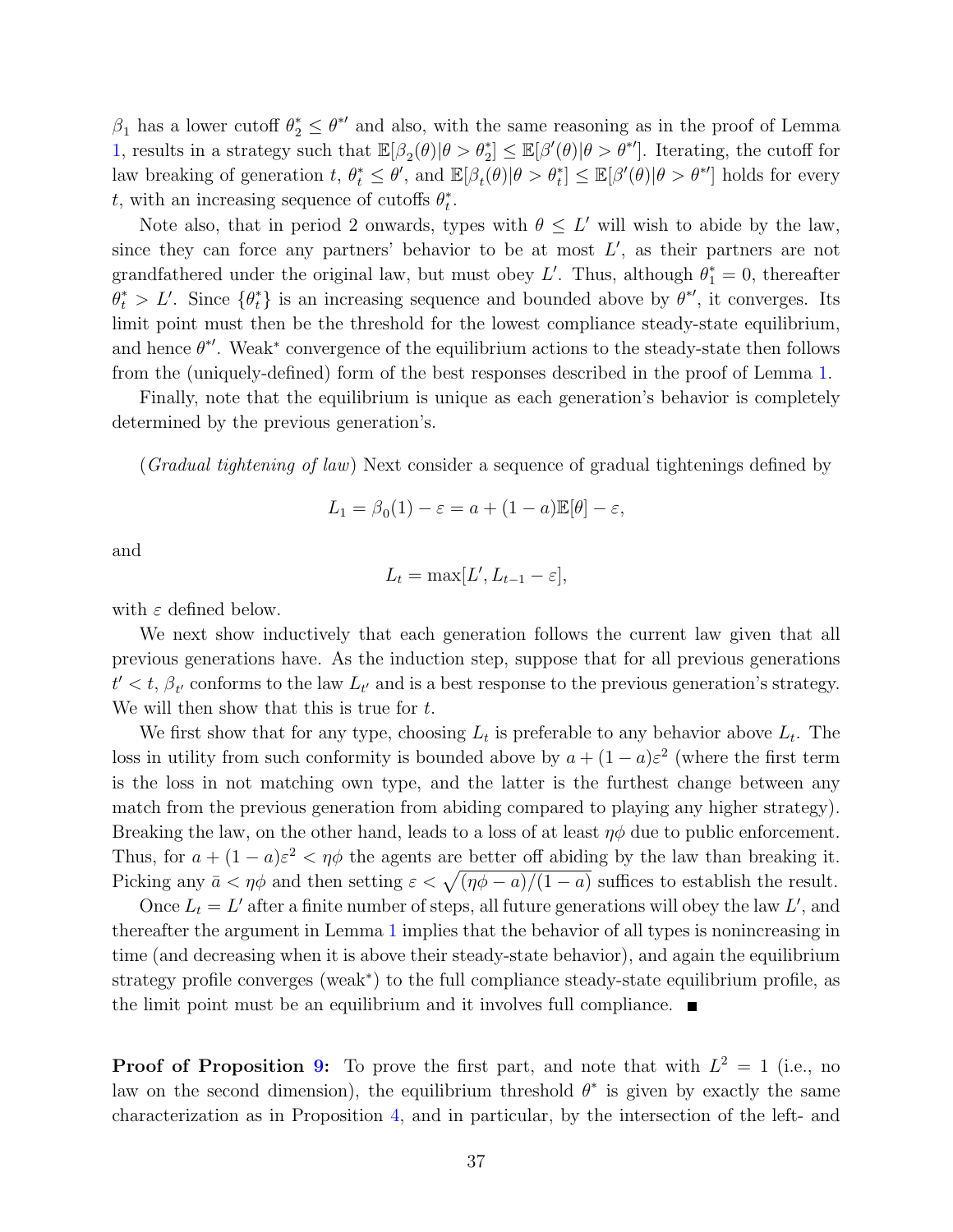right-hand sides of equation [\(A10\)](#page-34-0) above. Next consider the imposition of a law  $\tilde{L}^2 = L^1$ . Then, in the lowest compliance equilibrium, all law-abiding agents (those with types less than  $\theta^{1*}$ ) in the first dimension would also abide by the law in the second dimension (since the two dimensions are symmetric). But then types just above  $\theta^{1*}$  now have an additional reason to abide by the law (on both dimensions), since this will give them an option to whistle-blow on very high behaviors on the other dimension. This shifts up the benefit to law-abiding behavior and thus the right-hand side of  $(A10)$ , increasing  $\theta^{1*}$  and reducing law-breaking. By continuity, the same argument applies to  $\tilde{L}^2$  not too far from  $L^1$ , thus establishing that there exist  $\bar{\delta}$  and  $\underline{\delta}$  such that any  $\tilde{L}^2 \in (L^1 - \underline{\delta}, L^1 + \bar{\delta})$  induces more law-abiding behavior on the first dimension.

To prove the second part, consider  $\tilde{L}^2 > 0$  but small. This implies that only types very close to zero will abide by the law on the second dimension and thus there will be very little whistle-blowing on the first dimension, reducing  $\theta^{1*}$  and thus encouraging law-breaking on the first dimension.

**Proof of Proposition [10:](#page-25-1)** This proposition follows immediately from writing out the best responses of law-abiding and law-breaking agents as in the proofs of Proposition [3](#page-11-1) and [4](#page-12-0) with the assortative matching technology, and thus the details are omitted to save space.

Proof of Proposition [11:](#page-26-0) The proof of this proposition closely follows the proof of Propo-sition [1](#page-10-3) and is omitted.

**Proof of Proposition [12:](#page-26-1)** To prove this result, note that the threshold for whistle-blowing  $\bar{W}_{\varepsilon}(\theta_i)$  defined in the text as a function of the cost of whistle-blowing,  $\varepsilon$ , converges to L (for all  $\theta_i \leq \theta^*$  as  $\varepsilon$  converges to zero. This ensures that any sequence of equilibria with costly whistle-blowing converges to an equilibrium of the baseline model (weak<sup>∗</sup> ) using standard upper hemicontinuity arguments (e.g., Theorem 2 of Jackson, Simon, Swinkels and Zame,  $2002$ ).

**Proof of Proposition [13:](#page-28-1)** Let us first suppose that  $\zeta = 0$ , so that there are no externalities. Then, for a given law L and distribution of types F, consider first the level of fine  $\phi_1 > \bar{\phi}$  so that there is full compliance (from Proposition [3\)](#page-11-1). We will now compare utilitarian welfare in this full compliance equilibrium to that under the level of fine  $\phi_2 < \bar{\phi}$  leading to partial compliance. Under partial compliance there exists a law-breaking threshold  $\theta^*$  < 1 such that below this threshold, there is law-abiding behavior, and above this threshold, there is law-breaking (and thus law-breaking for a positive measure of agents).

First, note that for all  $\theta' \leq \theta^*$ , behavior under both scenarios (where the fine is  $\phi_1$  and  $\phi_2$ ) is given by

$$
\beta(\theta') = \min[a\theta' + (1-a)x, L],
$$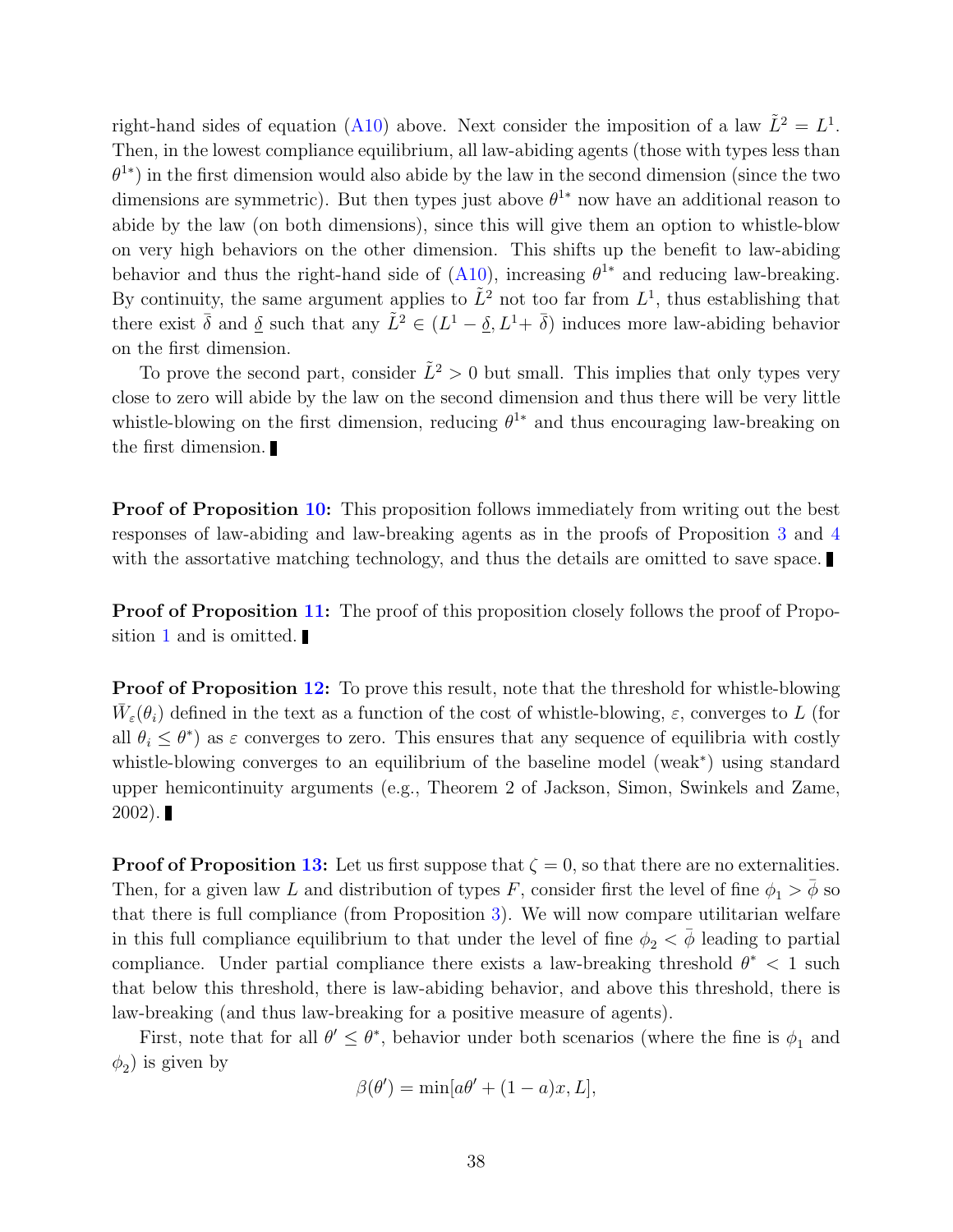where x is the unique fixed point of  $x = \mathbb{E} [\min[a\theta + (1-a)x, L]]$ . This follows because lawabiding agents can whistle-blow on law-breakers when they match and reduce their behavior to L. Since there are no externalities, this implies that these agents have exactly the same expected utility under both scenarios, i.e.,

$$
U_2(\theta') = U_1(\theta')
$$
 for all  $\theta' \leq \theta^*$ ,

where  $U_k(\theta')$  denotes the expected utility of type  $\theta'$  under scenario  $k = 1, 2$ .

Second, observe that all agents above  $\theta' > \theta^*$  can still choose law-abiding behavior when the fine is  $\phi_2 < \bar{\phi}$ , which will give them exactly the same expected utility  $U_1(\theta')$  as in the equilibrium with fine  $\phi_1 < \bar{\phi}$ . Since they choose to break the law, by revealed preference we have that  $U_2(\theta') \ge U_1(\theta')$ . But in fact we also know that only type  $\theta^*$  is indifferent between law-breaking and law-abiding behavior, and thus we have

$$
U_2(\theta') > U_1(\theta')
$$
 for all  $\theta' > \theta^*$ .

This implies that utilitarian social welfare is always strictly greater with partial compliance than full compliance when there are no negative externalities (i.e.,  $\zeta = 0$ ). But given this strict ordering, it also follows that for any level of fine  $\phi_2 < \bar{\phi}$  (and thus for any partial compliance equilibrium), there exists  $\bar{\zeta} > 0$  such that for  $\zeta < \bar{\zeta}$ , utilitarian social welfare is greater under the  $(nearly)^{28}$  $(nearly)^{28}$  $(nearly)^{28}$  partial compliance equilibrium than under full compliance.

We prove the last claim in the proposition for an extreme distribution with equal weight on just two types, as this is easily extended to a continuous distribution that approximates this distribution. Consider a distribution with equal weight on two types,  $1 > \theta_2 > \theta_1 > 0$ , and let  $\overline{\theta} = \frac{1}{2}$  $\frac{1}{2}(\theta_1 + \theta_2).$ 

Consider any law L that is strict enough to have partial compliance, in particular such that

$$
\overline{\theta} + \frac{a}{2}(\theta_2 - \theta_1) > L > \theta_1,
$$

and a low enough  $\phi$  so that there exists a partial/low compliance equilibrium (so that  $\theta_1$ s comply and  $\theta_2$ s do not). Then, the low compliance equilibrium is such that  $\beta(\theta_2) = \theta_2$  and

$$
\beta(\theta_1) = \frac{2a\theta_1 + (1-a)L}{1+a}.
$$

The full compliance equilibrium has the same action for type  $\theta_1$ , but  $\theta_2 = L$  for type  $\theta_2$ .

Let us thus check that there is a law  $L < \overline{\theta} + \frac{a}{2}$  $\frac{a}{2}(\theta_2 - \theta_1)$  that leads to higher expected total utility than any  $L \geq \overline{\theta} + \frac{a}{2}$  $\frac{a}{2}(\theta_2 - \theta_1)$ . Given that the types  $\theta_2$  and  $\theta_1$  are both better off when meeting their own type under a partial compliance equilibrium than under no law, then taking externalities are sufficiently small, it is enough to show that the total utility of a type  $\theta_1$  meeting a  $\theta_2$  is better for at least some  $L < \overline{\theta} + \frac{a}{2}$  $\frac{a}{2}(\theta_2 - \theta_1)$  than a law above

<span id="page-40-0"></span><sup>&</sup>lt;sup>28</sup>Noting that the equilibrium changes continuously in a neighborhood if the equilibrium was not a tangency point, and that corresponding utilities vary continuously.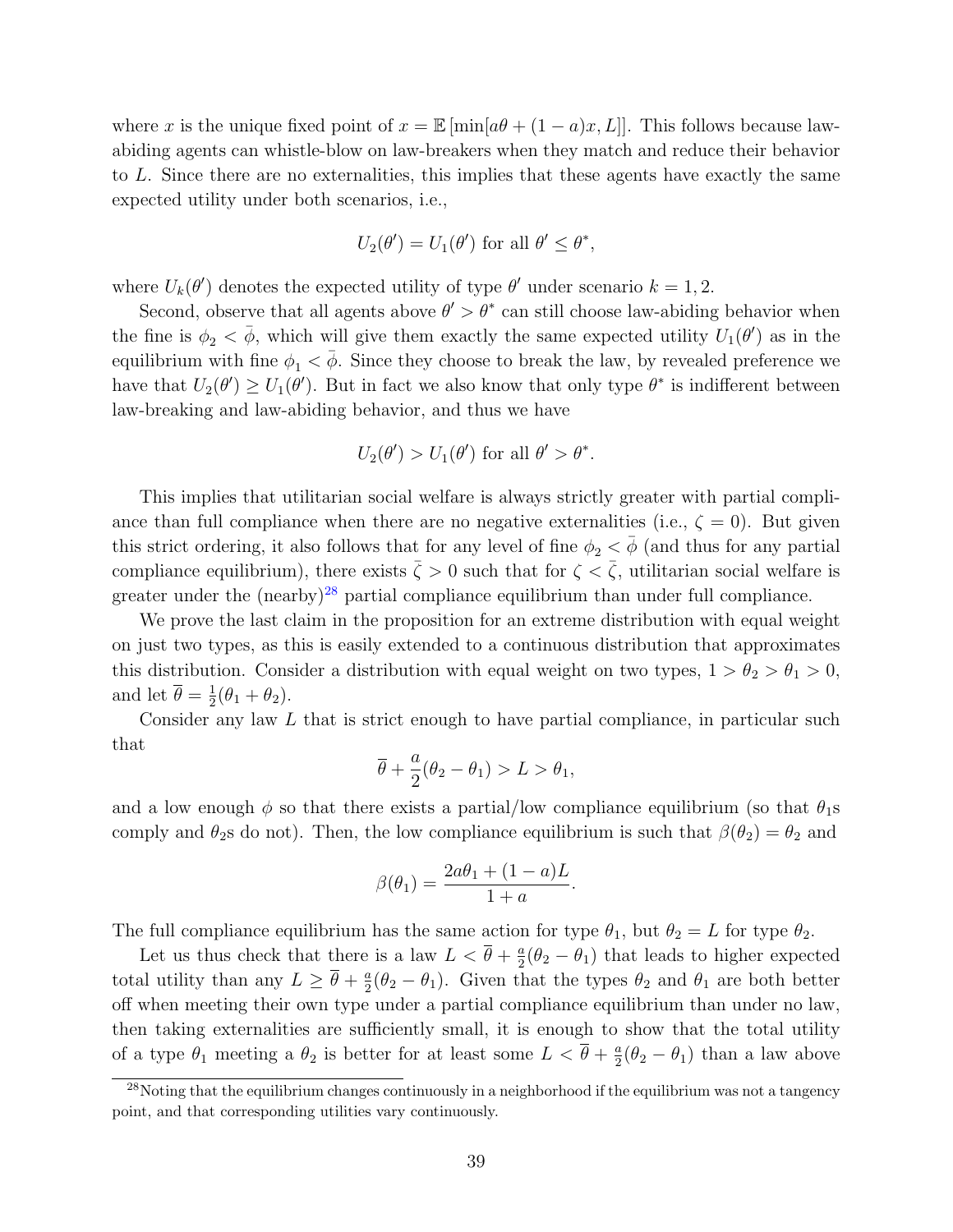that threshold. The total utility just accounting for the cross-type matching and the portion affected by the law (when the externality is 0) is

$$
-a\left(\frac{2a\theta_1+(1-a)L}{1+a}-\theta_1\right)^2-a(L-\theta_2)^2-2(1-a)\left(\frac{2a\theta_1+(1-a)L}{1+a}-L\right)^2.
$$

The derivative of this with respect to L is

$$
-2a\left(\frac{(1-a)}{1+a}\right)^2(L-\theta_1)-2a(L-\theta_2)-4(1-a)\left(\frac{2a}{1+a}\right)^2(L-\theta_1).
$$

When  $L = \overline{\theta} + \frac{a}{2}$  $\frac{a}{2}(\theta_2 - \theta_1)$ , this becomes

$$
-a\frac{(1-a)^2}{1+a}(\theta_2 - \theta_1) + a^2(1-a)(\theta_2 - \theta_1) - (1-a)\frac{8a^2}{1+a}(\theta_2 - \theta_1),
$$
  
=  $a(1-a)(\theta_2 - \theta_1)\left[\frac{-1+a+a+a^2-8a}{1+a}\right],$ 

which is negative, implying that the total utility is increased as L is decreased below  $L =$  $\overline{\theta}+\frac{a}{2}$  $\frac{a}{2}(\theta_2 - \theta_1)$  and there is partial compliance.

## References

Acemoglu, Daron (1995) "Reward Structures and the Allocation of Talent," European Economic Review, 39(1), 17-33.

Acemoglu, Daron, Davide Cantoni, Simon Johnson and James A. Robinson (2013) "The Consequences of Radical Reform: The French Revolution," American Economic Review, 101(7), 3286–3307.

Acemoglu, Daron, and Matthew O. Jackson (2013) "History, Expectations, and Leadership in the Evolution of Social Norms," MIT and Stanford, SSRN DP 1839768.

Akerlof, George, and Janet L. Yellen (1994) Gang Behavior, Law Enforcement, and Community Values, Canadian Institute for Advanced Research.

Aldashev, Gani, Imane Chaara, Jean-Philippe Platteau, and Zaki Wahhaj (2012) "Formal Law as a Magnet to Reform Custom," Economic Development and Cultural Change, 60(4): 795–828.

Barfield, Thomas (2010) Afghanistan: A Cultural and Political History. Princeton University Press, Princeton New Jersey.

Becker, Gary S. (1968) "Crime and Punishment: an Economic Approach," Journal of Political Economy 76(2): 169–217.

Becker, Gary S. and George J. Stigler (1974) "Law Enforcement, Malfeasance, and Compensation of Enforcers," The Journal of Legal Studies 3(1): 1–18.

Benabou, Roland, and Jean Tirole (2011) "Laws and Norms," NBER Working Paper 15579.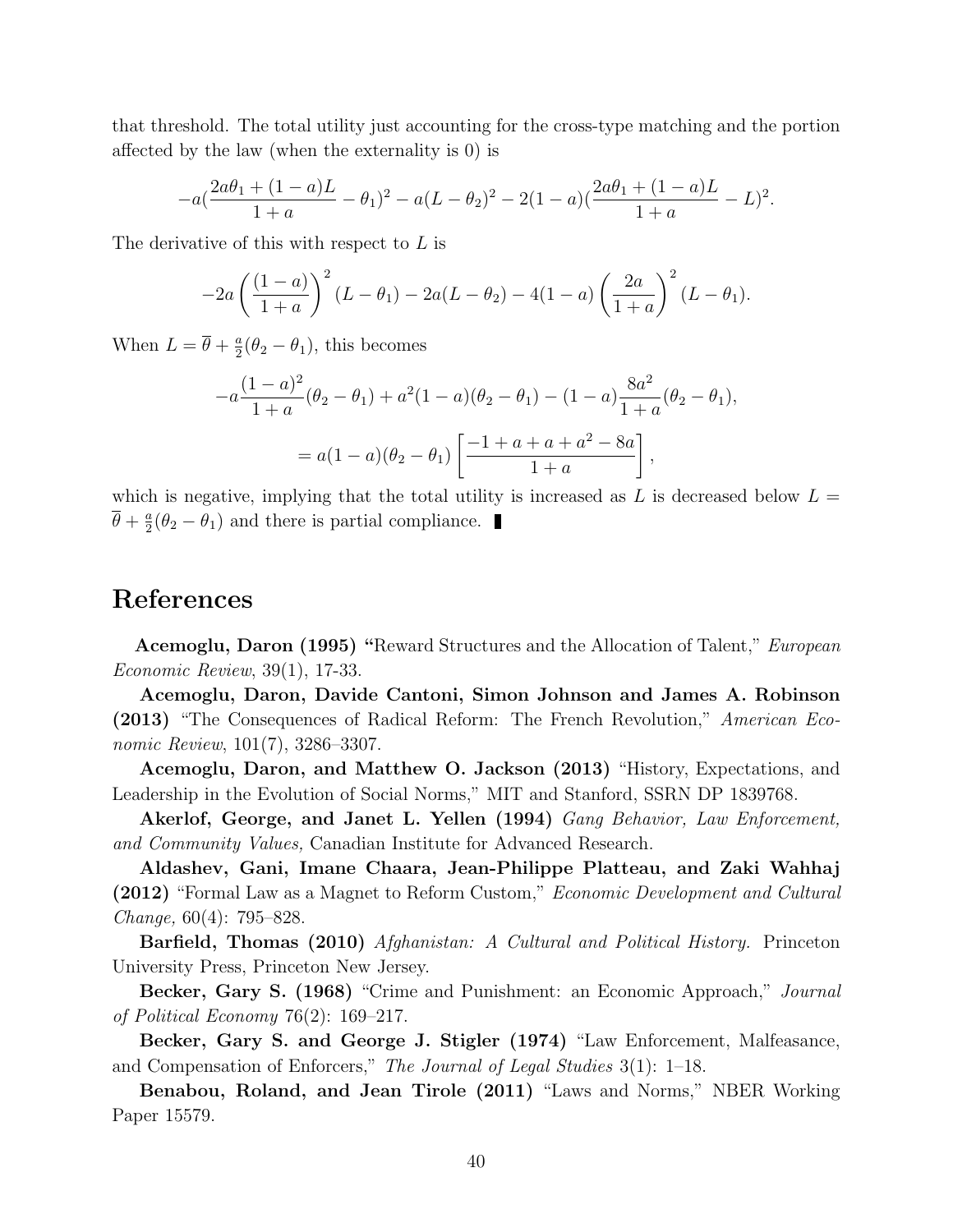Berkowitz, Daniel, Katharina Pistor, and Jean-Francois Richard (2003) "Economic Development, Legality, and the Transplant Effect," European Economic Review 47(1): 165–195.

Bernstein, Lisa (1992) "Opting Out of the Legal System: Extralegal Contractual Relations in the Diamond Industry," Journal of Legal Stud, 21: 115.

Bierstedt, Robert (1963) The Social Order (Second Edition), McGraw-Hill, NY.

Bisin, Alberto, and Thierry Verdier (2001) "The Economics of Cultural Transmission and the Dynamics of Preferences," Journal of Economic Theory, 97: 298–319.

Calvó-Armengol, A. and Yves Zenou (2004) "Social Networks And Crime Decisions: The Role of Social Structure In Facilitating Delinquent Behavior," International Economic Review, 45(3): 939–958.

Cooter, Robert (1998) "Expressive Law and Economics," Journal of Legal Studies, 27.

Doepke, Matthias, and Fabrizio Zilibotti (2008) "Occupational Choice and the Spirit of Capitalism," The Quarterly Journal of Economics, 123(2): 747–793.

Ellickson, Robert (1991) Order Without Law. Harvard University Press, Cambridge. Ferrer, Rosa (2010) "Breaking the Law when Others Do: A Model of Law Enforcement

with Neighborhood Externalities," European Economic Review 54(2): 163-180. Galor, Oded (2011) Unified Growth Theory, Cambridge, MA: MIT Press.

Giavazzi, Francesco, Ivan Petkov and Fabio Schiantarelli (2014) "Culture: Persistence and Evolution" NBER Working Paper.

Gibbs, Jack P. (1965) "Norms: The Problem of Definition and Classification," American Journal of Sociology, 70(5): 586-594.

Glaeser, Edward L., Bruce Sacerdote, and Jose A. Scheinkman (1996) "Crime and social interactions," Quarterly Journal of Economics 111(2): 507–548.

Hay, Jonathan R., Andrei Shleifer, and Robert W. Vishny (1996) "Toward a Theory of Legal Reform," European Economic Review, 40(3): 559–567.

Hay, Jonathan R., and Andrei Shleifer (1998) "Private Enforcement of Public Laws: A Theory of Legal Reform," American Economic Review, 88(2): 398–403.

Helliwell, John, Shun Wang, and Jinwen Xu (2014) "In How Durable are Social Norms? Immigrant Trust and Generosity" NBER Working Paper.

Hoffman, Martin L. (1977) "Moral Internalization: Current Theory and Research" in Advances in Experimental Social Psychology, Volume 10, New York: Academic Press.

Jackson, Matthew O., Simon, Leo K., Swinkels, Jeroen M., and William R. Zame (2002) "Communication and Equilibrium in Discontinuous Games of Incomplete Information," Econometrica, 70(5): 1711–1740.

Lynn, John A. (1997) The Giant of the Grand Siecle: French Armies, 1600-1715, Cambridge UK: Cambridge University Press.

Mailath, George J. and Larry Samuelson (2006) Repeated Games and Reputations. New York, Oxford University Press.